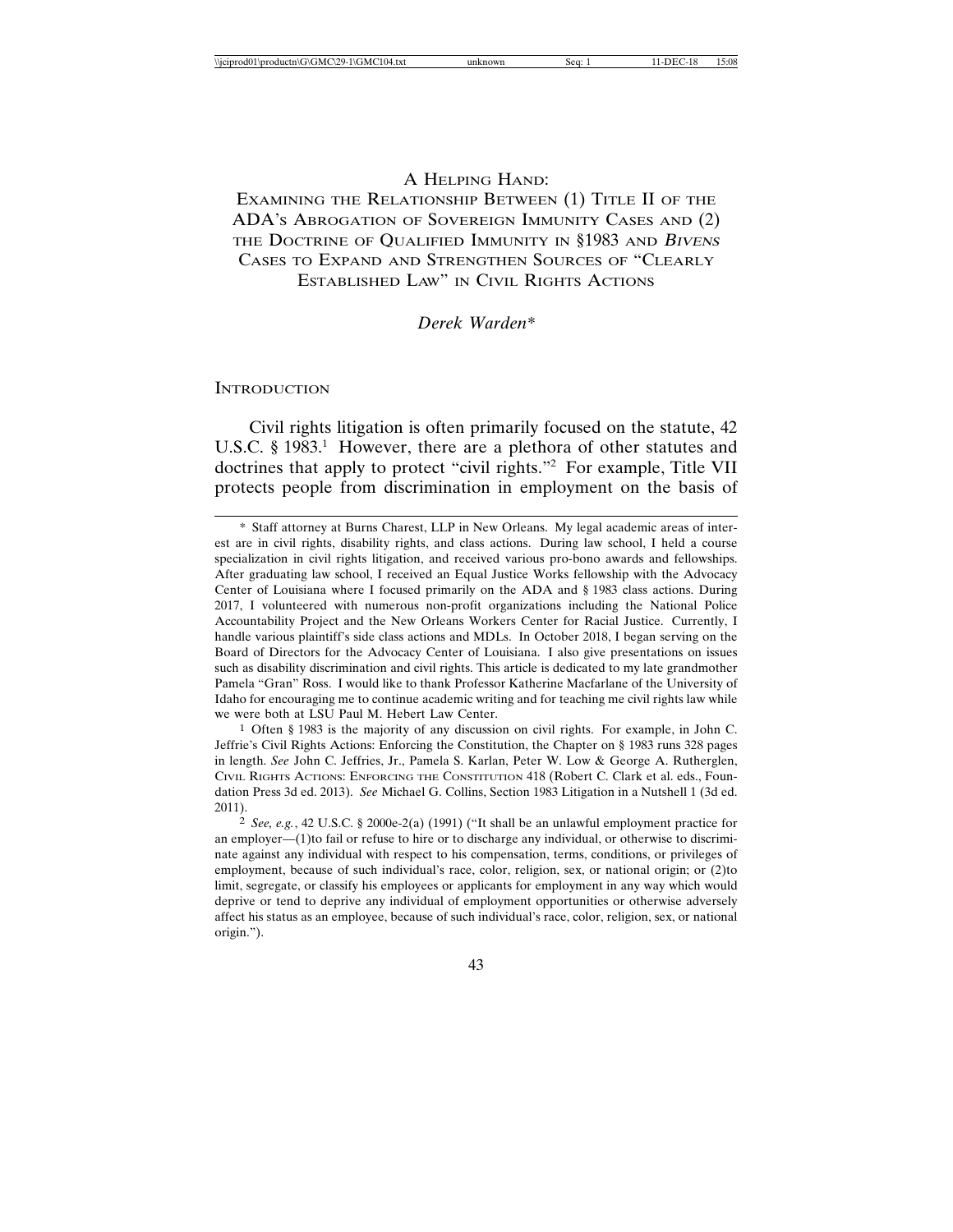"race, color, religion, sex, or national origin."<sup>3</sup> Section 1981 prohibits discrimination on the basis of race in, *inter-alia*, contracts.4 The Age Discrimination in Employment Act (ADEA) prohibits age related discrimination.5 The Rehabilitation Act (RA) prohibits discrimination on the basis of disability in those programs that receive federal funds.<sup>6</sup> The Americans with Disabilities Act (ADA) prohibits discrimination on the basis of disability and provides for certain affirmative obligations that constitute separate types of discrimination.7 Finally, the *Bivens* doctrine allows suits to proceed against federal actors for violations of constitutional rights even absent a federal statute authorizing such.8

In many instances, the doctrines involved in these situations overlap and are able to give instruction by relation. $9$  For example, in many

5 *See* Age Discrimination in Employment Act of 1967, 29 U.S.C. § 621(b) (1991).

6 *See* Rehabilitation Act of 1973, 29 U.S.C. § 794(a) (2015) ("No otherwise qualified individual with a disability in the United States, as defined in section 705(20), shall, solely by reason of her or his disability, be excluded from participation in, be denied the benefits of, or be subject to discrimination under any program of activity receiving Federal financial assistance or under any program or activity conducted by any Executive agency or by the United States Postal Service.").

7 *See* Americans with Disabilities Act of 1990, 42 U.S.C § 12101 (2008).

8 *See* Bivens v. Six Unknown Named Agents of the Fed. Bureau of Narcotics, 403 U.S. 388, 397 (1971) ("Having concluded that petitioner's complaint states a cause of action under the Fourth Amendment . . . we hold that petitioner is entitled to recover money damages for any injuries he has suffered as a result of the agents' violation of the Amendment").

9 Ashcroft v. Iqbal, 556 U.S. 662, 675 (2009) ("In the limited settings where *Bivens* does apply, the implied cause of action is the 'federal analog to suits brought against state officials under . . . §1983'") (quoting Hartman v. Moore, 547 U.S. 250, 254 n.2 (2006) ("'*Bivens* established that the victims of a constitutional violation by a federal agent have a right to recover damages against the official in federal court despite the absence of any statue conferring such a right.' Though more limited in some respects not relevant here, a Bivens action is the federal analog to suits brought against state officials under . . . §1983") (quoting Carlson v. Green, 446 U.S. 14, 18 (1980)); Harlow v. Fitzgerald, 457 U.S. 800, 809 (1982) ("Damages actions against high officials were therefore 'an important means of vindicating constitutional guarantees.' Moreover, we concluded that it would be 'untenable to draw a distinction for purposes of immunity law between suits brought against state officials under 42 U.S.C. § 1983 and suits brought directly under the Constitution against federal officials.'"); Ogden v. United States., No. 4:16- CV-3193, 2018 WL 895472, at \*7 n.7 (D. Neb. Feb. 14, 2018) ("For these purposes, *Bivens* case and § 1983 cases are interchangeable"); Snyder v. United States, 990 F. Supp. 818, 844 (S.D. Ohio 2014) (". . .the case law that comprises *Bivens* and Section 1983 jurisprudence essentially is interchangeable"); McDaniels v. Richland Cty. Pub. Def. Off., No. 1:12-6-TLW-SLH, 2012 WL 1565618, at \*6 n.2 (D. S.C. March 27, 2012) ("A *Bivens* claim is analogous to a claim brought against state officials under 42 U.S.C. § 1983. Therefore, caselaw involving § 1983 claims and Bivens are generally interchangeable").

<sup>3</sup> *Id.* § 2000e-2(a)(2).

<sup>4</sup> *See* 42 U.S.C. § 1981(a) and (b) (1991).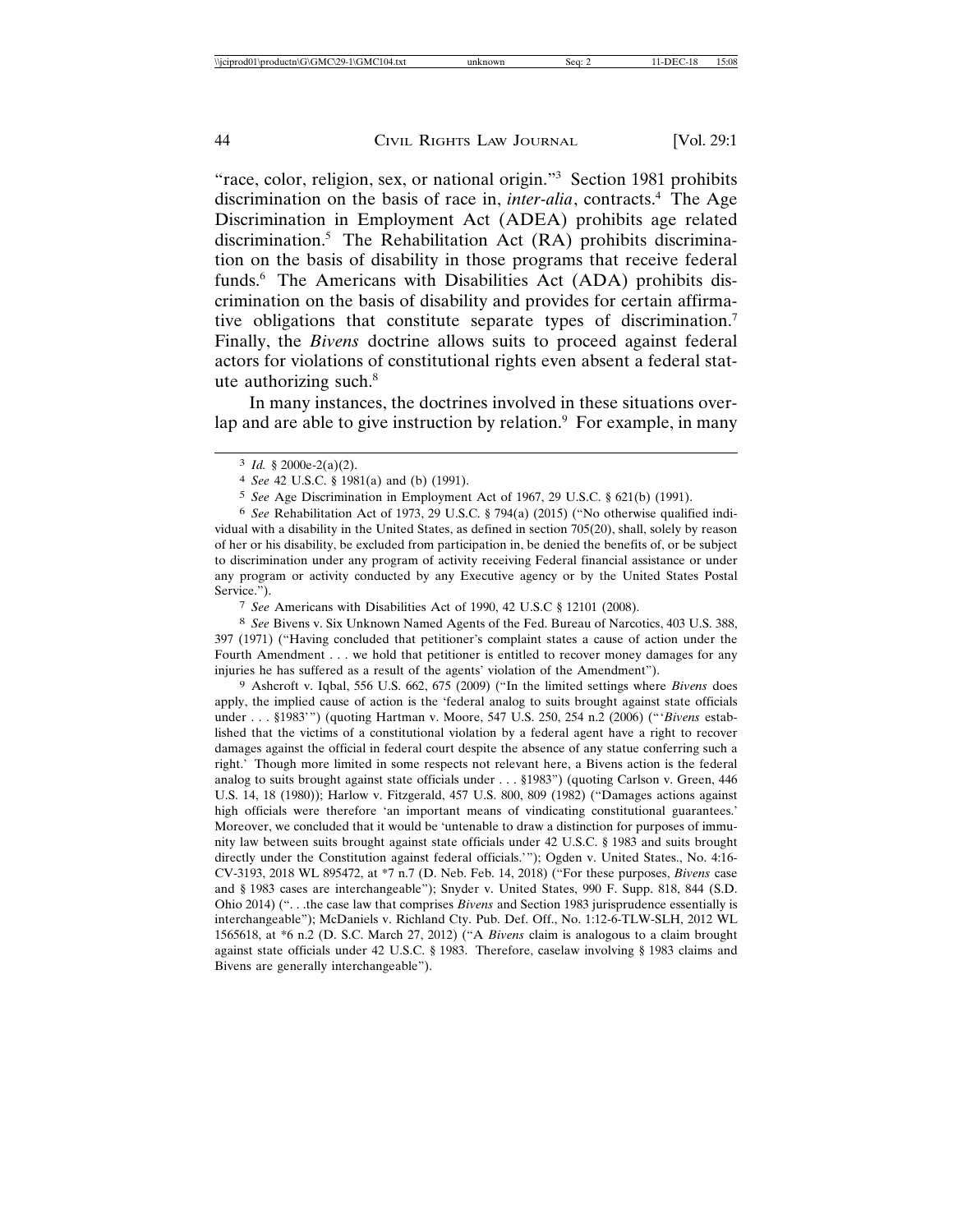cases the same standards applicable in § 1983 cases also apply in *Bivens* actions.10 Additionally, this learning and referencing between statutes has led to a sort of negation by implication.<sup>11</sup> For example, courts have held that because qualified immunity in the § 1983 context is only applicable to individual capacity suits, then qualified immunity has no application to Title II of the ADA, because Title II does not allow for individual capacity actions, only actions against the entity itself.12

One further distinction between § 1983 and the ADA is that Title II of the ADA has been specifically held on numerous instances to be a valid abrogation of State sovereign immunity, meaning that an action for injunctive relief, damages, and declaratory relief may be raised against the States.13 However, the analysis for determining whether Title II has validly abrogated sovereign immunity is conducted on a case-by-case basis.<sup>14</sup> In many of these cases, the courts determine whether the State action has violated the Constitution or if the conduct was close enough to a constitutional violation to be a valid abrogation of immunity.15

13 *See, e.g.*, Tennessee v. Lane, 541 U.S. 509 (2004) (validating abrogation dealing with right of access to the courts); Bearden v. Oklahoma ex rel. Bd. of Regents of Univ. of Okla., 234 F. Supp. 3d 1148 (W.D. Okla. Feb. 10, 2017); Arce v. Louisiana, No. 16-14003, 2017 WL 5619376 (E.D. La. Nov. 21, 2017) (validating abrogation in the probation context); Quick v. San Francisco Super. Ct., 65 F. Supp. 3d 907 (N.D. Cal. 2014) (explaining the right of access to the courts); Rivera-Concepción v. Puerto Rico, 786 F. Supp. 2d 442 (D. P.R. 2010) (applying abrogation to public education case).

14 *See, e.g.*, Guttman v. Khalsa, 669 F.3d 1101, 1117 (10th Cir. 2012); Reininger v. Oklahoma, 292 F. Supp. 3d 1254, 1261 (W.D. Okla. 2017); Trevino v. Woodbury Cty. Jail, No. C14-4051-MWB, 2015 WL 300267 at \*9 (N.D. Iowa Jan. 22, 2015).

15 *See* United States v. Georgia, 546 U.S. 151, 159 (2006) ("[O]n a claim-by-claim basis, (1) which aspect of the State's alleged conduct violated Title II; (2) to what extent such misconduct also violated the *Fourteenth Amendment*; and (3) insofar as such misconduct violated Title II but

<sup>10</sup> *See, e.g.*, *Ashcroft*, 556 U.S. at 675; *Hartman*, 547 U.S. at 254; *Harlow*, 457 U.S. at 809; *Ogden*, 2018 WL 895472 at \*7 n.7; *Snyder*, 990 F. Supp. at 844; *McDaniels*, 2012 WL 1565618 at \*6 n.2.

<sup>11</sup> "Negation by implication" is my own phrase for this phenomenon.

<sup>12</sup> *See* Carter v. Maryland, No. JFK-12-1789, 2012 WL 6021370, at \*5 (D. Md. Dec. 3, 2012) ("By definition, then, individuals sued in their individual capacities are not public entities [for purpose of Title II]. [This suit] will proceed only against the State of Maryland and the other State Defendants in their official capacities—the latter because an official-capacity suit is effectively a suit against the entity for which the official-capacity defendant serves as an agent. The State defendants have asserted qualified immunity . . . but because they may only be sued in their official capacities, they are not entitled to claim it. Qualified immunity does not apply to suits against individuals sued in their official capacities."). *See also* Gard v. Dooley, No. 4:14- CV-04023-LLP, 2015 WL 632097 at \*3 (D. S.D. Feb. 13, 2015) ("[Plaintiff] has also pleaded a claim under the ADA, to which the defense of qualified immunity does not apply.").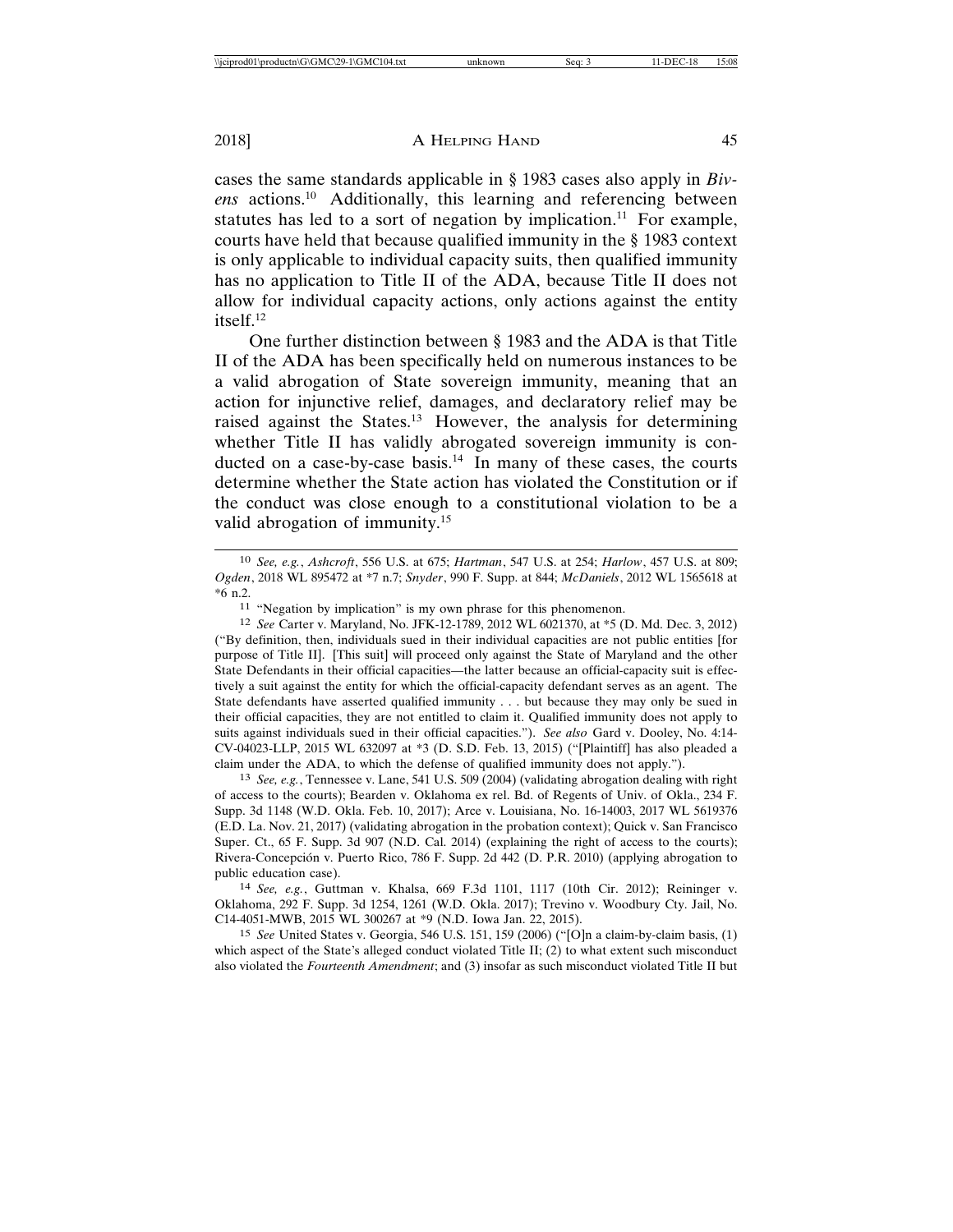This Article discusses an interesting aspect in the relationship between § 1983 qualified immunity and Title II of the ADA's abrogation of sovereign immunity. It argues that litigants in § 1983 cases may, under appropriate circumstances, look to rulings in Title II cases dealing with abrogation of sovereign immunity for sources of clearly established constitutional rights—whether the abrogation case deals with the precise constitutional right or is close enough to that right in order to defeat assertions of qualified immunity.16 To make this argument, this Article proceeds in three parts. Part I will deal with the background on qualified immunity and how it has developed under § 1983. In particular, Part I will describe what § 1983 and *Bivens* actions are. Then, it will provide background on government immunity by looking at the original government immunity under sovereign immunity. Next, it will consider the origins and developments of qualified immunity. Part II will give a general overview of the ADA and will place the discussion of this Article in its proper context within the universe of ADA litigation. Part III will discuss the relationship between Title II of the ADA and two types of government immunities: qualified immunity and sovereign immunity. Subsequently, it will relate those doctrines to § 1983 qualified immunity cases, even when the ADA does not apply.

did not violate the *Fourteenth Amendment*, whether Congress's purported abrogation of sovereign immunity as to that class of conduct is nevertheless valid.").

<sup>16</sup> As will be discussed below, government actors sued in their personal capacities may often invoke "qualified immunity" for actions that are alleged to have violated a constitutional right. In order to defeat an assertion of qualified immunity, a plaintiff must show that the constitutional right that was violated was clearly established at the time such that a reasonable officer would have been aware of it. *See* Castillo v. Day, 790 F.3d 1013, 1019 (10th Cir. 2015) (describing the two prongs of the qualified immunity analysis as "(1) the defendant violated [the plaintiff's] constitutional or statutory rights, and (2) the right was clearly established at the time of the alleged unlawful activity.").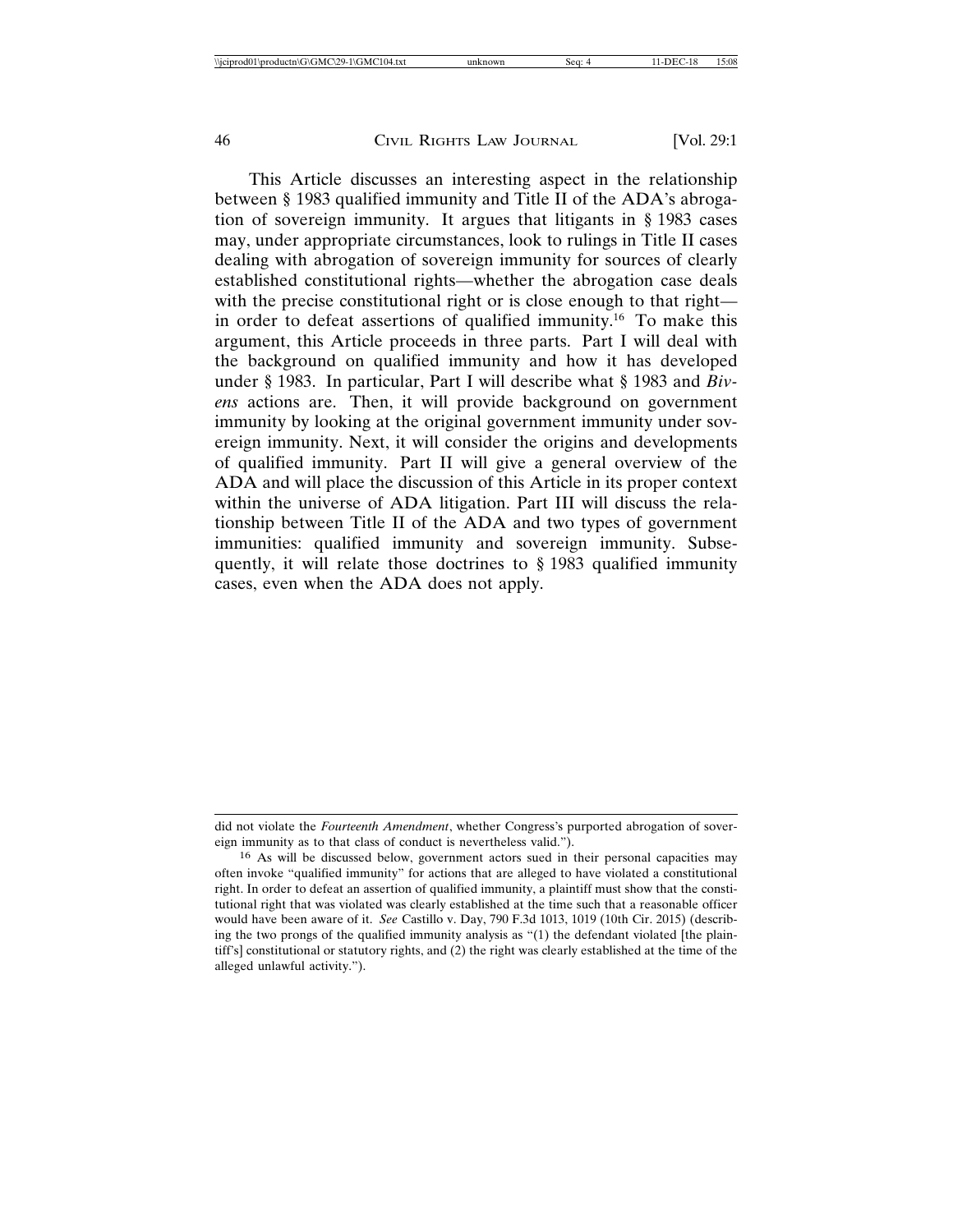## I. BACKGROUND ON QUALIFIED IMMUNITY

### A. *Introduction to § 1983 and* Bivens

1. 42 U.S.C. § 1983

The statute, 42 U.S.C.  $\S$  1983<sup>17</sup>, is one of the earliest civil rights statutes.<sup>18</sup> In fact, when law schools offer courses in civil rights, those courses predominately cover § 1983.19 Unlike the ADA, § 1983 is nothing more than a cause of action for the deprivation of individual rights.20 In other words, § 1983 does not itself create a substantive rights protection, but merely offers grounds for a plaintiff to assert his or her rights in federal court.<sup>21</sup>

For § 1983, a plaintiff generally must prove three things.<sup>22</sup> First, that there was a "person."23 Second, that this person was acting under color of law (i.e., state action).<sup>24</sup> Third, that person who acted under color of law must have deprived the plaintiff of a right secured by the

Civil Rights Act of 1964, 42 U.S.C. § 1983 (1996).

18 *See* Daniel J. McDonald, *Primer on 42 U.S.C. 1983*, 12 UTAH B.J. 29, 29-41 (1999).

19 *See* The University of Kansas School of Law, https://law.ku.edu/coursedescriptions (last visited Sept. 25, 2018) (showing a course description for LAW 886 Civil Rights Action with the course description stating "The focus of the class is litigation under 42 U.S.C. section 1983 . . .).

20 Baker v. McCollan, 443 U.S. 137, 144 n.3 (1979) ("[S]ection [1983] is not itself a source of substantive rights, but a method for vindicating federal rights elsewhere conferred by those parts of the United States Constitution and federal statutes that it describes"); Chapman v. Houston Welfare Rights Org., 441 U.S. 600, 618 (1979) ("Standing alone, *§ 1983* clearly provides no protection for civil rights since, as we have just concluded, *§ 1983* does not provide any substantive rights at all.").

<sup>17</sup> That law states in its entirety:

Every person who, under color of any statute, ordinance, regulation, custom, or usage, of any State or Territory or the District of Columbia, subjects, or causes to be subjected, any citizen of the United States or other person within the jurisdiction thereof to the deprivation of any rights, privileges, or immunities secured by the Constitution and laws, shall be liable to the party injured in an action at law, suit in equity, or other proper proceeding for redress, except that in any action brought against a judicial officer for an act or omission taken in such officer's judicial capacity, injunctive relief shall not be granted unless a declaratory decree was violated or declaratory relief was unavailable. For the purposes of this section, any Act of Congress applicable exclusively to the District of Columbia shall be considered to be a statute of the District of Columbia.

<sup>21</sup> *See Baker*, 443 U.S. at 144 n.3; *Chapman*, 441 U.S. at 618.

<sup>22</sup> *See* Victoria W. v. Larpenter, 369 F.3d 475, 482 (5th Cir. 2004).

<sup>23</sup> *See id.*; Doe v. Taylor Indep. Sch. Dist., 15 F.3d 443, 450 (5th Cir. 1994).

<sup>24</sup> *See, e.g.*, Long v. Cty of Los Angeles, 442 F.3d 1178, 1185 (9th Cir. 2005); *Victoria W.*, 369. F.3d at 482.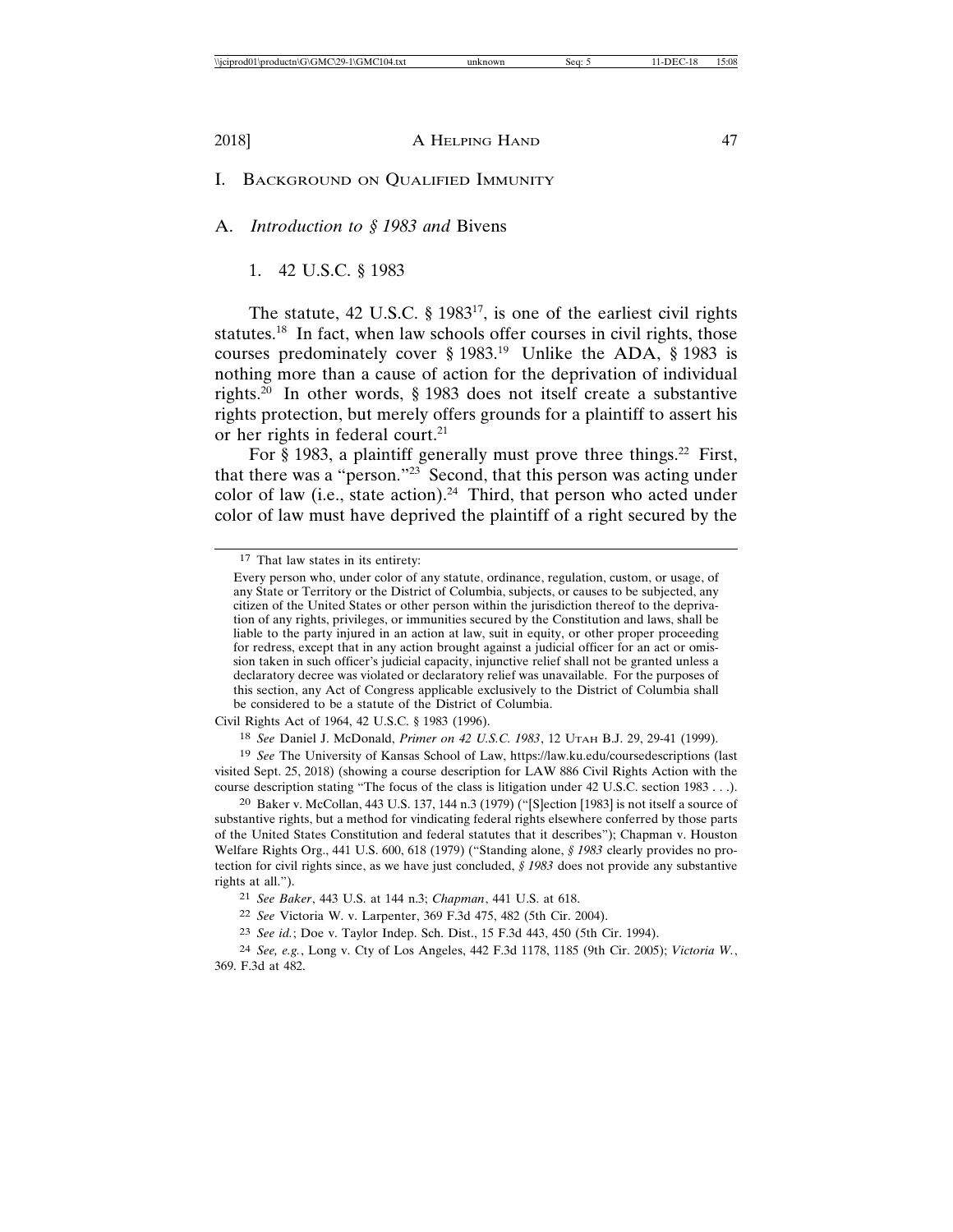U.S. Constitution or by relevant federal statutes.<sup>25</sup> The plaintiff's right can either be a constitutional right or a statutory right.<sup>26</sup> As a brief aside, there are only a few occasions where a plaintiff may assert an implied cause of action directly under other federal statutes.<sup>27</sup> It is

25 Like most "prima facie" cases, or cases with elements, this is often described with a varied number of elements. *See* Washington v. Hanshaw, 552 Fed. App'x 169, 171 (3d Cir. 2014) ("To succeed in a *§ 1983* claim, a plaintiff must prove two essential elements: (1) that the conduct complained of was committed by a person acting under color of state law; and (2) that the conduct deprived the plaintiff of rights, privileges, or immunities secured by the Constitution or laws of the United States.") (citation omitted) (internal quotation marks omitted); *Long*, 442 F.3d at 1185 (To state a claim under *§ 1983*, a plaintiff must allege two essential elements: (1) that a right secure by the Constitution or laws of the United State was violated, and (2) that the alleged violation was committed by a person acting under the color of State law."); *Victoria W.*, 369 F.3d at 482 ("There are three elements to establish liability through a *Section 1983* action. There must be (1) a deprivation of a right secured by federal law (2) that occurred under color of state law, and (3) was caused by a state actor."); Collins v. Nuzzo, 244 F.3d 246, 250 (1st Cir. 2001) ("To sustain an action under *42 U.S.C. § 1983*, [a plaintiff] must show both: '(i) that the conduct complained of has been committed under color of state law, and (ii) that this conduct worked a denial of rights secured by the Constitution or laws of the United States.'") (quoting Chongris v. Bd. of Appeals, 811 F.2d 36, 40 (1st Cir. 1987)); Chatman v. Slagle, 107 F.3d 380, 384 (6th Cir. 1997) ("[T]he elements of a *§1983* claim in this circuit are clear: 1) [Plaintiff] was deprived of a right secured by the federal Constitution or laws of the United States; 2) the deprivation was caused by a person acting under color of state law; and 3) the deprivation occurred without due process of the law.") (citation omitted) (internal quotations omitted); Greenwich Citizens Comm., Inc., v. Ctys. of Warren and Washington Indus. Dev. Agency, 77 F.3d 26, 29-30 (2d Cir. 1996) ("In order to recover damages under *42 U.S.C. § 1983*, a plaintiff must show that (1) the conduct complained of was committed by a person acting under color of state law and (2) this conduct deprived a person of rights, privileges or immunities secured by the Constitution or laws of the United States.") (citation omitted) (internal quotation marks omitted); Schertz v. Waupaca Cty., 875 F.2d 578, 581 (7th Cir. 1989) ("The elements of a *Section 1983* claim are 1) the plaintiff held a constitutionally protected right; 2) he was deprived of that right in violation of the Constitution; 3) the defendants intentionally caused the deprivation; and 4) the defendants acted under color of state law"); Dollar v. Haralson Cty., 704 F.2d 1540, 1542- 43 (11th Cir. 1983) ("In order to sustain a cause of action based on *42 U.S.C. §1983*, a plaintiff must make a prima facie showing of two elements: (1) that the act or omission deprived plaintiff of a right, privilege or immunity secured by the Constitution or laws of the United States, and (2) that act or omission was done by a person acting under color of law.") (citations omitted); Miller v. Parrish, No. 3:12CV873-HEH, 2013 WL 1868028, at \*16 (E.D. Va. May 2, 2013) ("[T]o succeed on any of [the § 1983] claims, [a plaintiff] must show that Defendants: (1) acted under color of law (2) while depriving [a plaintiff] of a federal constitutional or statutory right, (3) thereby causing the alleged injury"); Tyus v. Benca, No. 4:06-CV-00576 GTE, 2006 WL 3526773, at \*3 (E.D. Ark. Dec. 6, 2006) ("[T]he essential elements of *§ 1983* liability [are]: (1) violation of a constitutional right,  $(2)$  committed by a state actor,  $(3)$  who acted with the requisite culpability and causation to violate the constitutional right.") (quoting Shrum ex rel. Kelly v. Kluck, 249 F.3d 773, 777 (8th Cir. 2001)).

26 By in terms the statute applies to both in that it says: "Constitution and laws." Civil Rights Act of 1964, 42 U.S.C. § 1983 (1996).

27 *See* Stoneridge Inv. Partners, LLC v. Scientific-Atlanta, Inc., 552 U.S. 148, 164 (2008); Thompson v. Thompson, 484 U.S. 174, 179 (1988).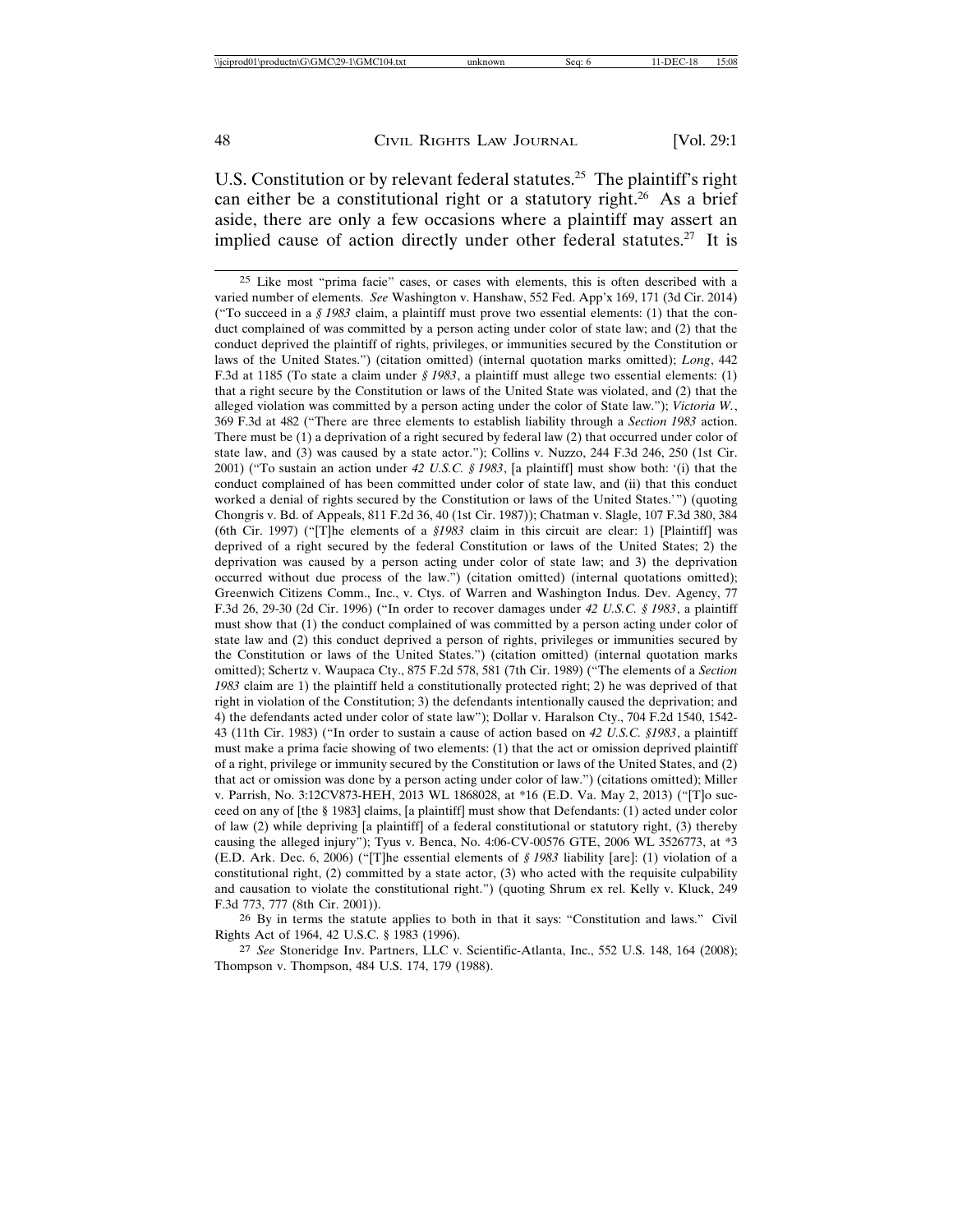often easier to make out a claim under § 1983 for constitutional violations than for statutory violations.28 However, it is still easier to assert a statutory right under § 1983 than to argue that there is an implied right of action under a statute.<sup>29</sup> Courts have generally held that the rights protected by the ADA cannot be enforced through § 1983 because the ADA has its own enforcement scheme.<sup>30</sup> Under color of

29 *Stoneridge Inv. Partners, LLC*, 552 U.S. at 164 ("[I]t is settled that there is an implied cause of action only if the underlying statute can be interpreted to disclose the intent to create one."). The difficulty of finding such an implied cause of action was perhaps nowhere more perfectly described than in *Thompson v. Thompson*. *See Thompson*, 484 U.S. at 179 (1988). In that case the Court stated, "The intent of Congress remains the ultimate issue, however, and 'unless this congressional intent can be inferred from the language of the statute, the statutory structure, or some other source, the essential predicate for implication of a private remedy simply does not exist." *Id.* (quoting Northwest Airlines, Inc. v. Transport Workers, 451 U.S. 77, 94 (1981)).

30 Wong v. Minn. Dep't of Human Servs. and Pub. Health Dep't, 820 F.3d 922, 936 (8th Cir. 2016) ("[T]he comprehensive enforcement mechanisms provided under *§504 [of the RA]* and the ADA suggest Congress did not intend violations of those statues to be also cognizable under *§1983*.") (quoting Alsbrook v. City of Maumelle, 184 F.3d 999, 1011 (8th Cir. 1999)); Vinson v. Thomas, 288 F.3d 1145, 1155, 1156 (9th Cir. 2002); Garcia v. State Univ. of N.Y. Health Scis. Ctr., 280 F.3d 98, 107 (2d Cir. 2001); Pena v. Bexar Cty., 726 F. Supp. 2d 675, 690 (W.D. Tex. 2010) (stating, "Because the remedies, procedures, and rights under the Americans with Disabilities Act are the same as those under the Rehabilitation Act, there is likewise no individual liability for claims of violations under the ADA.") (citing DeLeon v. City of Alvin Police Dep't, No. H-09-1022, 2009 WL 3762688 at \*4 (S.D. Tex. Nov. 9, 2009)); Bostick v. Elders, No. 2:02-CV-

 $28$  This is so because, in order to make out a claim for a statutory violation, a litigant must show that the statutory provision does not have its own comprehensive enforcement mechanism—a mechanism so comprehensive that it must be presumed that Congress did not intend for it to be enforced under § 1983. *See* Suter v. Artist M., 503 U.S. 347, 360 n.11 (1992); Middlesex Cty. Sewerage Auth. v. Nat'l Sea Clammers Ass'n, 453 U.S. 1, 21 (1981); A.W. v. Jersey City Pub. Sch., 486 F.3d 791, 806 (3d Cir. 2007). Applying the Supreme Court's rules in these cases, the Circuits and lower courts have stated it differently, sometimes expressly referring to it as a burden shifting matter. *See* BT Bourbonnais Care, LLC v. Norwood, 866 F.3d 815, 823 (7th Cir. 2017); Colon-Marrero v. Vélez, 813 F.3d 1, 16 (1st Cir. 2016); Tankersley v. Almand, 837 F.3d 390, 405 (4th Cir. 2016) (Davis, J., dissenting); Lankford v. Sherman, 451 F.3d 496, 508 (8th Cir. 2006); Harris v. Olszewski, 442 F.3d 456, 462 (6th Cir. 2006); Johnson v. Hous. Auth. of Jefferson Parish, 442 F.3d 356, 365-66 (5th Cir. 2006) (citing Blessing v. Freestone, 520 U.S. 329, 341 (1997)); Arrington v. Helms, 438 F.3d 1336, 1343 (11th Cir. 2006); Southwest Air Ambulance, Inc. v. City of Las Cruces, 268 F.3d 1162, 1174 (10th Cir. 2001) ("In sum, Congress can foreclose resort to *§ 1983* either expressly, *i.e.* by so stating in the text of the statute itself, or alternatively, it can do so by implication."). As to how a plaintiff may show a statute creates an enforceable right under § 1983, the Court in *Tankersley* noted it requires the plaintiffs show (1) Congress must have intended the provision in question to have benefited the plaintiff (2) the plaintiff must demonstrate that he right protected is not so vague and amorphous that its enforcement would strain judicial competence and (3) the statute must unambiguously impose a binding obligation on the States. *Tankersley*, 837 F.3d at 404-05. ("In other words, the provision giving rise to the asserted right must be couched in mandatory, rather than precatory, terms.") (quoting *Blessing*, 520 U.S. at 341).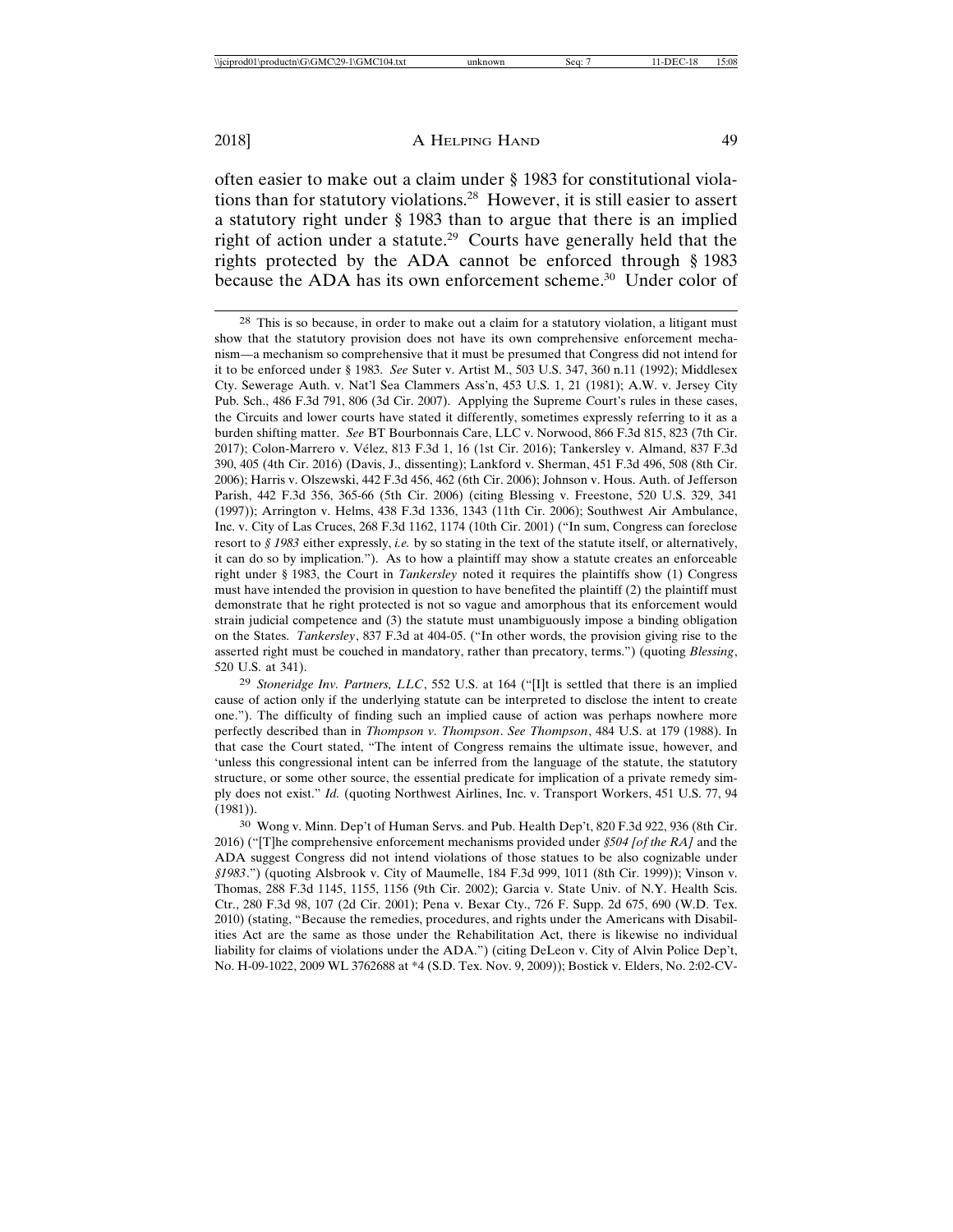law means roughly the same thing as "state action."31 Additionally, one can be acting under color of state law even if he or she is acting in violation of state law.32

Finally, the concept of "person" under § 1983 is rather complex. For example, states are not persons for purposes of § 1983, even in those cases where the state has waived its sovereign immunity.<sup>33</sup> Next, state officials who are sued in their official capacities for damages are not amenable to suit under § 1983 as this is taken to be a suit against the state.34 However, state actors who are sued in their official capacities for *injunctive* relief are persons for purposes of § 1983.35 Addi-

31 *See* Kach v. Hose, 589 F.3d 626, 646 (3d Cir. 2009) ("Under color of law and state action are interpreted identically under the *Fourteenth Amendment*.") (quotations omitted); Bass v. Parkwood Hosp., 180 F.3d 234, 241 (5th Cir. 1999) ("[W]here state action caused deprivation, actors were necessarily acting under color of law.") (citing Lugar v. Edmondson Oil Co., 457 U.S. 922 (1982)); A.P. & V.P. v. Medina, No. 17-13794 (SDW) (LDW), 2018 WL 3546195 at \*3 (D. N.J. July 24, 2018) ("Under color of law and state action are interpreted identically under the Fourteenth Amendment.") (citing *Kach*, 589 F.3d at 646); Roebuck v. Diamond Detective Agency, No. 3:10CV331TSL-MTP, 2011 WL 4737583, at \*7 (S.D. Miss. Oct. 6, 2011); Shaefer v. Wilcok, 676 F. Supp. 1092, 1110 (D. Utah 1987) ("In cases involving *fourteenth amendment* violations, the 'under color of' law and state action requirements are substantially the same.") (quoting *Lugar*, 457 U.S. at 935 n.18).

32 *See* Monroe v. Pape, 365 U.S. 167 (1961) (holding that plaintiffs could sue city police officers even though officers' actions were in violation of state laws as well), *overruled on other grounds by* Monell v. Dep't of Soc. Servs. of City of New York, 436 U.S. 658 (1978) (holding that municipalities were "persons" for purposes of § 1983 but leaving intact other portions of Pape); Azar v. Conley, 456 F.2d 1382, 1390 (6th Cir. 1972) ("The Supreme Court has made clear that official misconduct which amounts to a deprivation of civil rights may be found to be 'under color of law' within the meaning of *Section 1983* even though the misconduct violates state law or constitutes an abuse of authority.") (quoting Lucarell v. McNair, 453 F.3d 836, 838 (6th Cir. 1972)).

33 *See* Will v. Mich. Dep't of State Police, 491 U.S. 58, 71 (1989) ("We hold that neither a State nor its officials acting in their official capacities are "persons" under *§1983*."); Moore v. City of Harriman, 272 F.3d 769, 771-72 (6th Cir. 2001) ("[S]tates and state employees sued in their official capacities were not "persons" under *§ 1983*, and therefore could not be held liable for money damages.").

34 *See Will*, 491 U.S. at 71; *Moore*, 272 F.3d at 771-72.

35 This notion is obviously in tensions with what was described in footnote 33. However, the Supreme Court took care of such problems in *Will*, by stating, "Of course a state official in his or her official capacity, when sued for injunctive relief, would be a person under *§ 1983* because 'official-capacity actions for prospective relief are not treated as actions against the State.'" *Will*, 491 U.S. at 71 n.10 (citing Kentucky v. Graham, 473 U.S. 159, 167 n.14 (1989); Ex parte Young, 209 U.S. 123, 159-60 (1908)).

<sup>0291, 2003</sup> WL 1193028, at \*1 (N.D. Tex. Jan. 10, 2003) ("Because Title II relief under the ADA relies entirely upon the same statutory provision [as the Rehabilitation Act] for enforcement, it appears plaintiff cannot sue the defendants in their individual capacities for relief, and cannot utilize Title 42 United States Code, section 1983 as an avenue to establish individual liability") (citations omitted).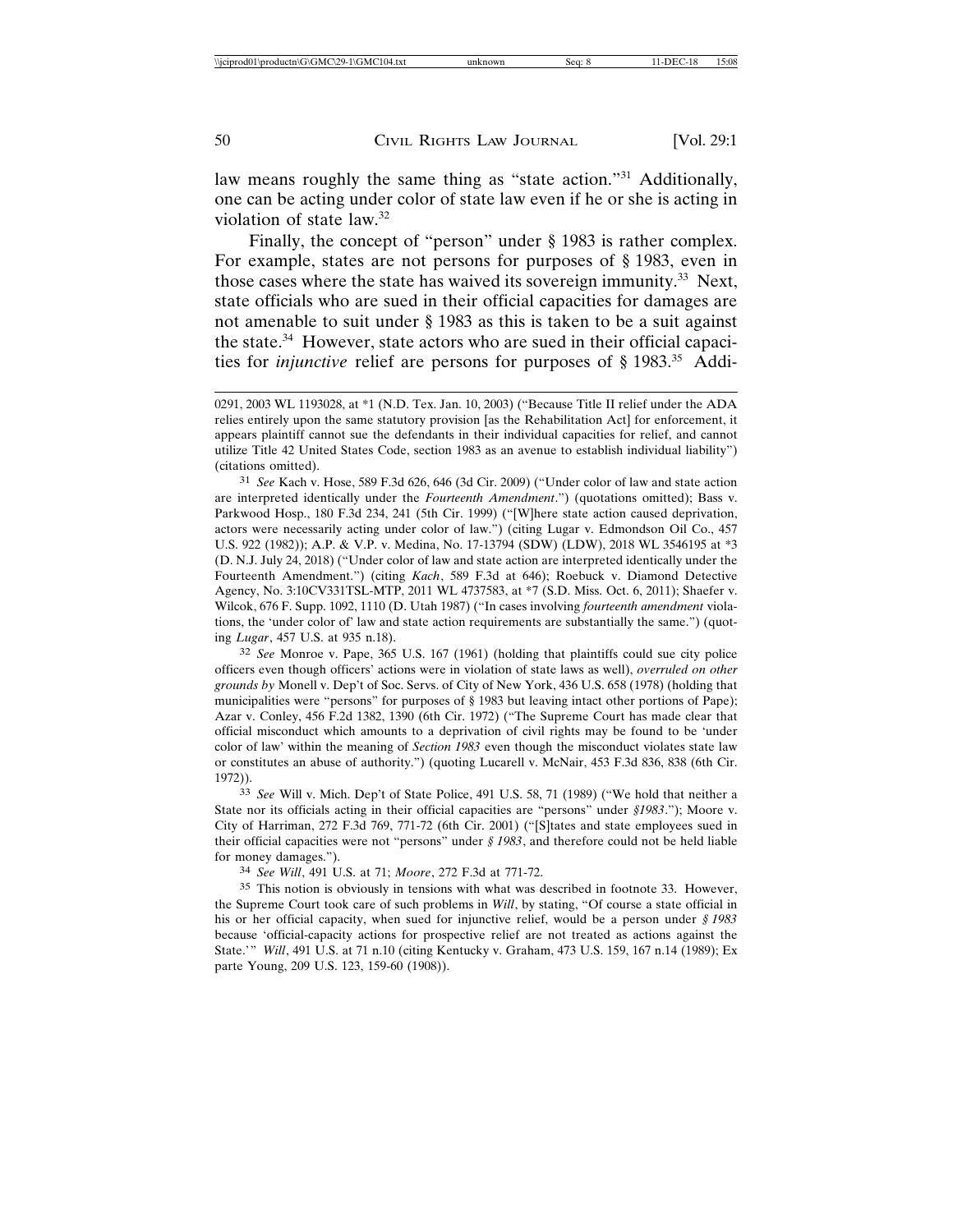tionally, state actors who are sued in their individual capacities for damages are also persons for purposes of  $\S 1983$ .<sup>36</sup> At the local level, local entities are persons for purposes of  $\S$  1983<sup>37</sup> as are local officials who are sued in either their individual or official capacities.<sup>38</sup>

### 2. Bivens v. Six Unknown Named Agents

*Bivens* is the federal corollary to the damages suits available under  $§$  1983.<sup>39</sup> It does not involve injunctive relief, as this is generally allowed directly under the jurisdictional statute, 28 U.S.C. § 1331.40 In *Bivens*, the Supreme Court recognized that the Constitution held

38 Huminski v. Corsones, 396 F.3d 53, 70 (2d Cir. 2004) ("On the other hand, local government officials sued in their official capacities are 'persons' under *42 U.S.C. § 1983*") (internal quotation marks omitted); Weathersbee v. Baltimore City Fire Dep't., 970 F. Supp. 2d 418, 425- 26 (D. Md. 2013) ("'[L]ocal government officials sued in their official capacities are 'persons' under *§ 1983* in those cases in which . . . a local government would be suable in its own name,' and are subject to suit in both their official and individual capacities.") (quoting Monell v. Dep't of Soc. Servs. of City of New York, 436 U.S. 658, 690 n.55 (1978)); Megargee v. Wittman, 550 F. Supp. 2d 1190, 1207-08 (E.D. Cal. 2008).

39 *See* Bivens v. Six Unknown Named Agents of Fed. Bureau of Narcotics, 403 U.S. 388 (1971); Feldman v. Lyons, 852 F. Supp. 274, 278 (N.D. N.Y. 2012) ("Bivens actions, although not precisely parallel, are the federal analog to *§ 1983* actions against state actors.").

40 *See* Simmat v. United States Bureau of Prisons, 413 F.3d 1225, 1232 (10th Cir. 2005) (explaining that § 1331 is the jurisdictional basis for asserting the "equitable" powers of the courts to enforce constitutional rights). In practical terms, then, § 1331 is the cause of action for injunctive relief—regardless of how courts phrase it. The exact quote from the Court puts the convoluted doctrine as this:

There was not much scope for exercise of equitable powers by federal courts, however, until enactment of general federal question jurisdiction—the precursor *of 28 U.S.C. § 1331*—in 1875. *Judiciary Act of 1875, ch. 137 § 1, 18 Stat. 470*. That Act granted jurisdiction to federal district courts over "all suits of a civil nature at common law or in equity, where the matter in dispute exceeds, exclusive of costs, the sum or value of five hundred dollars, and arising under the Constitution or laws of the United States, or treaties made . . . under their authority." *Section 1331* thus provides jurisdiction for the exercise of the traditional powers of equity in actions arising under federal law. No more specific statutory basis is required.

*Id.* (internal citations omitted).

Other courts have described it as follows, "In other words, the statute that gives federal courts subject matter jurisdiction to decide cases involving federal law, (i.e., *§ 1331*), necessarily authorizes federal courts to grant injunctive relief to implement their decisions." Taylor v. Rice, No. 10-4746 (SRN/JJG), 2012 WL 246014, at \*23 (D. Minn. Jan. 6, 2012).

<sup>36</sup> *See* Hafer v. Melo, 502 U.S. 21, 27 (1991) ("A government official in the role of personalcapacity defendant thus fits comfortably with the statutory term "person."); Hardin v. Straub, 954 F.2d 1193, 1199 (6th Cir. 1992).

<sup>37</sup> Bd. of Cty. Comm'rs of Bryan Cty. v. Brown, 520 U.S. 397, 403 (1997) ("[M]unicipalities and other local government bodies are "persons" within the meaning of *§ 1983*. We also recognized that a municipality may not be held liable under *§ 1983* solely because it employs a tortfeasor.").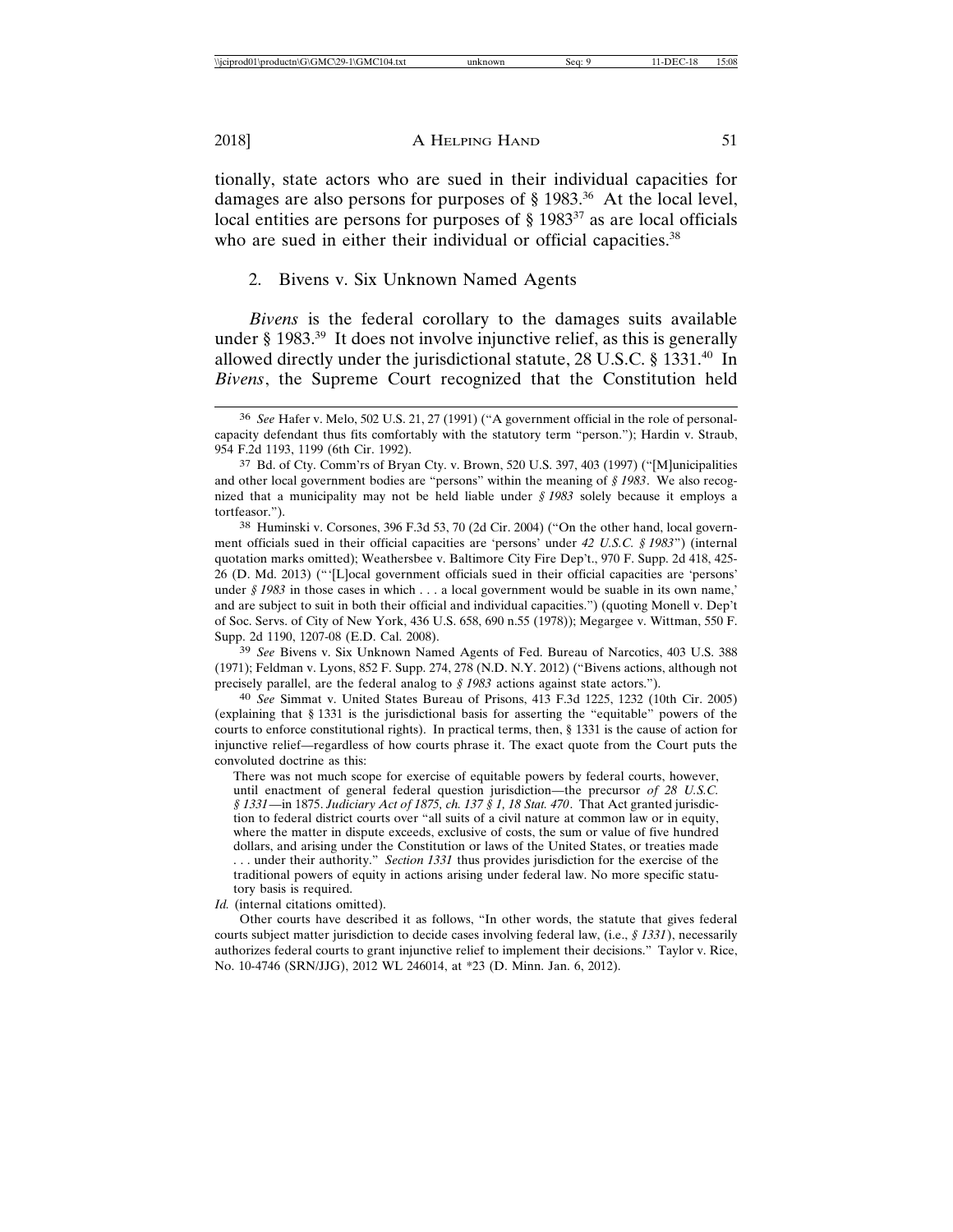implied rights of action for the violation of constitutional rights.<sup>41</sup> Nevertheless, the Supreme Court and other federal courts have been increasingly hostile to *Bivens* claims to the point of applying it in very narrow circumstances.42

Two points of interest relate to both § 1983 and *Bivens*. 43 First, constitutional rights that are enforceable under *Bivens* are also enforceable under § 1983.<sup>44</sup> Second, the courts and scholars are unanimous in holding that *Bivens* and § 1983 rulings on qualified immunity are interchangeable and can help resolve cases in either situation.45

## B. *The Development of Qualified Immunity*

### 1. Original Immunity was Sovereign Immunity

In *Chisholm v. Georgia*, the Supreme Court ruled that citizens of one state could sue another state in federal court.46 Subsequently, the United States adopted the Eleventh Amendment which says, "The Judicial power of the United States shall not be construed to extend to any suit in law or equity, commenced or prosecuted against one of the United States by Citizens of another state . . . "<sup>47</sup> By its express terms,

43 Of course, people may say that there are many more interesting points to be made about both of these doctrines.

44 Though not necessarily vice versa. *See, e.g.*, *Bivens*, 403 U.S. 388.

45 Anderson v. Creighton, 483 U.S. 635, 649 n.2 (1987) (Brennan, J., dissenting) ("This theme also pervades our pre-*Harlow* opinions construing the scope of official immunity in suits brought under *42 U.S.C. § 1983*. Those precedents provide guidance for causes of action based directly on the Constitution, for it would be untenable to draw a distinction for purposes of immunity law between suits brought against state officials under *§ 1983* and suits brought directly under the Constitution against federal officials.") (internal quotations omitted).

46 Chisholm v. Georgia, 2 U.S. 419, 430-31 (1793).

47 U.S. CONST. amend. XI. *See also* Vicki Jackson, *Suing the Federal Government: Sovereignty, Immunity, and Judicial Independence*, 35 GEO. WASH. INT'L. L. REV., 521 529-30 (2003) ("The first Supreme Court case in which issues of sovereign immunity received extensive discussion is *Chisholm v. Georgia*, where the question was whether a citizen of South Carolina could sue the State of Georgia on a contractual debt in the Supreme Court. Although the case was within the literal language of Article III of the Constitution, which described the judicial Power

<sup>41</sup> Ashcroft v. Iqbal, 556 U.S. 662, 675 (2009); Hartman v. Moore, 547 U.S. 250, 254 n.2 (2006); Harlow v. Fitzgerald, 457 U.S. 800, 809 (1982); Ogden v. United States., No. 4:16-CV-3193, 2018 WL 895472, at \*7 n.7 (D. Neb. Feb. 14, 2018); Snyder v. United States, 990 F. Supp. 818, 844 (S.D. Ohio 2014); McDaniels v. Richland Cty. Pub. Def. Off., No. 1:12-6-TLW-SLH, 2012 WL 1565618, at \*6 n.2 (D. S.C. March 27, 2012).

<sup>42</sup> Duxbury Trucking, Inc. v. Mass. Highway Dep't, No. 04cv12118-NG, 2009 WL 1258998 (D. Mass. April 29, 2009) ("Since 1971, the *Bivens* case law has moved dramatically and in one direction, narrowing the availability of this claim more and more. The outcome is surely troubling, but the law seems clear.").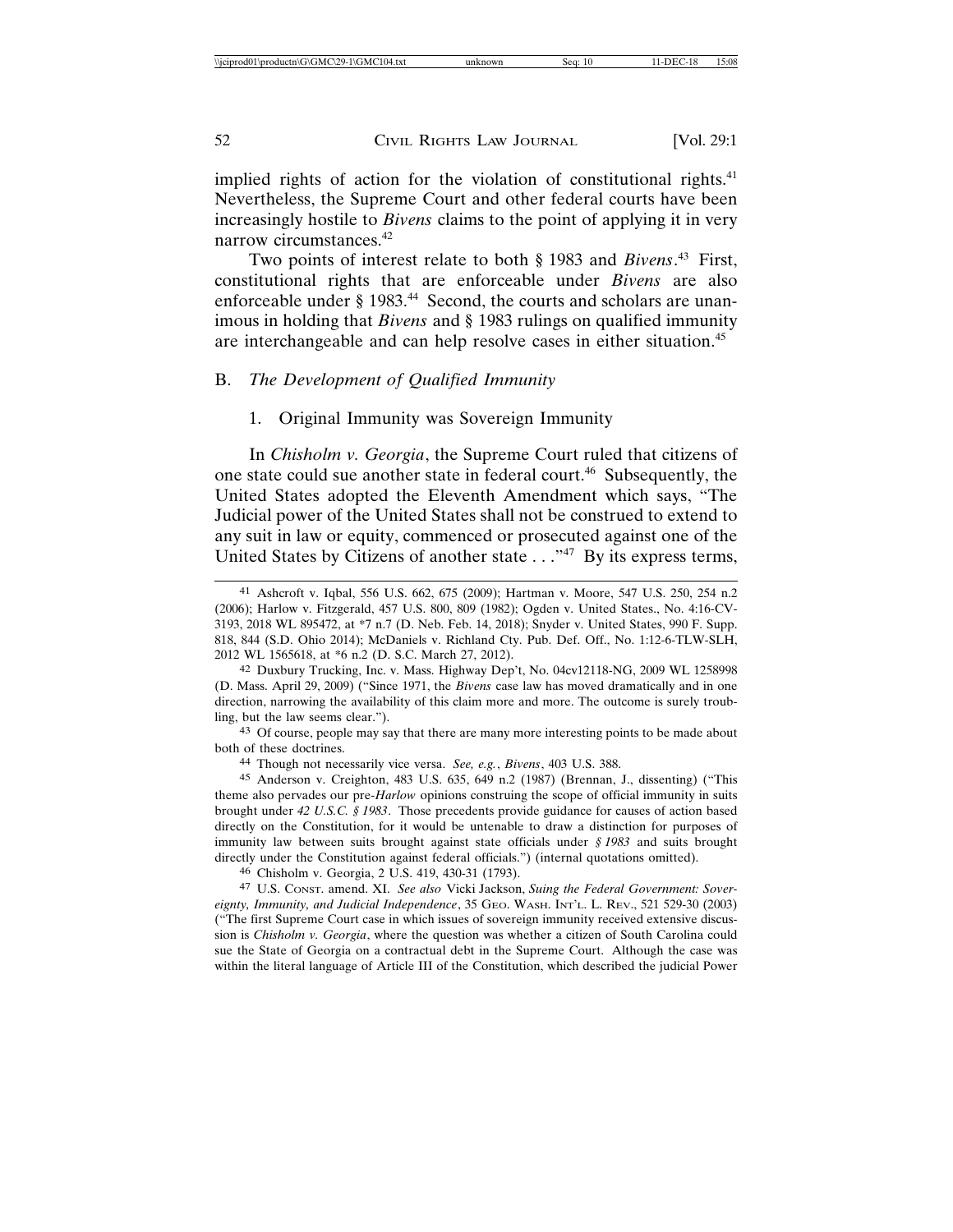the Eleventh Amendment does not apply to suits commenced by a citizen of one state against his or her own state.48 However, the Supreme Court has expanded the scope of the Eleventh Amendment to cover even those actions where a citizen of one state has sued his or her own state.<sup>49</sup> By the same token, the Supreme Court has held that for purposes of the Eleventh Amendment, the general rule of sovereign immunity still applies to state court proceedings when the suit is based on federal law.<sup>50</sup> Litigants frequently refer to sovereign immunity as Eleventh Amendment immunity; but the immunity actually exists outside the Eleventh Amendment, thus allowing it to apply to state court proceedings.<sup>51</sup> Lastly, to be complete, sovereign immunity can be applied in both equitable and legal relief situation—i.e., it can be asserted in cases seeking injunctive, declaratory, or monetary relief.52

48 Welch v. Tex. Dep't of Highways & Pub. Transp., 483 U.S. 468, 472 (1987) ("Accordingly, as discussed more fully in Part V of this opinion, the Court long ago held that the Eleventh Amendment bars a citizen from bringing suit against the citizen's own State in federal court, even though the express terms of the Amendment refer only to suits by citizens of another State.") (citing Hans v. Louisiana, 134 U.S. 1, 10 (1890)).

49 *See Hans*, 134 U.S. at 11-12.

50 Alden v. Maine, 527 U.S. 706, 712-13 (1999) ("The Eleventh Amendment makes explicit reference to the States' immunity from suits "commenced or prosecuted against one of the United States by Citizens of another State, or by Citizens or Subjects of any Foreign State." We have, as a result, sometimes referred to the States' immunity from suit as "Eleventh Amendment immunity." The phrase is convenient shorthand but something of a misnomer, for the sovereign immunity of the States neither derives from, nor is limited by the terms of the Eleventh Amendment. Rather, as the Constitution's structure, its history, and the authoritative interpretations by this Court make clear, the States' immunity from suit is a fundamental aspect of the sovereignty which the States enjoyed before the ratification of the Constitution, and which they retain today (either literally or by virtue of their admission into the Union upon an equal footing with the other States) except as altered by the plan of the Convention or certain constitutional Amendments.") (quoting U.S. CONST. amend. XI).

51 *See id.* at 713.

52 *See* Erwin v. Oregon, 231 F. Supp. 2d 1003, 1007 (D. Or. 2001) (citing Cory v. White, 457 U.S. 85, 90-91 (1982).

as extending to Controversies . . . between a State and Citizens of another State, Georgia refused to appear, and the question of jurisdiction was discussed by the Justices in several opinions. All but one of the Justices concluded that the Court had and constitutionally could exercise jurisdiction over the case. In response to the Court's decision in Chisholm, the Eleventh Amendment was enacted to provide that the judicial power should not be construed to extend to any suit in law or equity, commenced or prosecuted against one state by Citizens of another State, or by Citizens or Subjects of any Foreign State.") (internal quotation marks omitted).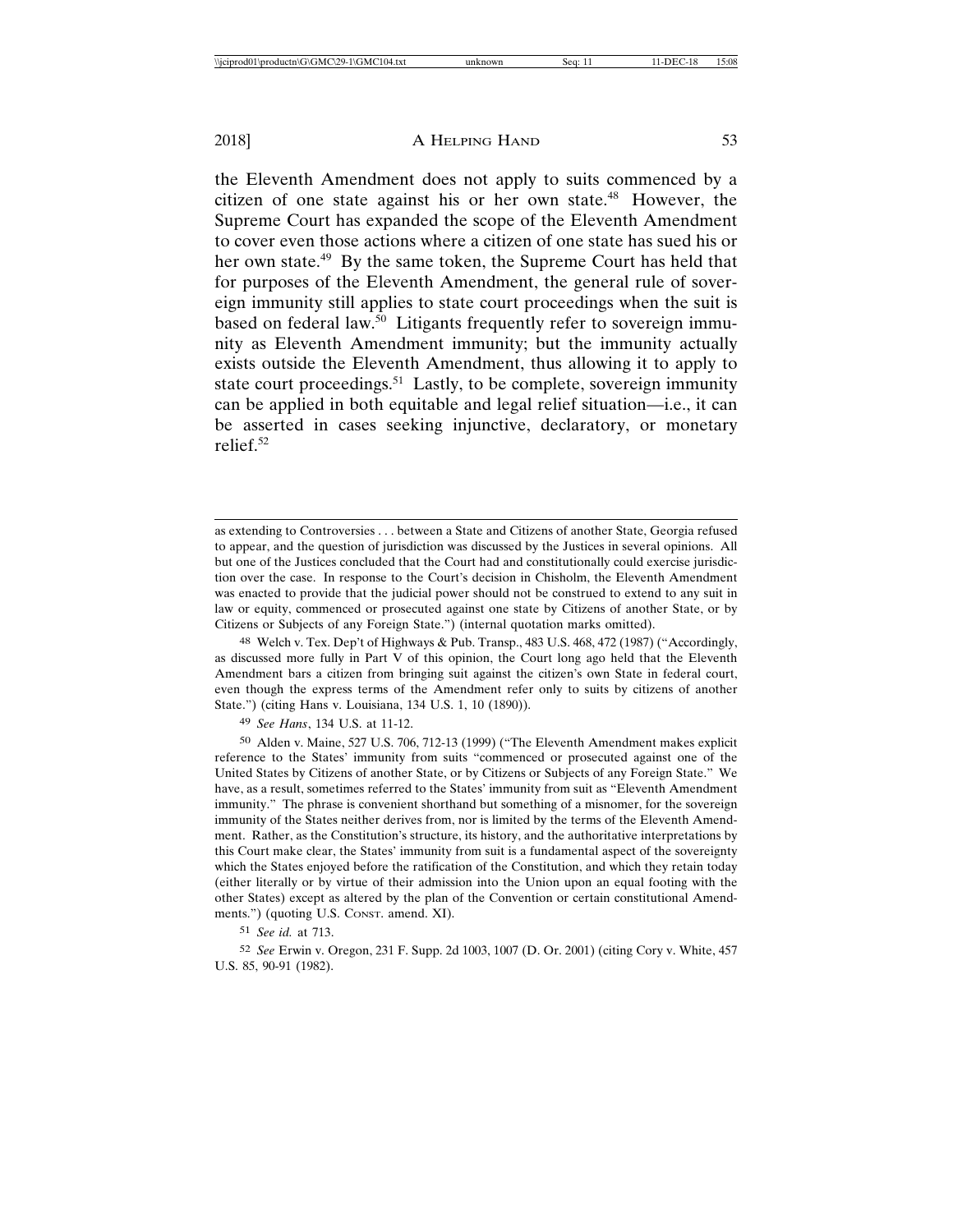There are exceptions to the Eleventh Amendment and sovereign immunity.53 For example, states may waive their sovereign immunity by consent to suit.<sup>54</sup> There are several ways a state may consent to suit. First, it may remove a case to federal court, which operates as waiver.<sup>55</sup> Second, it may voluntarily waive its immunity for suit in any way it chooses—such as Louisiana who has waived its immunity for state court cases only.<sup>56</sup> Third, it may waive its immunity in exchange for receipt of federal funds.<sup>57</sup>

Another exception to sovereign immunity is the often-invoked "fiction" of *Ex Parte Young*. <sup>58</sup> *Ex Parte Young* stands for two propositions.59 First, there is a right to sue a state actor for *injunctive* relief absent any congressional authorization.<sup>60</sup> Second, a plaintiff may sue a state actor for injunctive relief and avoid challenges on the basis of sovereign immunity.<sup>61</sup>

57 Doe v. Nebraska, 345 F.3d 593, 597 (8th Cir. 2003) ("A state may waive its immunity either by explicitly specifying its intention to subject itself to suit or by voluntarily participating in federal spending programs where Congress expressed a clear intent to condition receipt of federal funds on a state's consent to waive its sovereign immunity.") (citing Atascadero State Hosp. v. Scanlon, 473 U.S. 234, 238 n.1 (1985); Koslow v. Pennsylvania, 302 F.3d 161, 171 (3d Cir. 2002) ("Therefore, if a state accepts federal funds for a specific department or agency, it voluntarily waives sovereign immunity for Rehabilitation Act claims against the department or agency—but only against that department or agency.").

58 Jeffries et al., *supra* note 1 at 418. *See also* Ex parte Young, 209 U.S. 123 (1908). **R**

59 *See* Jeffries et al., *supra* note 1 at 418. **R**

60 *See id.* at 417 ("[T]he complainants in *Ex Parte Young* sued to prevent violation of their constitutional rights without the aid of any statute specifically authorizing such an action. Where did the cause of action come from? Though the answer to this question is not entirely clear, *Ex Parte Young* has come to be cited for the proposition that a cause of action for equitable relief to prevent violation of constitutional rights exists independent of explicit congressional authorization."). *See also* Ex parte Young, 209 U.S. 123 (1908).

61 *See* Jeffries et al., *supra* note 1 at 417. This prong is often referred to as the "fiction of **R** Ex parte Young." *See* Brennan v. Stewart, 834 F.2d 1248, 1252 (5th Cir. 1988) ("The "fiction" of *Ex parte Young* is its underlying image of the state as a discrete entity separate from its agents, ready and willing to obey federal law under the Supremacy Clause but thwarted by the bad acts

<sup>53</sup> *See* Seminole Tribe of Fla. v. Florida, 11 F.3d 1016, 1021 (11th Cir. 1994). However, there should be no need for "exceptions" to the Eleventh Amendment. Instead the Amendment should be limited to its express terms. However, that is merely an opinion and supporting it is far outside the scope of this paper.

<sup>54</sup> *Seminole Tribe*, 11 F.3d at 1021 ("More specifically, the states are not immune from suit if the circumstances indicate consent, abrogation, or the fiction of *Ex parte Young*.").

<sup>55</sup> *See* Lapides v. Bd. of Regents of the Univ. System of Ga., 535 U.S. 613, 619-20 (2002).

<sup>56</sup> *See* LA. CONST. ANN. ART. 12 § 10(A) (1995) ("Neither the state, a state agency, nor a political subdivision shall be immune from suit and liability in contract or for injury to person or property."). *But see* LA. STAT. ANN. § 13:5106(A) (2005) ("No suit against the state or a state agency or political subdivision shall be instituted in any court other than a Louisiana state court.").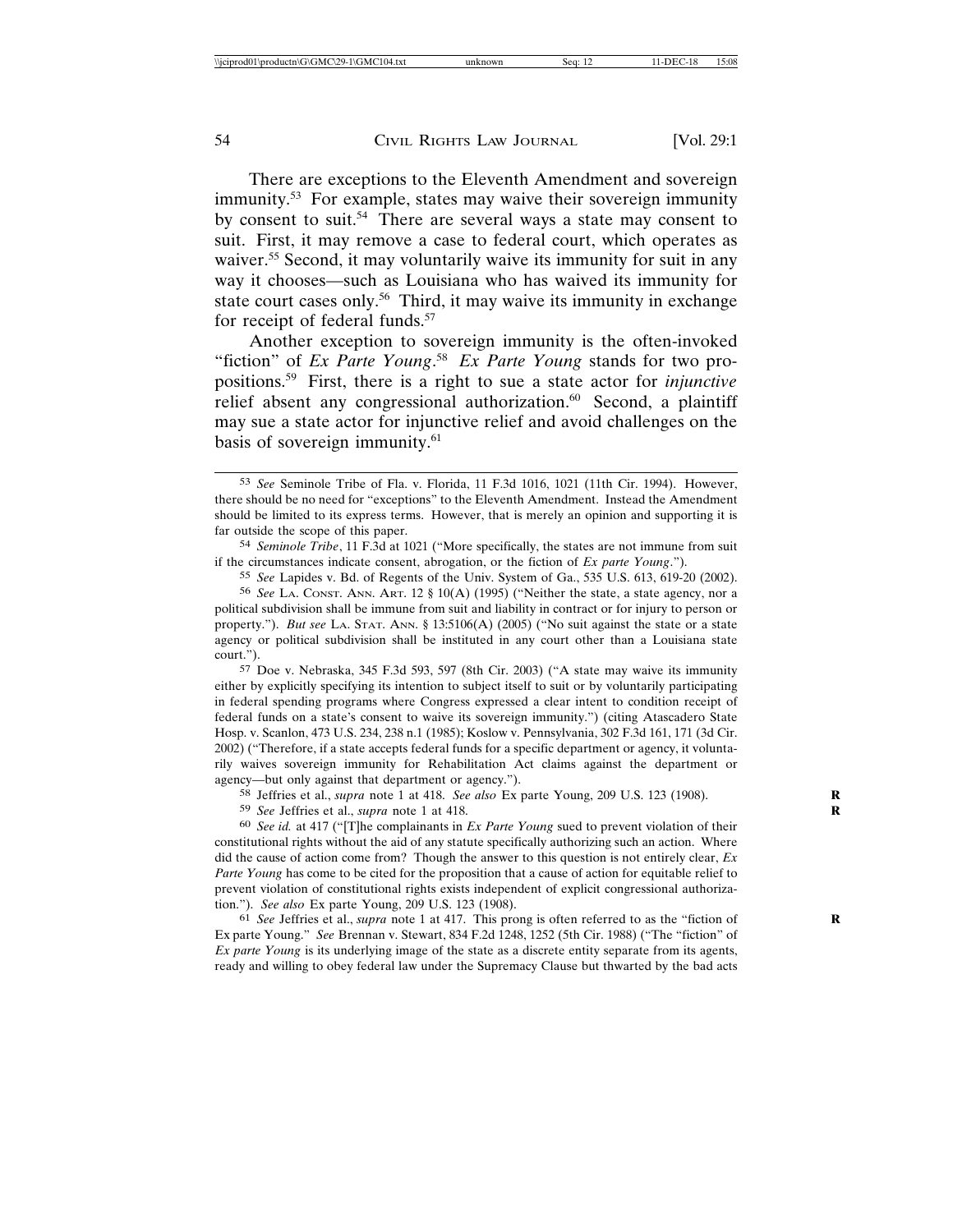The final major exception to sovereign immunity is congressional enforcement under the reconstruction amendments.<sup>62</sup> Congress has the power to enforce all three reconstruction amendments; however, only the Fourteenth Amendment has been explicitly held to allow for the abrogation of state sovereign immunity. $63$  Yet, the primary amendment involved in civil rights litigation is the Fourteenth Amendment. This is likely because the Fourteenth Amendment is the source of the Bill of Rights' application to the states.<sup>64</sup> To be valid abrogation under the Fourteenth Amendment, the following analysis must be conducted on a case-by-case basis:<sup>65</sup>

(1) One must determine if the governmental action was a violation of the relevant statute.<sup>66</sup> If it was a violation, one goes on to the next step.

(2) If the statutory violation was also a constitutional violation, it is valid enforcement/abrogation.<sup>67</sup>

(3) If the violation of the statute was not a constitutional violation, is the exercise of congressional power through the statute still valid as a merely prophylactic measure?<sup>68</sup> To decide this one must ask:

62 In re Flonase Antitrust Litigation, 879 F.3d 61, 68 (3d Cir. 2017) ("A suit may avoid the Eleventh Amendment's broad prohibition in three ways. 'First, Congress may authorize such a suit in the exercise of its power to enforce the Fourteenth Amendment—an Amendment enacted after the Eleventh Amendment and specifically designed to alter the federal-state balance.'") (quoting Coll. Sav. Bank v. Fla. Prepaid Postsecondary Educ. Expense Bd., 527 U.S. 666, 670 (1999); Usery v. Louisiana ex rel. La. Dep't pf Health & Hosps., 150 F.3d 431, 434 (5th Cir. 1998).

63 *See* U.S. CONST. amend. XIV, § 5 ("The Congress shall have power to enforce, by appropriate legislation, the provisions of this article.") *c.f.* U.S. Const. amend. XIII, § 2 ("Congress shall have power to enforce this article by appropriate legislation.") *and* U.S. Const. amend. XV, § 2 ("The Congress shall have power to enforce this article by appropriate legislation.").

64 *See* McDonald v. City of Chicago, 561 U.S. 742, 763-64 (2010) (describing the history of the incorporation of the Bill of Rights through the doctrine of substantive due process under the Fourteenth Amendment).

65 *See* United States v. Georgia, 546 U.S. 151, 159 (2006).

66 *Id.*

67 *Id.*

68 *Id.* The first three prongs were spelled out by the Supreme Court in *U.S. v. Georgia* ("It is therefore unclear whether Goodman's amended complaint will assert Title II claims premised

of its recalcitrant officials; whatever the power of this image, the fiction has long been thought necessary to preserve the supremacy of federal law. *Ex parte Young* creates the well-recognized irony that an official's unconstitutional conduct constitutes state action under the Fourteenth Amendment but not the Eleventh Amendment. Although the Supreme Court has sometimes implied otherwise, *Ex parte Young* is a gaping hole in the shield of sovereign immunity created by the Eleventh Amendment and the Supreme Court.") (citations omitted) (internal quotation marks omitted).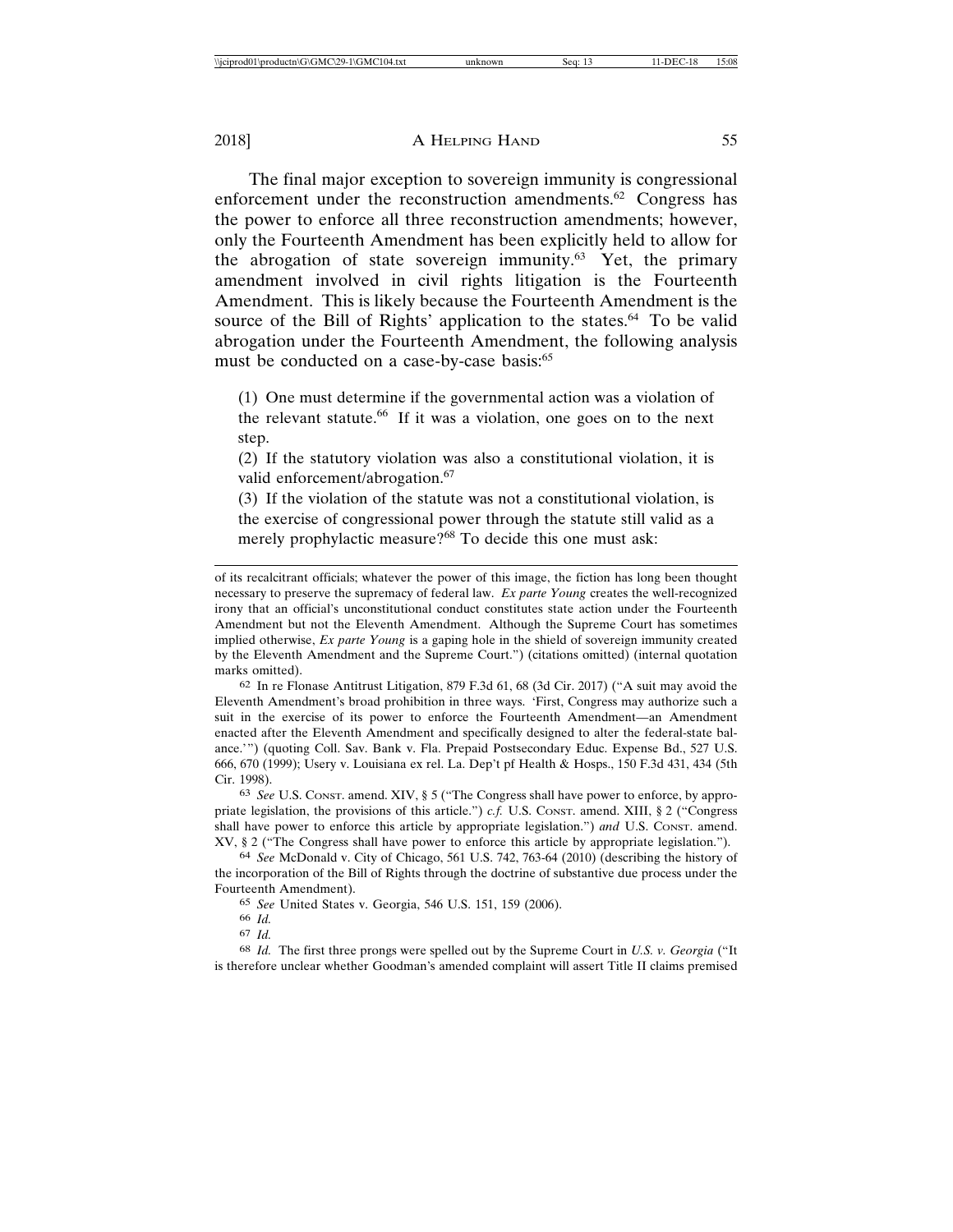(a) the nature of the constitutional right at issue;

(b) the extent to which Congress's remedial statute was passed in response to a documented history of relevant constitutional violations; and

(c) whether the congressional statute is "congruent and proportional" to the specific class of violations at issue, given the nature of the relevant constitutional right and the identified history of violations.<sup>69</sup>

(4) Finally, and in addition to the above, the statement by congress to abrogate sovereign immunity must be clearly expressed.<sup>70</sup> The above analysis is the same analysis that is used to determine whether congressional action was valid enforcement of the Fourteenth Amendment.<sup>71</sup> The only difference between the valid enforcement angle and the further valid abrogation of immunity angle is the question of

69 The congruence and proportionality test is from other cases, such as *City of Boerne*. City of Boerne v. Flores, 521 U.S. 507, 533 (1997) ("The stringent test RFRA demands of state laws reflects a lack of proportionality or congruence between the means adopted and the legitimate end to be achieved."). Other courts have described the third question as having three subparts. *See* Toledo v. Sanchez 454 F.3d 24, 34-35 (1st Cir. 2006) ("(1) the constitutional right or rights that Congress sought to protect when it enacted the statute; (2) whether there was a history of constitutional violations to support Congress's determination that prophylactic legislation was necessary; and (3) whether the statute is a congruent and proportional response to the history and pattern of constitutional violations."); Bearden v. Oklahoma ex rel. Bd. of Regents Univ. of Okla., 234 F. Supp. 3d 1148, 1151 (W.D. Okla. 2017) ("To determine the validity of Congress' action the court must consider: "(1) the nature of the constitutional right at issue; (2) the extent to which Congress's remedial statute was passed in response to a documented history of relevant constitutional violations; and (3) whether the congressional statute is "congruent and proportional" to the specific class of violations at issue, given the nature of the relevant constitutional right and the identified history of violations.") (quoting Guttman v. Khalsa, 669 F.3d 1101, 1117 (10th Cir. 2012)).

70 *See* Calvin Massey, *Two Zones of Prophylaxis: The Scope of the Fourteenth Amendment Enforcement Power*, 76 GEO. WASH. L. REV. 1, 4 (2007).

71 *See Boerne*, 521 U.S. at 516-18. In Boerne there was no requirement of a clear expression; the court only considered its valid enforcement against the City. *See id.* A discussion of the distinction between abrogation and simple enforcement under the Fourteenth Amendment can be found at Calvin Massey's *Two Zones of Prophylaxis: The Scope of the Fourteenth Amendment Enforcement Power*. *See* Massey, *supra* note 70. **R**

on conduct that does *not* independently violate the Fourteenth Amendment. Once Goodman's complaint is amended, the lower courts will be best situated to determine in the first instance, on a claim-by-claim basis, (1) which aspects of the State's alleged conduct violated Title II; (2) to what extent such misconduct also violated the Fourteenth Amendment; and (3) insofar as such misconduct violated Title II but did not violate the Fourteenth Amendment, whether Congress's purported abrogation of sovereign immunity as to that class of conduct is nevertheless valid."). *Id.*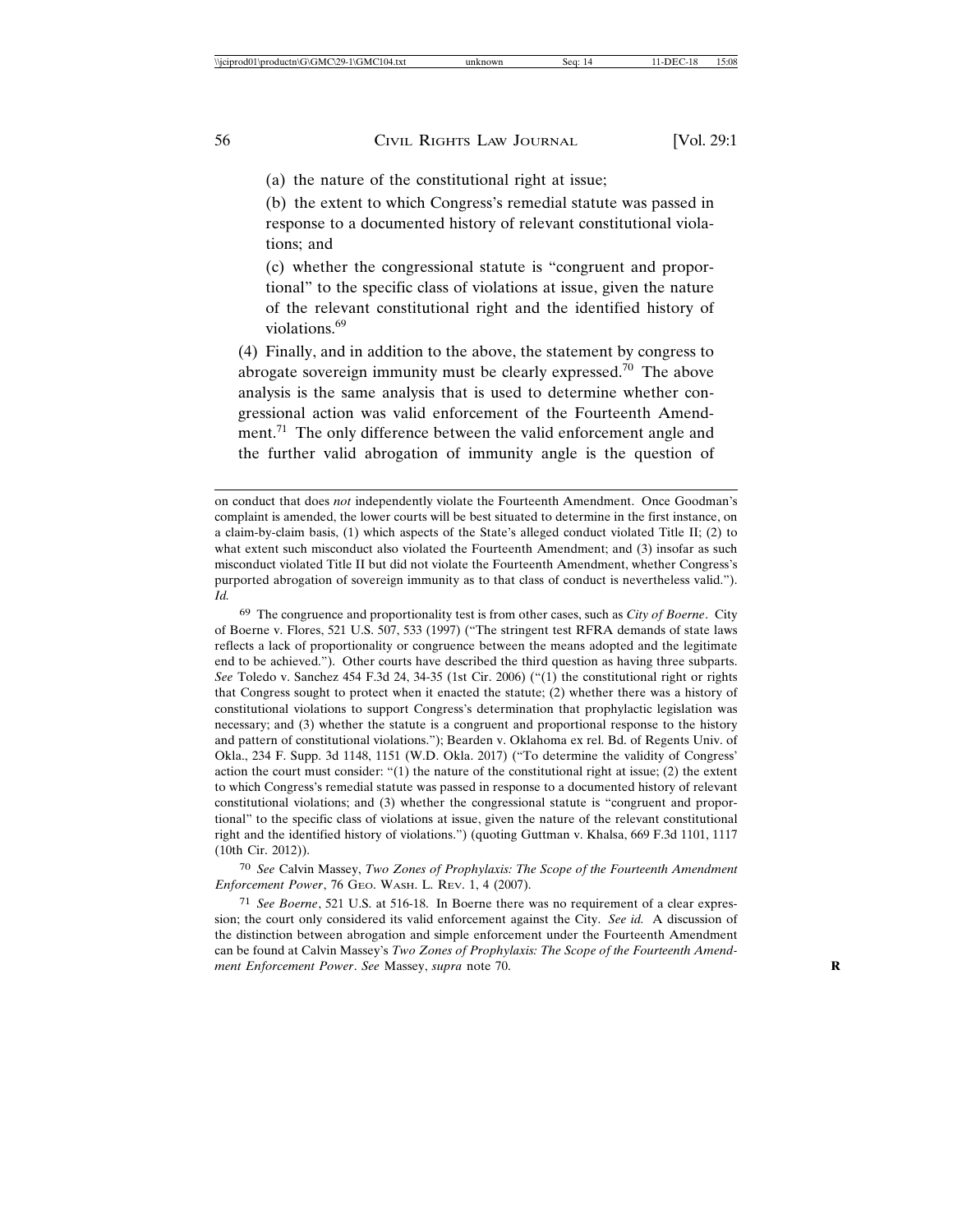whether congressional intent to abrogate immunity was clearly expressed.<sup>72</sup>

A great many cases have been decided discussing Title II of the ADA and valid abrogation.73 While abrogation under Title I of the ADA has been decided as blanketedly impossible;<sup>74</sup> Title II abrogation is generally found to be valid, though in some instances abrogation and enforcement is not valid.75

2. Then Came Qualified Immunity

Qualified immunity is the bane of many civil rights lawyers' lives and is frequently attacked in legal academia.76 Luckily, it applies only in damages cases and has no application where one seeks declaratory

73 *See, e.g*., United States v. Georgia, 546 U.S. 151 (2006); Tennessee v. Lane, 541 U.S. 509 (2004); Shaikh v. Tex. A&M Univ. Coll. of Med., No. 16-20793, 2018 WL 3090415 (5th Cir. June 20, 2018); King v. Marion Circuit Court, 868 F.3d 589 (7th Cir. 2017); Baxter v. Pa. Dep't of Corr., 661 Fed. App'x 754 (3d Cir. 2016); Klinger v. Dep't of Revenue, 455 F.3d 888 (8th Cir. 2006).

74 *See* Bd. of Trs. of Univ. of Ala. v. Garrett, 531 U.S. 356 (2001). While *Garrett* may appear to totally foreclose the possibility of valid abrogation under Title I, the case should not be viewed in such a restrictive way.

75 *See, e.g.*, *Georgia*, 546 U.S. 151; *Tennessee*, 541 U.S. 509; *Shaikh*, 2018 WL 3090415; *King*, 868 F.3d 589; *Baxter*, 661 Fed. App'x 754; *Klinger*, 455 F.3d 888. This is likely due to the nature of the inquiry that the Supreme Court has mandated. Rather than allowing Title II of the ADA to stand in its entirety as valid abrogation, the Courts have required this near back breaking analysis that, quite frankly, has no basis in the text of the Constitution itself. A full listing of cases wherein courts have found or denied valid abrogation is far outside the scope of this article; however, one reading the cases cited will see the breath of such cases and the myriad of situations in which the question arises.

76 *See* William Baude, *Is Qualified Immunity Unlawful*? 106 CAL. L. REV. 45, 46 (2018) ("The unlawfulness of qualified immunity is of particular importance now. Despite its shoddy foundations, the Supreme Court has been formally and informally reinforcing the doctrine of immunity. In particular, the Court has given qualified immunity a privileged place on its agenda reserved for habeas deference and few other legal doctrines. Rather than doubling down, the Court ought to be beating a retreat.").

<sup>72</sup> Torres v. Puerto Rico Tourism Co., 175 F.3d 1, 3 (1st Cir. 1999) ("First, there must be a 'clear legislative statement' of Congress's intent to [abrogate]") (citing Seminole Tribe of Fla. v. Florida, 517 U.S. 44 (1996)). The ADA has, of course, made such a statement in 42 U.S.C. § 12202 (1990) ("A State shall not be immune under the *eleventh amendment to the Constitution of the United States* from an action in Federal or State court of competent jurisdiction for a violation of this Act. In any action against a State for a violation of the requirements of this Act, remedies (including remedies both at law and in equity) are available for such a violation to the same extent as such remedies are available for such a violation in an action against any public or private entity other than a State.").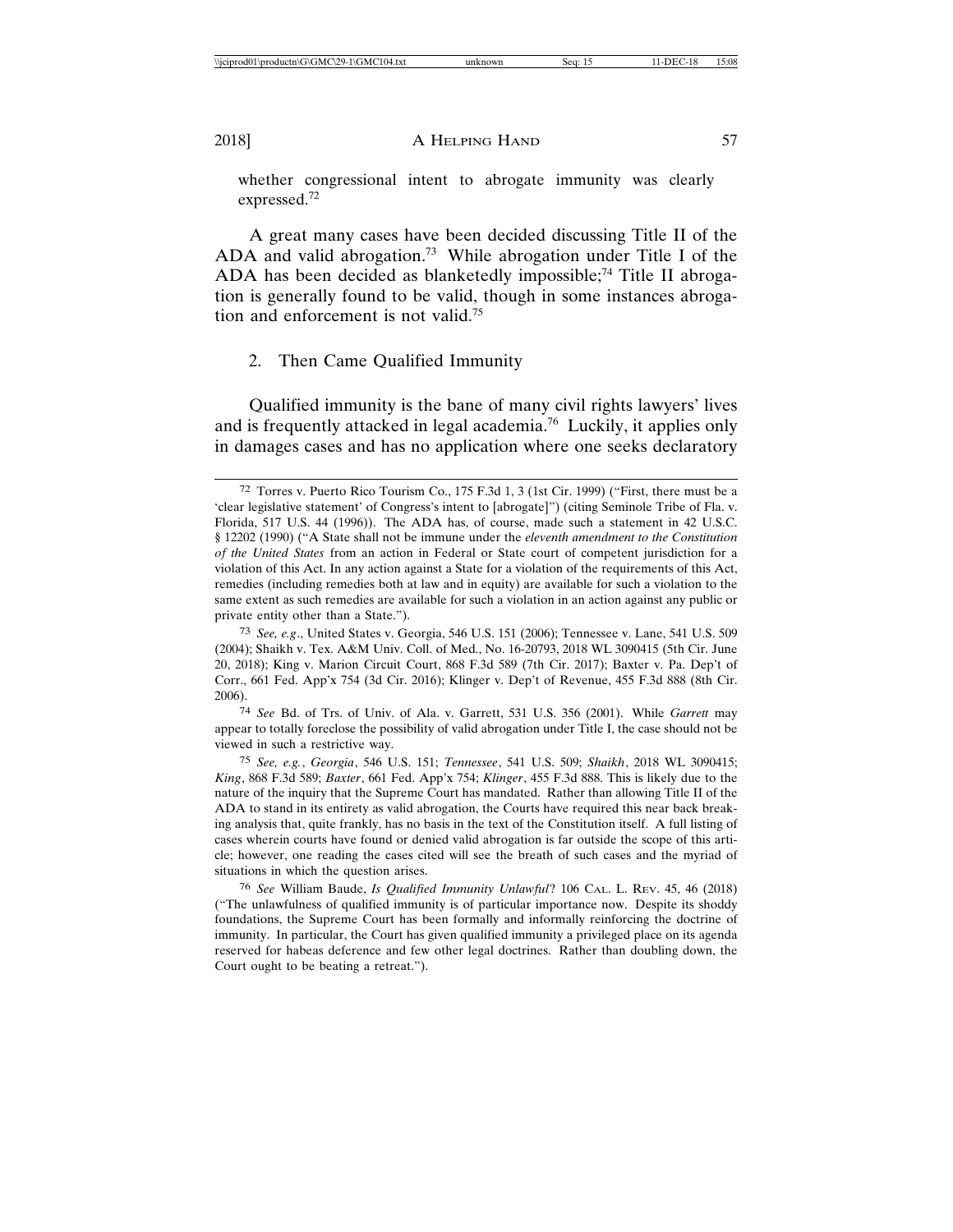or injunctive relief.77 Qualified immunity is born out of an alleged necessity: the courts must balance the fear that officers will abuse their power against the fear that harassing litigation will inhibit exercise of official duties.78 Therefore, we will allow reasonable mistakes and the courts will not hold government actors—sued in their individual capacities—accountable unless their conduct fails the qualified immunity test.<sup>79</sup> To defeat qualified immunity, a plaintiff must establish that the government actor (1) violated a constitutional right, (2) that was clearly established at the time.<sup>80</sup> Moreover, many courts will excuse the unlawful conduct if it is "objectively reasonable" in light of the circumstances.81 Due to this, qualified immunity is more often than not invoked to protect police officers with heavy success. $82$ 

78 *See* Anderson v. Creighton 483 U.S. 635, 638 (1987) ("When government officials abuse their offices, 'action[s] for damages may offer the only realistic avenue for vindication of constitutional guarantees.' On the other hand, permitting damages suits against government officials can entail substantial social costs, including the risk that fear of personal monetary liability and harassing litigation will unduly inhibit officials in the discharge of their duties. Our cases have accommodated these conflicting concerns by generally providing government officials performing discretionary functions with a qualified immunity, shielding them from civil damages liability as long as their actions could reasonably have been thought consistent with the rights they are alleged to have violated.") (quoting Harlow v. Fitzgerald, 457 U.S. 800, 814 (1982)).

79 *See id.* 

80 Perez v. Tedford, No. SA-13-CV-429-XR, 2013 WL 6835234, at \*2 n.1 (W.D. Tex. Dec. 23, 2013) ("If the answer to either of these questions is "no," qualified immunity applies and the government official is immune from suit.").

81 *See, e.g.*, Saucier v. Katz, 533 U.S. 194, 205 (2001) ("If the officer's mistake as to what the law requires is reasonable, however, the officer is entitled to the immunity defense."), *superseded on other grounds by* Pearson v. Callahan, 555 U.S. 223 (2009). *See also* Inouye v. Kemna, 504 F.3d 705, 712 n.6 (9th Cir. 2007) (explaining that the "objectively reasonable" prong is just part of the second step in the qualified immunity test).

82 Karen M. Blum, *Section 1983 Litigation: The Maze, The Mud, and the Madness*, 23 WM. & MARY BILL OF RTS. J 913, 947 n.233 (2015) ("The Supreme Court's tendency to rarely deny qualified immunity to public officials has not gone unnoticed by judges and scholars . . . 'The Supreme Court's recent case law illustrates the substantial protection that qualified immunity affords police officers. Although each case is decided based on its specific facts, the reality is that the Supreme Court in the recent past has rarely denied qualified immunity to police officers. As one scholar has observed, before the recent reversal of a grant of qualified immunity in *Tolan, 134 S. Ct. 1861*, the Court had not ruled against a police officer in a qualified immunity case since *Groh v. Ramirez, 540 U.S. 551 (2004)*, decided nearly a decade earlier.") (quoting C.B. v. City of Sonora, 769 F.3d 1005, 1038 n.5 (9th Cir. 2014) (Smith, J., concurring in part and dissenting in part).

<sup>77</sup> Grantham v. Trickery, 21 F.3d 289, 295 (8th Cir. 1994) ("There is no dispute that qualified immunity does not apply to claims for equitable relief"); Stanley v. Magrath, 719 F.2d 279, 284 n.9 (8th Cir. 1983) ("The defendants, in addition, argue that they are immune under the doctrine of qualified or good-faith immunity. This defense is of no avail. Qualified immunity applies only to damages, not to equitable relief, and plaintiffs here seek only an injunction.") (citations omitted).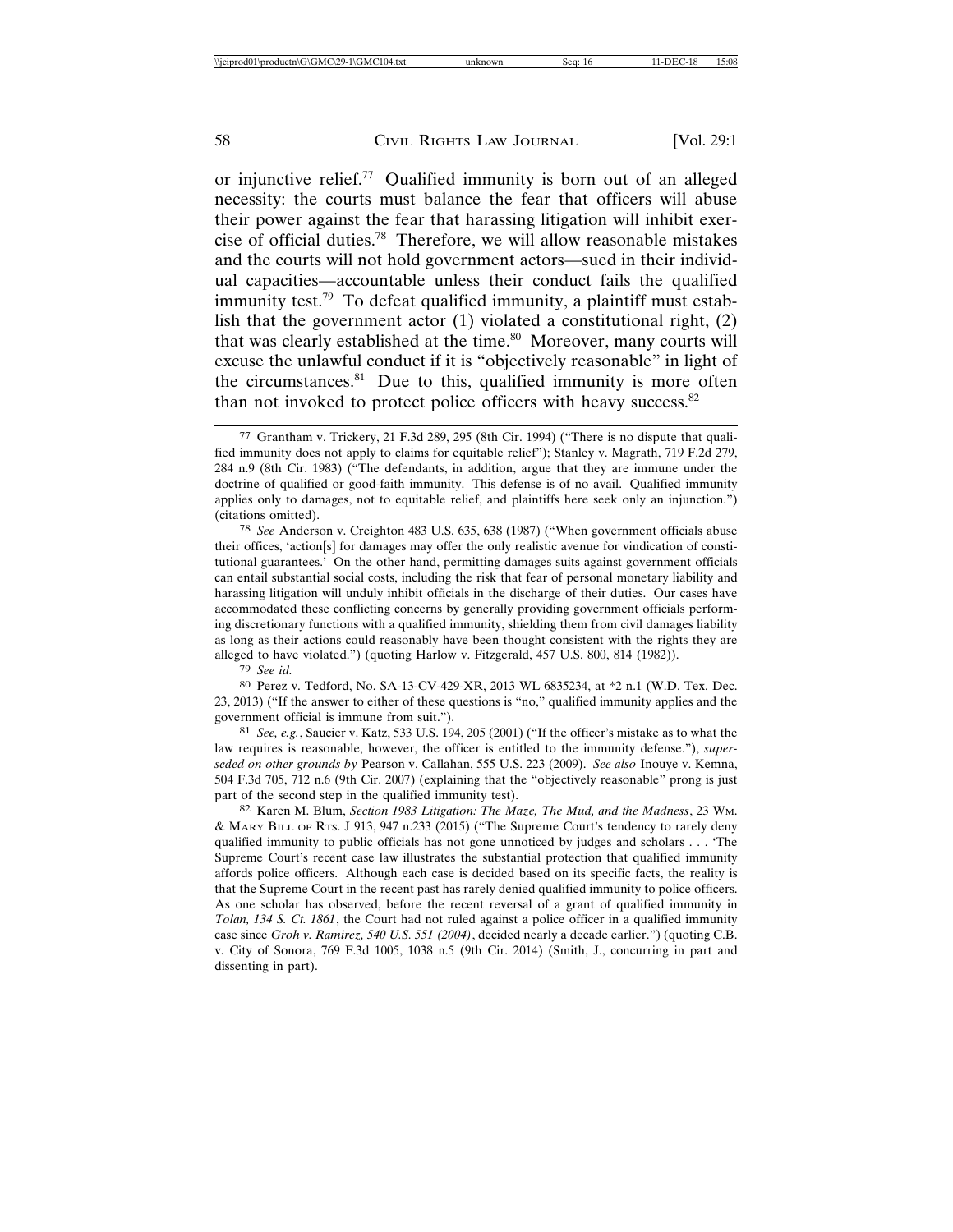First, as to the requirement that one must identify the right, in the context of qualified immunity that right cannot be defined by mere recitation of the constitutional guarantee, but it is not required to be the exact facts of the case at hand. $83$  For example, the notion that the Eighth Amendment requires that prison officials not be deliberately indifferent to serious medical needs would be sufficient.<sup>84</sup> Second, to be clearly established, a litigant must be able to point to prior Supreme Court or circuit precedent; however, absent prior binding precedent, courts should also look to other sources to see if the right was clearly established such that a reasonable officer could have known about it. $85$  The primary issue involved in the "clearly established analysis" is deciding when the facts of a prior decision are "close enough" to the plaintiff's claims. Fortunately, several circuits use a "sliding scale" where the more egregious the conduct, the less similar a prior case must be.<sup>86</sup> However, the Supreme Court has allowed a suit to proceed against claims of qualified immunity where the conduct was sufficiently bad and where neither that circuit nor any other court had decided the issue. $87$  In that case, the alleged violation of the right was tying an inmate to a hitching post.<sup>88</sup>

Perhaps the most unnerving fact about qualified immunity is the order of decisions. As the prior paragraph noted, there are two steps

86 *See* Casey v. City of Fed. Heights, 509 F.3d 1278, 1284 (10th Cir. 2007) ("The more obviously egregious the conduct in light of prevailing constitutional principles, the less specificity is required from prior case law to clearly establish the violation.") (quoting Pierce v. Gilchrist, 359 F.3d 1279, 1298 (2004)). *But see* Lowe v. Raemisch, 864 F.3d 1205, 1211 n.10 (10th Cir. 2017) ("But our sliding-scale approach may arguably conflict with recent Supreme Court precedent on qualified immunity. The possibility of a conflict arises because the sliding-scale approach may allow us to find a clearly established right even when a precedent is neither on point nor obviously applicable.") (citations omitted).

87 *See* Hope v. Pelzer, 536 U.S. 730, 747 n.13 (2002) (Thomas, J., dissenting) ("There are apparently no decisions on similar facts from other Circuits, presumably because Alabama is the only State to authorize the use of the hitching post in its prison system.").

88 *See id.* at 733.

<sup>83</sup> *Anderson*, 483 U.S. at 639-40 (noting that the application of qualified immunity relies on the level of generality applied to determining what the "right is", and that a litigant need not show that the exact same facts happened before).

<sup>84</sup> *See* Kelley v. Borg, 60 F.3d 664, 667 (9th Cir. 1995).

<sup>85</sup> *See* Elder v. Holloway, 510 U.S. 510, 516 (1994) ("Whether an asserted federal right was clearly established at a particular time, so that a public official who allegedly violated the right has no qualified immunity from suit, presents a question of law, not one of "legal facts." That question of law, like the generality of such questions, must be resolved *de novo* on appeal. A court engaging in review of a qualified immunity judgment should therefore use its full knowledge of its own and other relevant precedents.") (citations omitted) (quotation marks omitted).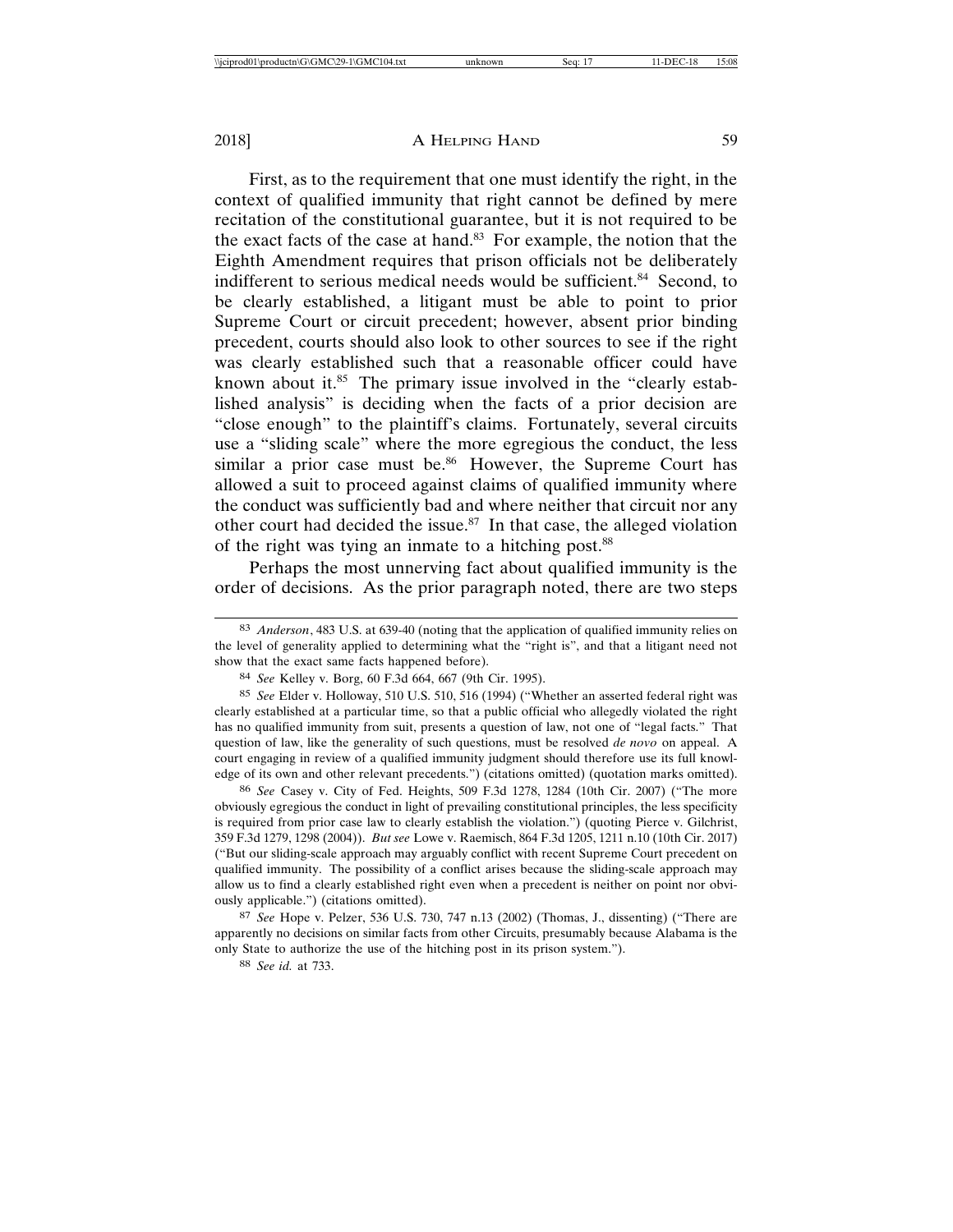in analyzing whether an officer is entitled to qualified immunity.89 The question becomes which step comes first. Prior to 2009, courts were required under Supreme Court precedent to decide whether a constitutional right had been violated first, and then decide if it had been clearly established.<sup>90</sup> After 2009, courts are no longer bound by any specific order of decision; they are allowed to simply decide if the right was "clearly established" without ever having to determine if the right had been violated.<sup>91</sup> This lack of a required order results in a vicious circle: once a court simply declines to address whether something was a constitutional right, the case cannot be used in the future to support a finding of a clearly established right. $92$ 

Thus, it is perfectly logical that one would want to have more cases to reference to show that a right was "clearly established." Additionally, litigants clearly want a way to find more decisions that can avoid the "circle" described above.

## II. A BRIEF OVERVIEW OF THE ADA

The ADA is the culmination of decades of advocacy from various groups.93 It was intended to sweep away the social ills and stigmas that surrounded the notion of disabilities.<sup>94</sup> To accomplish this goal, the ADA invoked the entire sweep of congressional authority including the full force of the Commerce Clause and the power to enforce the Fourteenth Amendment.<sup>95</sup>

<sup>89</sup> *See Elder*, 510 U.S. at 516; Anderson v. Creighton 483 U.S. 635, 638 (1987); Kelley v. Borg, 60 F.3d 664, 667 (9th Cir. 1995).

<sup>90</sup> Saucier v. Katz, 533 U.S. 194, 200 (2001).

<sup>91</sup> *See, e.g.*, Pasco ex rel. Pasco v. Knoblauch, 566 F.3d 572, 579 (5th Cir. 2009) ("Until recently, we resolved government officials' qualified immunity claims under the strict two-part test mandated by the Supreme Court in *Saucier v. Katz*, deciding (1) whether facts alleged or shown by plaintiff make out the violation of a constitutional right, and (2) if so, whether that right was clearly established at the time of the defendant's alleged misconduct. However, the Supreme Court has revisited this rule and determined that the rigid two-step structure is no longer mandatory. Accordingly, as the Court did in *Pearson*, we will first consider whether the officer's conduct violated clearly established law. If we determine that the answer is no, qualified immunity will shield Knoblauch from suit.") (citations omitted).

<sup>92</sup> *See generally*, Alan K. Chen, *Qualified Immunity Limiting Access to Justice and Impeding Development of the Law*, 41 HUMAN RIGHTS MAGAZINE, 8, 9 (2015).

<sup>93</sup> Jamelia N. Morgan, *One Not Like the Other: An Examination of the Use of the Affirmative Action Analogy in Reasonable Accommodation Cases Under the Americans with Disabilities Act*, 46 CAP. U. L. REV. 191, 191 (2018).

<sup>94</sup> Americans with Disabilities Act of 1990, 42 U.S.C. § 12101(b) (2008).

<sup>95</sup> 42 U.S.C. § 12101(b)(4) (2008).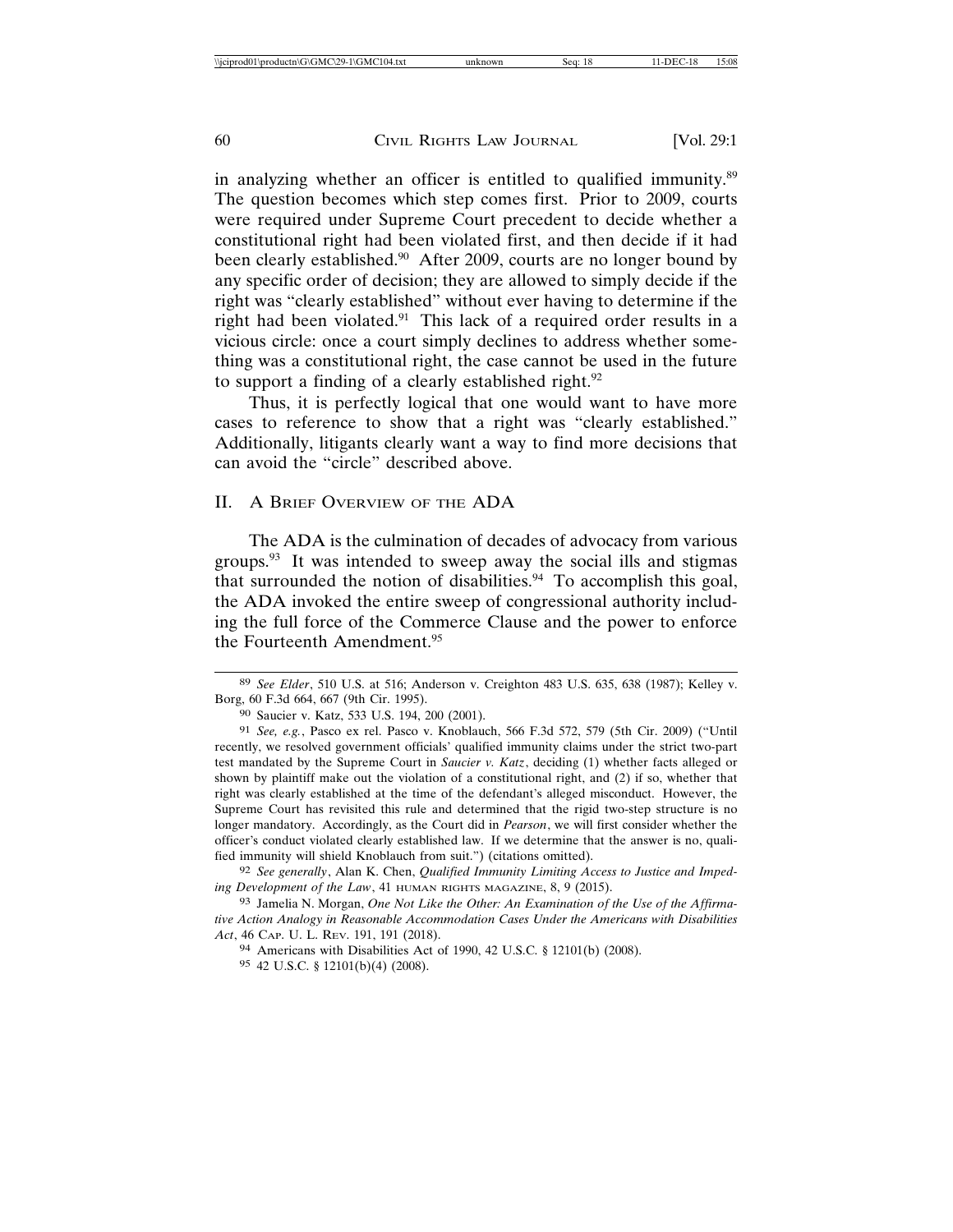The ADA is divided into five titles with three being the most often discussed.96 Title I deals with disability discrimination in employment situations.<sup>97</sup> Title II discusses discrimination by public entities.98 Title III deals with discrimination in places of public accommodations.99 Title IV covers disability related issues in telecommunications.100 Finally, Title V concerns miscellaneous provisions including the abrogation of State Sovereign immunity.<sup>101</sup>

There is a great deal of interesting interplay between the titles. Several courts have ruled that because Title I deals with employment, Title II does not control employment situations in the public sector.<sup>102</sup> Others have taken a different view.103 Although Title II itself does not have a reasonable accommodation provision, its regulations do have a reasonable modification provision, and courts have universally used that regulation to apply the "reasonable accommodation" provision of Title I into Title II.104 Further, while Title III does not allow for dam-

- 98 *See* Americans with Disabilities Act of 1990, 42 U.S.C. § 12131 (1990).
- 99 *See* Americans with Disabilities Act of 1990, 42 U.S.C. § 12181 (1990).
- 100 *See* Communications Act of 1934, 47 U.S.C. § 225 (2010).
- 101 *See* Americans with Disabilities Act of 1990, 42 U.S.C. § 12202 (1990).

102 *See, e.g.*, Taylor v. City of Shreveport, 798 F.3d 276, 282 (5th Cir. 2015); Brumfield v. City of Chicago, 735 F.3d 618, 622 (7th Cir. 2013).

103 *See* Bledsoe v. Palm Beach Cty. Soil and Water Conservation District, 133 F.3d 816, 820 (11th Cir. 1998).

104 *See* 28 C.F.R. § 35.130(b)(7) (2016) (describing the reasonable modification in Title II's regulation). *See also* Robertson v. Las Animas Cty. Sheriff's Dep't, 500 F.3d 1185, 1195 n.8 (10th Cir. 2007) ("Title II's use of the term "reasonable modifications" is essentially equivalent to Title I's use of the term "reasonable accommodation."); McGary v. City of Portland, 386 F.3d 1259, 1266 n.3 (9th Cir. 2004) ("Although Title II of the ADA uses the term 'reasonable modification,' rather than 'reasonable accommodation,' these terms create identical standards"); Henrietta D. v. Bloomberg, 331 F.3d 261, 273 n.7 (2d Cir. 2003) ('[D]iscrimination,' which is not defined in Title II, may take its meaning from Title I.") (citation omitted); Washington v. Ind. High Sch. Athletic Ass'n, Inc., 181 F.3d 840, 848 (7th Cir. 1999) ("Congress clearly intended the failure-to-accommodate method of proving discrimination to apply to Title II."). The Fifth Circuit recognized this and summarized the development of this sharing from Title I of the ADA in *Windham v. Harris County, Texas*:

Windham attempts to satisfy the third prong on a theory of "failure to accommodate." That theory is expressly codified in Title I of the ADA (governing employment), which defines discriminat[ion] . . . on the basis of disability" to include "not making reasonable accommodations [for a disabled employee's] known physical or mental limitations. Although Title II contains no similarly explicit definition, our cases recognize that a public entity's failure reasonably to accommodate the known limitations of persons with disabilities can also constitute disability discrimination under Title II. We have also recognized Title II claims in the specific context of police officers who fail reasonably to accommodate the known limitations of disabled persons they detain.

<sup>96</sup> Those are Title I, Title II, and Title III.

<sup>97</sup> *See* Americans with Disabilities Act of 1990, 42 U.S.C. § 12111 (2008).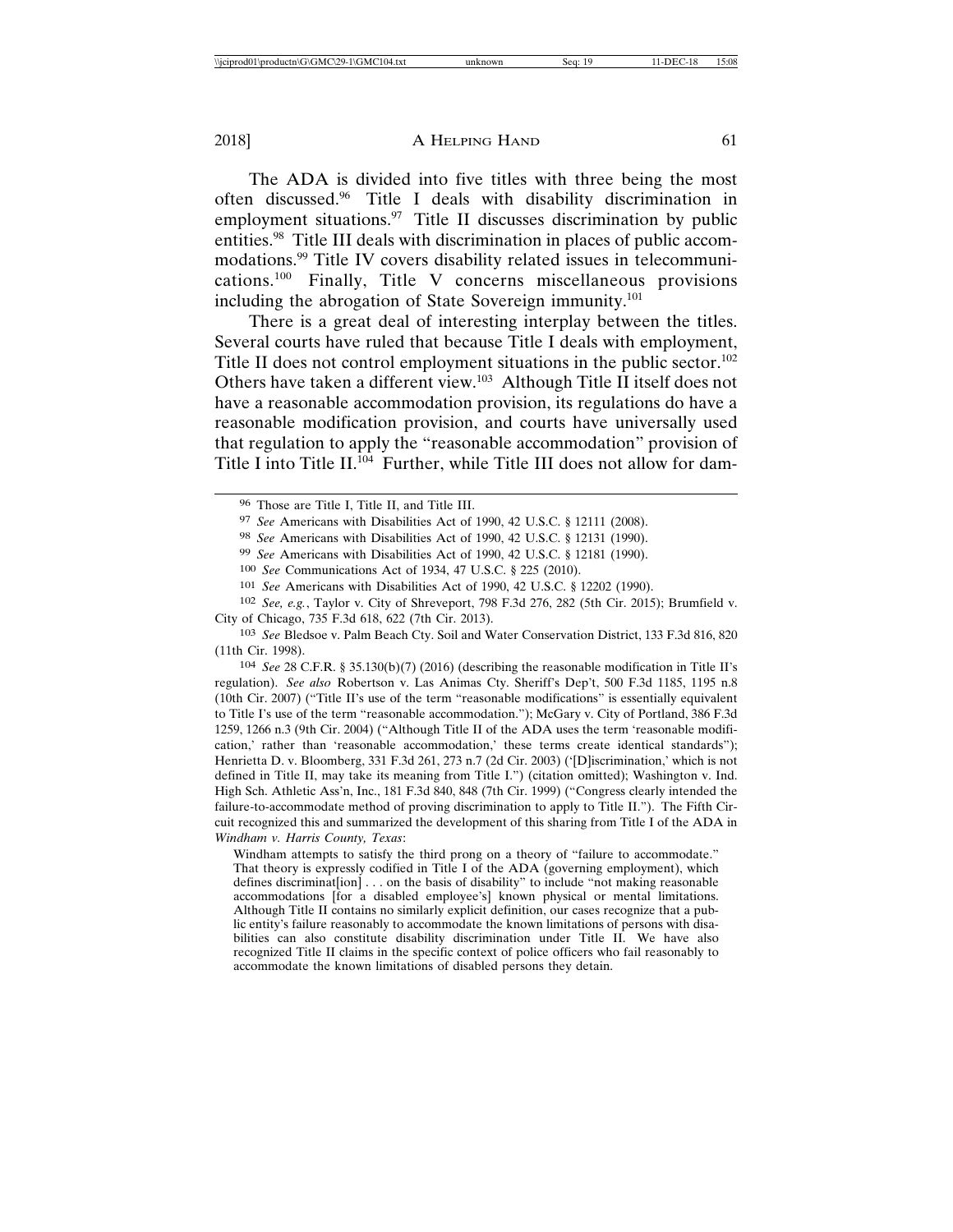ages, both Titles I and II do allow for damages.105 Finally, although Title I does not contain building requirements or certain specified measurements that are required for buildings, Title II and Title III do.106 This has led some to point out that much of the ADA appears to be incongruent with significant overlap among the Titles.107 Additionally, there are a host of regulations pertaining to each title.<sup>108</sup> In addition, the relevant federal body charged with issuing regulations also issues compliance manuals.109

For purposes of this article, I will focus on Title II of the ADA. While Title II of the ADA begins with 42 U.S.C. § 12131, the operative anti-discrimination mandate is found in 42 U.S.C. § 12132, which states, "[s]ubject to the provisions of this subchapter, no qualified individual with a disability shall, by reason of such disability, be excluded from participation in or be denied the benefits of the services, programs, or activities of a public entity, or be subjected to discrimination by any such entity."110

It is important to note that this proscription on discrimination is actually two components. The first prohibits discrimination in the provisions of government "services, programs, or activities, of a public entity."111 The second provision is "or be subjected to discrimination by any such entity."112 Therefore, even if a plaintiff is alleging a government action that does not constitute a "service, program, or activity," illegal discrimination may still occur.<sup>113</sup>

Windham v. Harris, Cty., Tex., 875 F.3d 229, 235-36 (5th Cir. 2017) (citations omitted).

<sup>105</sup> *See* Americans with Disabilities Act of 1990, 42 U.S.C. § 12117 (1990). *See also* Americans with Disabilities Act of 1990, 42 U.S.C. § 12133 (1990).

<sup>106</sup> *Compare* Americans with Disabilities Act of 1990, 42 U.S.C. §§ 12181-12189 (1990) *with* Americans with Disabilities Act of 1990, 42 U.S.C. § 12134(c) (1990) *and* Americans with Disabilities Act of 1990, 42 U.S.C. § 12186(a)(3) and (b) (1990).

<sup>107</sup> *See* Alberti v. City and Cty. of San Francisco Sheriff's Dep't, 32 F. Supp. 2d 1164, 1170 (N.D. Cal. 1998), *overruled on other grounds by* Zimmerman v. Or. Dep't of Justice, 170 F.3d 1169, 1175 (9th Cir. 1999).

<sup>108</sup> *See Alberti*, 32 F. Supp. 2d at 1170. *See also* Americans with Disabilities Act of 1990, 42 U.S.C. § 12116 (1990).

<sup>109</sup> *See* U.S. DEP'T OF JUST., C.R. DIV., INFORMATION AND TECHNICAL ASSISTANCE ON THE AMERICANS WITH DISABILITIES ACT, ADA.gov, https://www.ada.gov/ta-pubs-pg2.htm (last visited September 27, 2018).

<sup>110</sup> Americans with Disabilities Act of 1990, 42 U.S.C. § 12132 (1990).

<sup>111</sup> *Id.* 

<sup>112</sup> *Id.*

<sup>113</sup> However, the Ninth Circuit has also pointed out the relevance of the word "or" in that proscription in a different context. *See* Crowder v. Kitagawa, 81 F.3d 1480, 1483 (9th Cir. 1996) ("Due to the insertion of 'or' between exclusion from/denial of benefits on the one hand and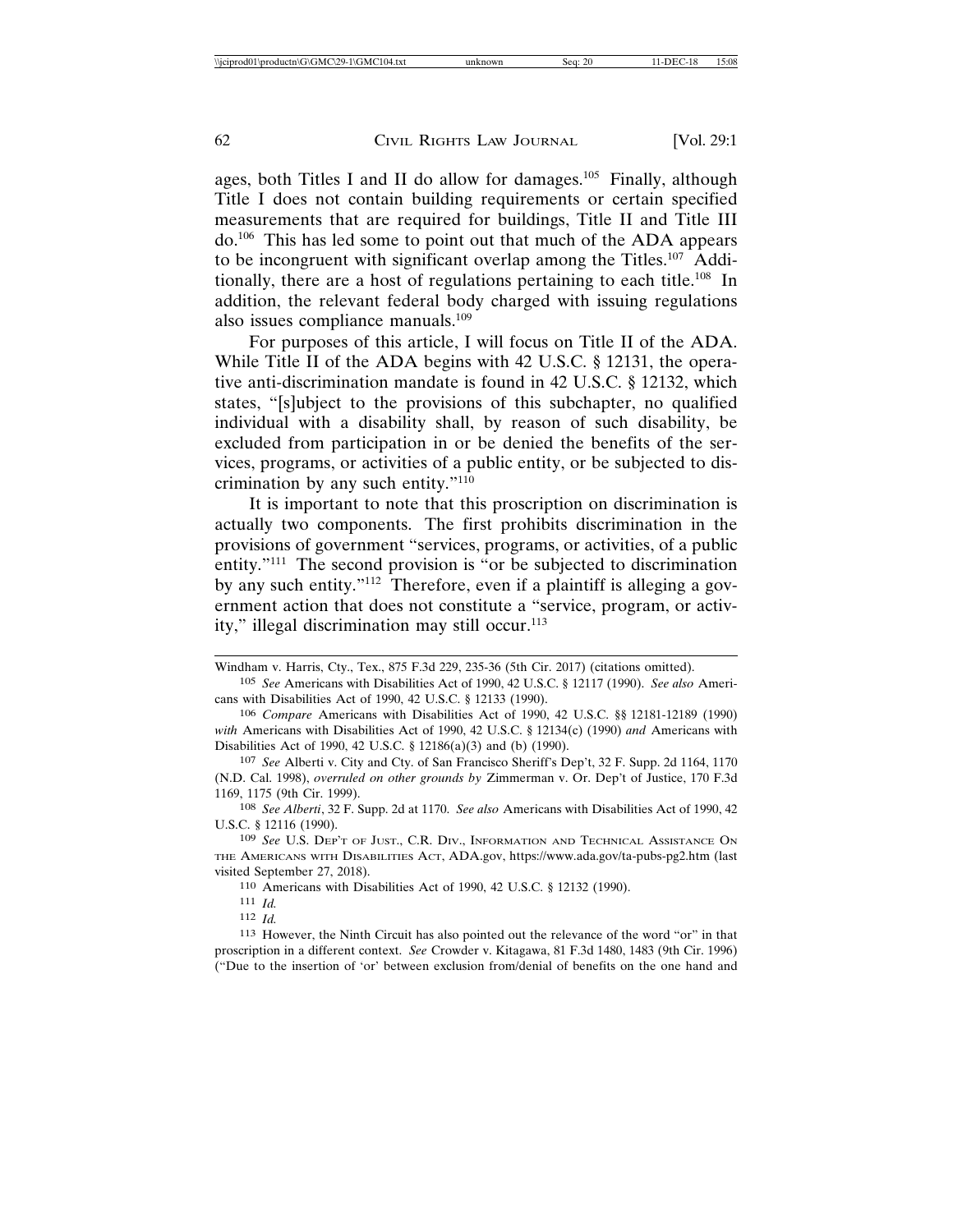Like most civil rights statutes, this language has borne out various theories of discrimination. The three primary theories of discrimination under Title II of the ADA are as follows: disparate treatment, disparate impact, and failure to make reasonable accommodation.<sup>114</sup> No matter what theory a party is trying to prove, he or she, must prove the following:

(1) That he or she was an "otherwise qualified individual";

(2) That he or she has or (at the time of the illegal conduct had) a disability;

(3) That he or she was discriminated against;

(4) That such discrimination was done by a public entity;

(5) And that such discrimination was "by reason of" disability.115

This article divides the prima facie case into five separate parts for more clarity. However, it is usually stated as three or four prongs.<sup>116</sup>

discrimination by a public entity on the other, we conclude Congress intended to prohibit two different phenomena. Congress intended to prohibit outright discrimination, as well as those forms of discrimination which deny disabled persons public services disproportionately due to their disability."). The Ninth Circuit also rejected the interpretation proposed above squarely in Zimmerman v. Oregon Department of Justice. *See* Zimmerman v. Or. Dep't of Justice, 170 F.3d 1169, 1175 (9th Cir. 1999).

114 *See* Leskovisek v. Ill. Dep't of Transp., 305 F. Supp. 3d 925, 933 (C.D. Ill. 2018) ("Under the ADA, a plaintiff can bring a claim of discrimination alleging disparate treatment, disparate impact, or a failure to accommodate.") (citing Raytheon Co. v. Hernandez, 540 U.S. 44, 53 (2003); Valencia v. City of Springfield, Ill., 883 F.3d 959, 967 (7th Cir. 2018)).

115 Windham v. Harris Cty., Tex., 875 F.3d 229, 235 (5th Cir. 2017) ("To make out a prima facie case under Title II, a plaintiff must show '(1) that he is a qualified individual within the meaning of the ADA; (2) that he is being excluded from participation in, or being denied benefits of, services, programs, or activities for which the public entity is responsible, or is otherwise being discriminated against by the public entity; and (3) that such exclusion, denial of benefits, or discrimination is by reason of his disability.") (quoting Melton v. Dallas Area Rapid Transit, 391 F.3d 669, 671-72 (5th Cir. 2004)).

116 *See, e.g.*, Anderson v. City of Blue Ash, 798 F.3d 338, 357 (6th Cir. 2015); Hale v. King, 642 F.3d 492, 499 (5th Cir. 2011); *Melton*, 391 F.3d at 671-72. This test applies to all theories of discrimination, yes; but proving a failure to accommodate automatically proves the prima facie case. *See Windham*, 875 F.3d at 236 n.9. In other words, while a failure to accommodate claim requires a plaintiff to prove this test; so long as the plaintiff can show a failure to engage in the accommodation process he or she has already proven the prima facie case. *See id.* This was explained by the Fifth Circuit in *Windham v. Harris County, Texas*. *Id.* ("We have recently described a failure-to-accommodate claim under Title II as requiring the plaintiff to prove: (1) he is a qualified individual with a disability; (2) the disability and its consequential limitations were known by the [public] entity; and (3) the entity failed to make reasonable accommodations. Proof of these elements suffices to establish a prima facie case") (citations omitted). *See also* Isaac v. La. Dep't of Children and Family Servs., No. 15-00013-SDD, 2015 WL 4078263 at \*3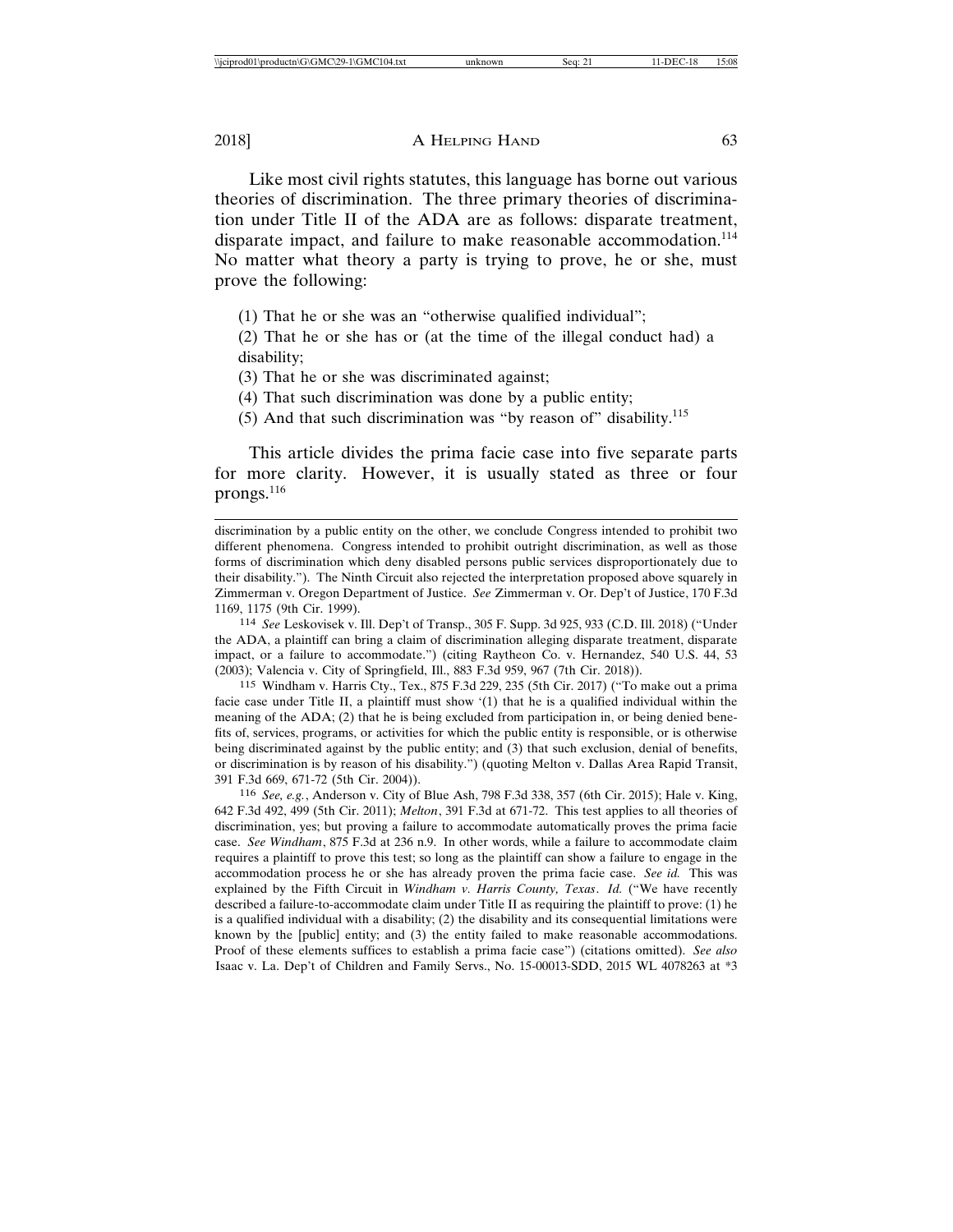Being an "otherwise qualified individual" in the context of Title II is often a very low bar to meet.<sup>117</sup> Much of the qualification simply comes from being a citizen.<sup>118</sup> For example, a person is qualified to use the sidewalks and is thus "otherwise qualified" to be free from discrimination by illegally maintained sidewalks.<sup>119</sup> A person is qualified to receive medical treatment in prison by the very nature of being an inmate, is thus, otherwise qualified not to be subject to discrimination from the provision of such care.<sup>120</sup> A person by being a citizen wishing to view court proceedings is qualified for such an action and is thus otherwise qualified to be free from discrimination posed by architectural barriers to entry.121

The next prong, is that a disability is a condition that has a substantial limitation on a major life activity.<sup>122</sup> It may be long term or temporary,<sup>123</sup> or episodic.<sup>124</sup> At this point, any argument that a disability must amount to years in suffering is both knowingly wrong and

- 117 Frame v. City of Arlington, 657 F.3d 215 (5th Cir. 2011).
- 118 *See id.*
- 119 *See id.* at 225 n.30.
- 120 *See* United States v. Georgia, 546 U.S. 151, 153-56 (2006).
- 121 *See* Tennessee v. Lane, 541 U.S. 509, 516-17 (2004).
- 122 Americans with Disabilities Act of 1990, 42 U.S.C. § 12102(1)(A) (2009).

123 The issue of a temporary impairment has some debate around it. One court summarized the source of the debate as "Prior to the ADAAA, temporary, non-chronic impairments of short duration, with little or no longer term impact fell outside of the scope of the ADA. This language, however, was removed after the ADAAA was enacted, and the ADAAA now specifies: [t]he effects of an impairment lasting or expected to last fewer than six months can be substantially limiting. Although duration is still a relevant factor in considering whether an impairment is substantially limiting, the Fifth Circuit has not addressed whether temporary impairments now merit protection under the Act." Dottin v. Tex. Dep't of Criminal Justice, No. 1:13-CV-710, 2014 WL 11498078, at \*8 (E.D. Tex. Nov. 25, 2014) (citations omitted) (internal quotation marks omitted).

124 Americans with Disabilities Act of 1990, 42 U.S.C. § 12102(4)(D) (2009) ("An impairment that is episodic or in remission is a disability if it would substantially limit a major life activity when active.").

<sup>(</sup>M.D. La. July 6, 2015) ("If modifications are necessary to avoid discrimination, the ADA and [RA] 'impose upon public entities an affirmative obligation to make reasonable accommodations for disabled individuals. Where a defendant fails to meet his affirmative obligation, the cause of that failure is irrelevant.' Moreover, '[t]he accommodations must be sufficient to provide a disabled person meaningful access to the benefit or service offered by a public entity.' In order to establish a reasonable accommodation theory of discrimination, the second and third prongs of the disability-based discrimination *prima facie* case are slightly modified. 'Specifically, a plaintiff can satisfy the second and third prongs of the *prima facie* case of disability discrimination by establishing that the public entity has failed to make reasonable accommodations for a disabled person who uses the services provided by the public entity.") (quoting Van Velzor v. City of Burleson, 43 F. Supp. 3d 746, 752 (N.D. Tex. 2014)).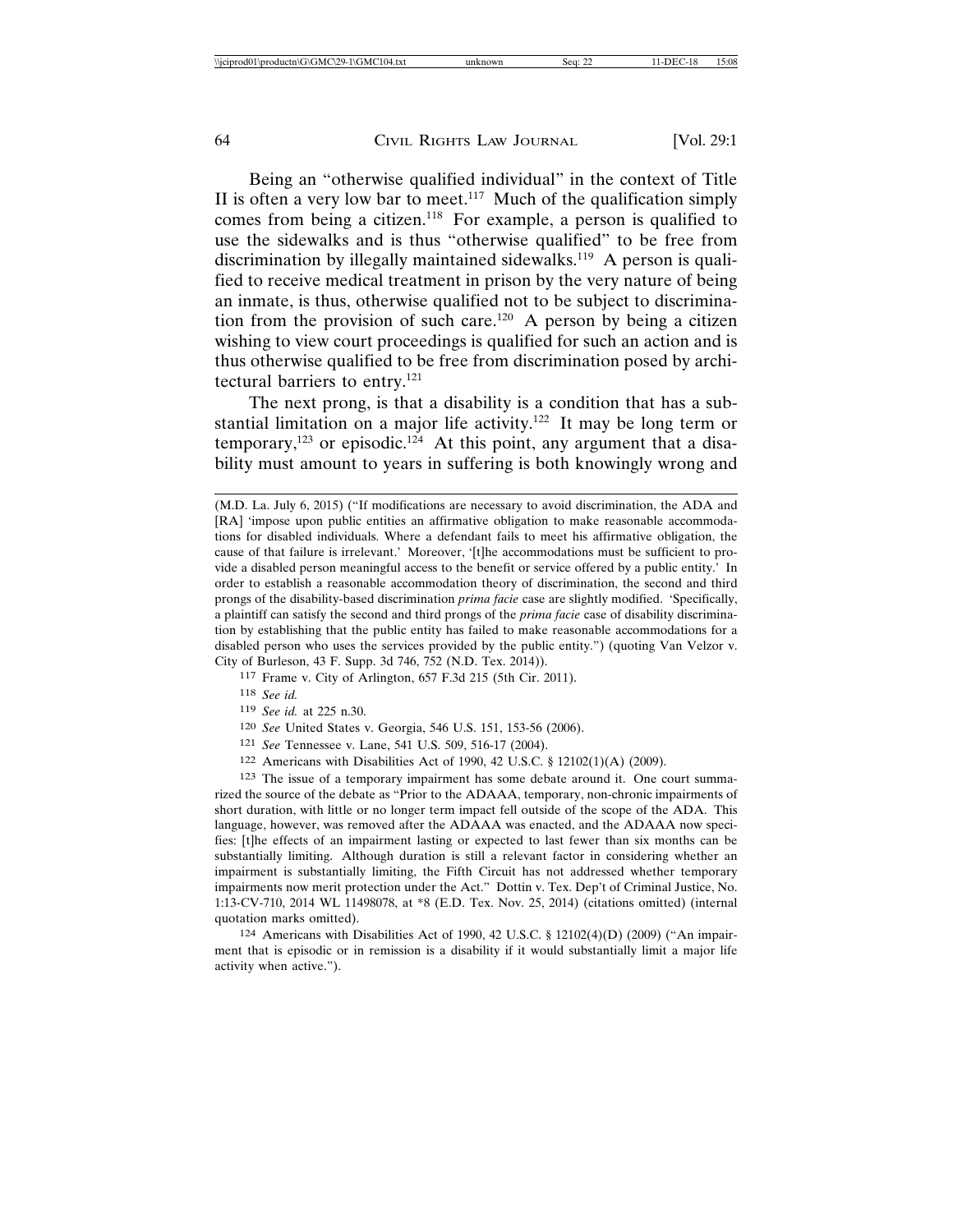possibly bad faith.125 Fortunately, the ADA gives us a listing of matters that may be considered "major life activities."126

With the notion of who is protected from discrimination under the ADA in full view, it is important to briefly consider the theories and types of discrimination for which plaintiffs may sue. In the context of Title II, there are three main theories of discrimination under which a plaintiff may sue. First, there is the theory of "disparate treatment."<sup>127</sup> This theory of discrimination is what it sounds like—there are policies and practices that treat people with disabilities differently than those without disabilities. Although disparate treatment is often described as "intentional discrimination," this is actually a misnomer.128 Under the ADA, a plaintiff need not prove intentional discriminations unless he or she is seeking damages.129 Granted, facially discriminatory laws are considered to amount to deliberate indifference.130 The second theory of discrimination that courts have allowed to operate under the ADA is the "disparate impact" theory of dis-

128 *See, e.g.*, Paulone v. City of Frederick, 787 F. Supp. 2d 360, 373 (D. Md. 2011) ("However, "intentional discrimination" and "disparate treatment" in this context are "synonymous.").

129 *See* D.E. v. Cent. Dauphin Sch. Dist., 765 F.3d 260, 268 (3d Cir. 2014) ("To establish claims under  $\S$  504 of the RA and the ADA, a plaintiff must demonstrate that: (1) he has a disability, or was regarded as having a disability; (2) he was "otherwise qualified" to participate in school activities; and (3) he was "denied the benefits of the program or was otherwise subject to discrimination because of [his] disability." Where, as in the instant case, a plaintiff seeks compensatory damages as a remedy for violations of the RA and the ADA, it is not enough to demonstrate only that the plaintiff has made out the prima facie case outlined above. He or she must also demonstrate that the aforementioned discrimination was intentional. A showing of deliberate indifference satisfies that standard.") (citations omitted); Phipps v. Sheriff of Cook Cty., 681 F. Supp. 2d 899, 917 (N.D. Ill. 2009) ("Rather, they contend, they need only show that, but for their disabilities, they would not have been discriminated against. The plaintiffs are incorrect. It is true that not all ADA claims require a showing of intentional discrimination . . . However, it is necessary to show intentional discrimination in order to recover compensatory damages (as opposed, say, to injunctive relief).").

130 *See* Lovell v. Chandler, 303 F.3d 1039, 1057 (9th Cir. 2002) ("[T]his case involves *facial discrimination,* in the form of a categorical exclusion of disabled persons form a public program. In such a case, the public entity is, at the very least, "deliberately indifferent;" by its very terms, facial discriminating is intentional.").

<sup>125</sup> *See id.* Typically, claims that episodic impairments are not disabilities are view as near bad faith. This is so because the statute specifically lists them as qualifying as disabilities.

<sup>126</sup> *See* Americans with Disabilities Act of 1990, 42 U.S.C. § 12102(2)(A) (2009).

<sup>127</sup> *See* Dunlap v. Ass'n of Bay Area Gov't, 996 F. Supp. 962, 965 (N.D. Cal. 1998) ("A disability discrimination claim may be brought either on the theory that defendant failed to make reasonable accommodations or on a more conventional disparate treatment theory, or both. This is because the ADA not only protects against disparate treatment, it also creates an affirmative duty in some circumstances to provide special, preferred treatment, or reasonable accommodation.") (internal quotation marks omitted).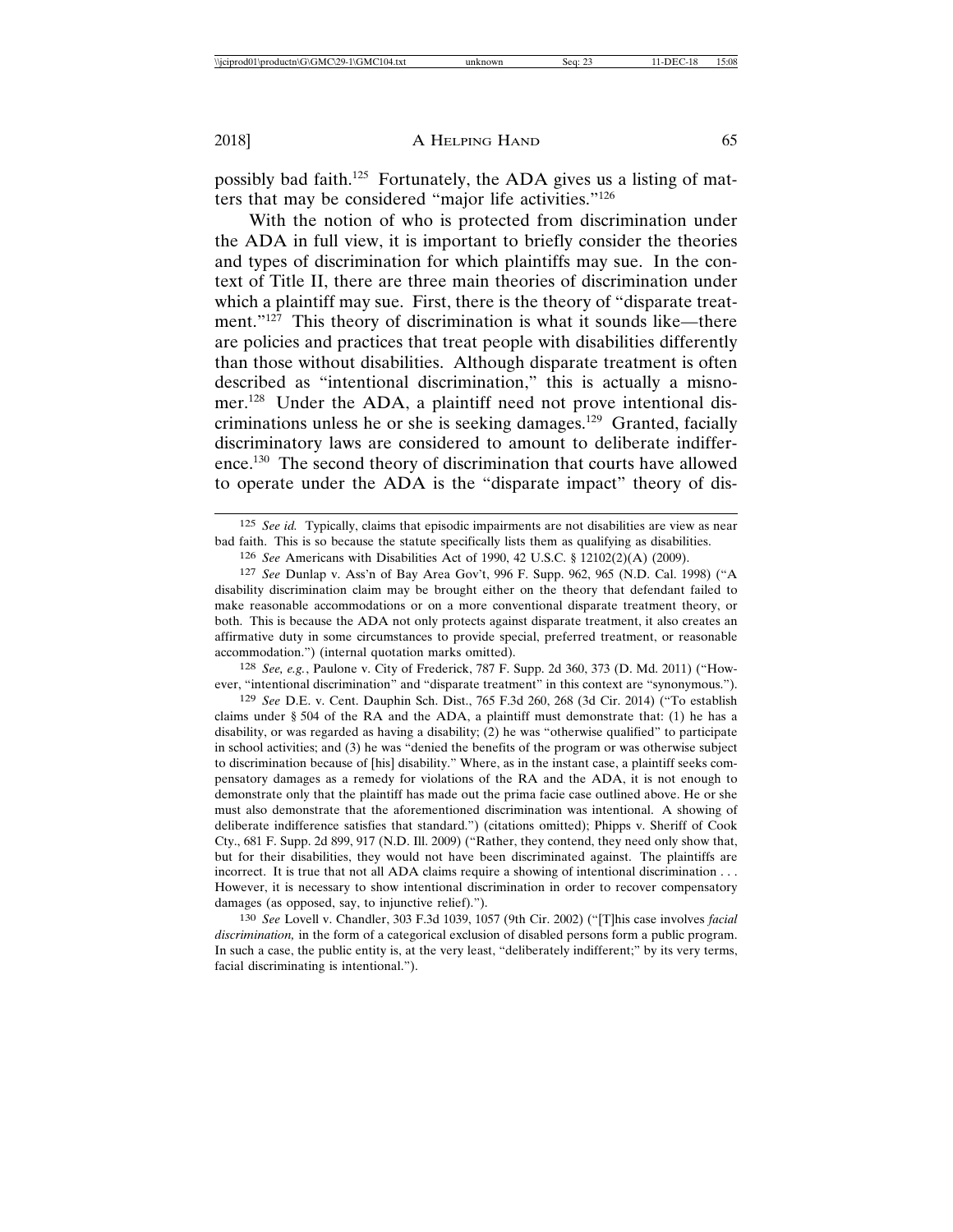crimination.131 This theory holds that a plaintiff may show discrimination by pointing to a facially neutral policy that has a disparate impact on persons with disabilities.<sup>132</sup>

Third and finally, there is the theory of discrimination known as the "failure to make reasonable accommodations" theory of discrimination.133 Doctrinally speaking, this theory is incongruent with the ADA, though, it is no doubt a valid theory.134 Title II of the ADA does not contain an express requirement of accommodation like the one found in Title I.135 Nevertheless, Title II does contain a regulatory provision that requires government entities to "modify" their policies and practices in order to "avoid discrimination."<sup>136</sup> Courts have used this regulatory provision as the basis for expanding the Title I "failure to make reasonable accommodation" theory into Title II.137 Some courts were initially suspicious of finding a separate theory of "accommodation" in Title II outside of situations where failure to accommodate results in discrimination.<sup>138</sup> However, courts have largely ignored the requirement that the "modification" or "accommodation" be necessary to avoid discrimination.<sup>139</sup> This is especially true in the "arrest" situation. In those situations, a plaintiff may prove a failure to accommodate claim where the lack of accommodation has led to embarrassment over that found by others, which does not in and of itself prove standard discrimination.140

136 *See* 28 C.F.R. § 35.130(b)(7)(ii) (2016).

137 *See, e.g.*, *Windham*, 875 F.3d at 235-36; Roberston v. Las Animas Cty. Sheriff's Dep't, 500 F.3d 1185, 1195 n.8 (10th Cir. 2007); McGary v. City of Portland, 386 F.3d 1259, 1266 n.3 (9th Cir. 2004); Henrietta D. v. Bloomberg, 331 F.3d 261, 273 n.7 (2d Cir. 2003).

138 *See* Wis. Cmty. Servs. v. City of Milwaukee, 465 F.3d 737, 750-51 (7th Cir. 2006).

139 *See, e.g*., Cleveland v. Gautreaux, 198 F. Supp. 717, 737-38 (M.D. La. 2016); McCoy v. Tex. Dep't of Criminal Justice, No. C-05-370, 2006 WL 2331055 at \*7 (S.D. Tex. Aug. 9, 2006).

140 *See, e.g*., *Cleveland*, 198 F. Supp. at 737-38; *McCoy*, 2006 WL 2331055 at \*7.

<sup>131</sup> *See* J.V. & M.Q. v. Albuquerque Pub. Sch., 813 F.3d 1289, 1295, 1298 (10th Cir. 2016); Reg'l Econ. Cmty. Action Program v. City of Middletown, 294 F.3d 35, 48 (2d Cir. 2002) (noting disparate impact as being one of the three theories).

<sup>132</sup> *See* Raytheon Co. v. Hernandez, 540 U.S. 44, 52-55 (2003).

<sup>133</sup> *See* Windham v. Harris, Cty., Tex., 875 F.3d 229, 235-36 (5th Cir. 2017); Isaac v. La. Dep't of Children and Family Servs., No. 15-00013-SDD, 2015 WL 4078263 at \*3 (M.D. La. July 6, 2015).

<sup>134</sup> *Windham*, 875 F.3d at 235. *See also* Americans with Disabilities Act of 1990, 42 U.S.C. § 12112(b)(5)(A) (2008).

<sup>135</sup> *Windham*, 875 F.3d at 235.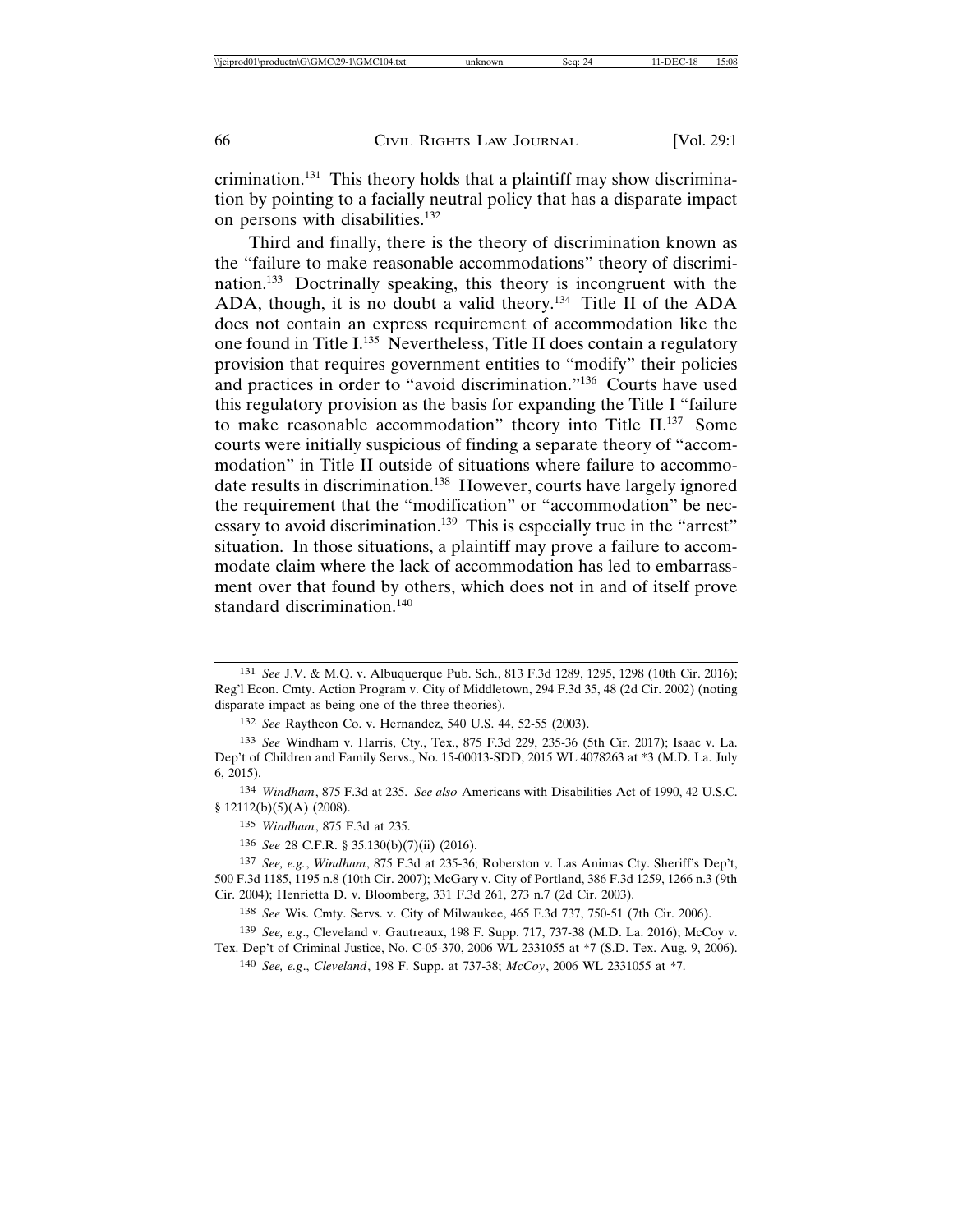In addition to these general theories of discrimination, there are other various types of discrimination.141 These types of discrimination can be largely found in the regulations and some are mere repeats of the theories of discrimination listed above. While there may be repeats and some overlap between the regulations and the general theories of discrimination, it is useful to think of the regulations separately. The following are some of the most popular types of discrimination under Title II and its regulations:

- Failure to modify policies in order to avoid discrimination<sup>142</sup>
- Methods of administration discrimination $143$
- Failure to remove architectural barriers<sup>144</sup>
- Failure to treat individuals in the most integrated setting<sup>145</sup>
- Charging a surcharge on services<sup>146</sup>

142 *See* 28 C.F.R § 35.130(b)(7)(i) (2016) ("A public entity shall make reasonable modifications in policies, practices, or procedures when the modifications are necessary to avoid discrimination on the basis of disability, unless the public entity can demonstrate that making the modifications would fundamentally alter the nature of the service, program, or activity.").

143 *See* 28 C.F.R. § 35.130(b)(3) (2016) ("A public entity may not, directly or through contractual or other arrangements, utilize criteria or methods of administration: (i) [t]hat have the effect of subjecting qualified individuals with disabilities to discrimination on the basis of disability; (ii) [t]hat have the purpose or effect of defeating or substantially impairing accomplishment of the objectives of the public entity's program with respect to individuals with disabilities; or (iii) [t]hat perpetuate the discrimination of another public entity if both public entities are subject to common administrative control or are agencies of the same State."). As to the private enforceability of methods of administration discrimination, *see* Dunn v. Dunn 318 F.R.D. 652, 664 (M.D. Ala. 2016) ("Indeed, there is another—privately enforceable—ADA regulation which makes clear that policies and practices (or their absence) which result in discrimination against people with disabilities are actionable under the ADA, even if the policies and practices . . . are not themselves required by the statute.").

144 This is actually taken up in to separate regulations. One addresses "existing facilities" and the other addresses "new constructions or alterations." *See* 28 C.F.R. § 35.150 (2012). *See also* 28 C.F.R. § 35.151 (2011). There is still another regulations dealing specifically with correctional facilities. *See* 28 C.F.R. § 35.152 (2010).

145 *See* 28 C.F.R. § 35.130(d) (2016) ("A public entity shall administer services, programs, and activities in the most integrated setting appropriate to the needs of qualified individuals with disabilities.").

146 *See* 28 C.F.R. § 35.130(f) (2016) ("A public entity may not place a surcharge on a particular individual with a disability or any group of individuals with disabilities to cover the costs of measures, such as the provision of auxiliary aids or program accessibility, that are required to

<sup>141</sup> *See, e.g.*, 28 C.F.R. § 35.130(b)(7) (2016); 28 C.F.R. § 35.130(b)(3) (2016); 28 C.F.R. § 35.150 (2012); 28 C.F.R. § 35.151 (2011); 28 C.F.R. § 35.152 (2010); 28 C.F.R. § 35.130(d) (2016); 28 C.F.R. § 35.130(f) (2016). I refer to these as being "types" of discrimination because it is easier than saying "obligation imposed on the public entities failure to abide by which leads to liability under Title II."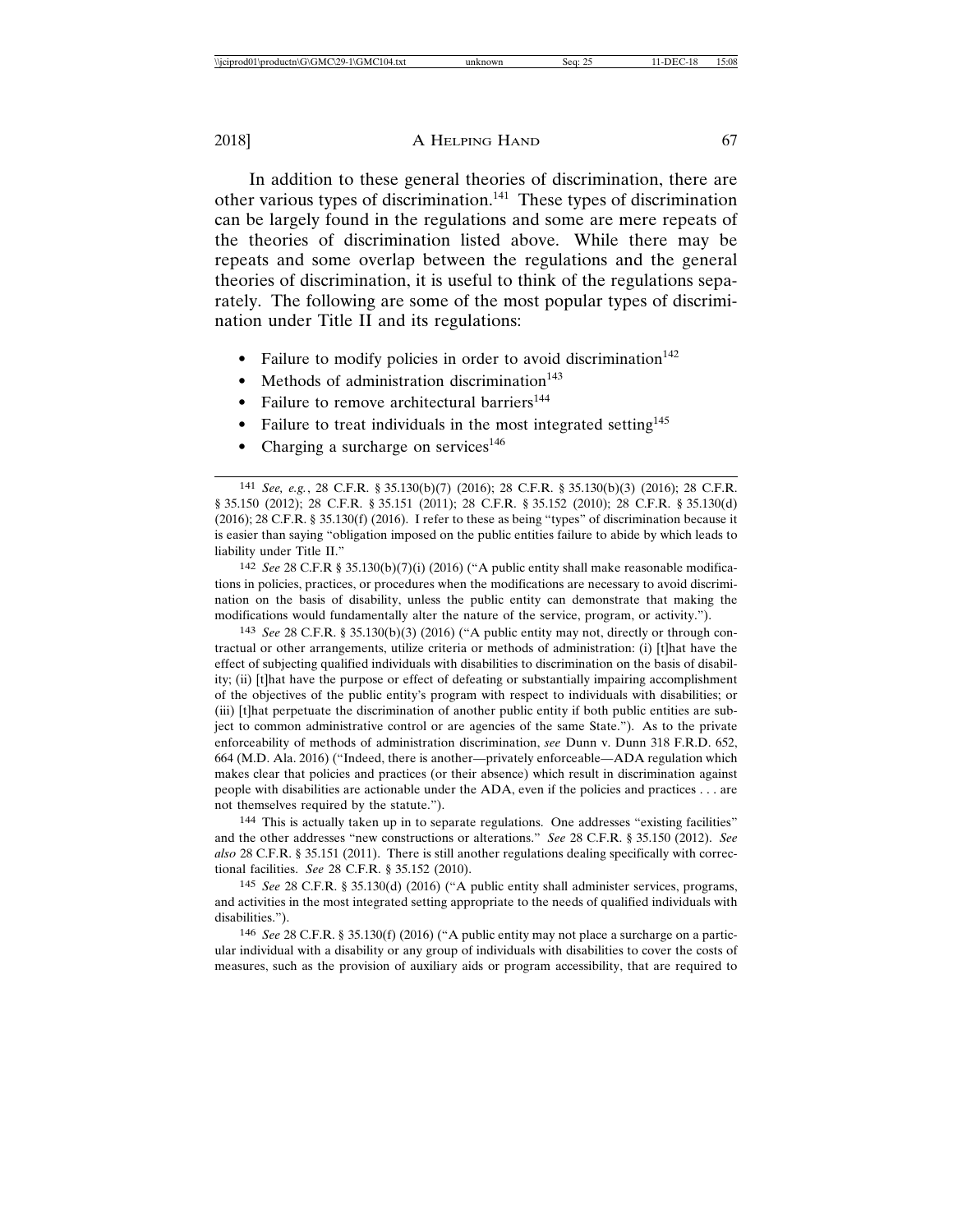Moreover, some forms of discrimination do not fit neatly within this framework but are nonetheless valid forms of discrimination under the ADA.<sup>147</sup> For example, the *Olmstead* ruling held that unjustified institutionalization of persons with disabilities constituted discrimination by reason of disability.<sup>148</sup> Although the court certainly relied on the integration mandate in part, that mandate did not end its analysis.149 Indeed, the court, needed to rely on various clauses within the ADA including: (1) the introductory clauses, (2) the purposes of the ADA, and (3) the history of disability discrimination in order to reach its ruling.150 It is important to note that, since the ruling in *Olmstead*, the ruling has taken on a life and theory of its own wherein plaintiffs do not even need to prove any of the three standard theories; instead, it has become its own prima facie case.<sup>151</sup>

147 *See* Olmstead v. L.C., 527 U.S. 581 (1999).

148 *Olmstead*, 527 U.S. at 597.

149 *See Olmstead*, 527 U.S. at 589.

150 *See generally, Olmstead*, 527 U.S. at 581. *See also id.* at 600 (noting how unjustified institutionalization continues pre-ADA social stigma).

151 *See* Martin v. Taft, 222 F. Supp. 2d 940, 971-72 (S.D. Ohio 2002) ("Hence, to prevail on an ADA claim under *Olmstead*, a plaintiff must show: 1. The plaintiffs have a mental disability satisfying the ADA's disability requirement. 2. The plaintiffs are institutionalized, or the plaintiffs are in need of services that are offered in the community-based program but would have to submit to institutionalization to receive them. 3. The plaintiffs are qualified to participate in an existing, less restrictive state program for community-based care, giving due deference to the reasonable eligibility assessment of the state's own professionals. 4. The plaintiffs' request for community-based services can be reasonably accommodated. 5. The plaintiffs do not oppose participation in the state's existing program for community-based care. 6. The plaintiffs have nonetheless been excluded from participation in the program for community-based care."). For a thorough discussion on the Olmstead ruing, I direct the reader to: Rosemary L. Bauman, *Disability Law—Needless Institutionalization of Individuals with Mental Disabilities as Discrimination Under the ADA-Olmstead v. L.C.* 30 N.M. L. REV. 287 (2002); Carol Beatty, *Implementing Olmstead by Outlawing Waiting Lists,* 49 TULSA L. REV. 713 (2013-2014); Harriet McBryde Johnson & Lesly Bowers, *Civil Rights and Long-Term Care: Advocacy in the Wake of Olmstead v. L.C. Ex Rel Zimring*, 10 ELDER L.J. 453 (2002); Michael L. Perlin, *Their Promises of Paradise: Will Olmstead v. L.C. Resuscitate the Constitutional "Least Restrictive Alternative" Principle in Mental Disability Law?,* 37 HOUSTON L. REV. 999 (2000); Micheal L. Perlin, "*What's Good is Bad, What's Bad is Good, You'll Find Out When You Reach the Top, You're on the Bottom,": Are the Americans with Disabilities Act (and Olmstead v. L.C.) Anything More than Idiot Wind,* 35 U. MICH. J.L. REF. 235 (2002); Jefferson D.E. Smith & Steve P. Calandrillo, *Forward to Fundamental Alteration: Addressing ADA Title II Integration Lawsuits After Olmstead v. L.C*., 24 HARV. J.L. & PUB. POL'Y 695 (2001); Loretta Williams, *Long Term Care After Olmstead v. L.C.: Will the Potential of the ADA's Integration Mandate be Achieved?* 17 J. CONTEMP. HEALTH L. & POL'Y 205 (2000).

provide that individual or group with the nondiscriminatory treatment required by the Act or this part.").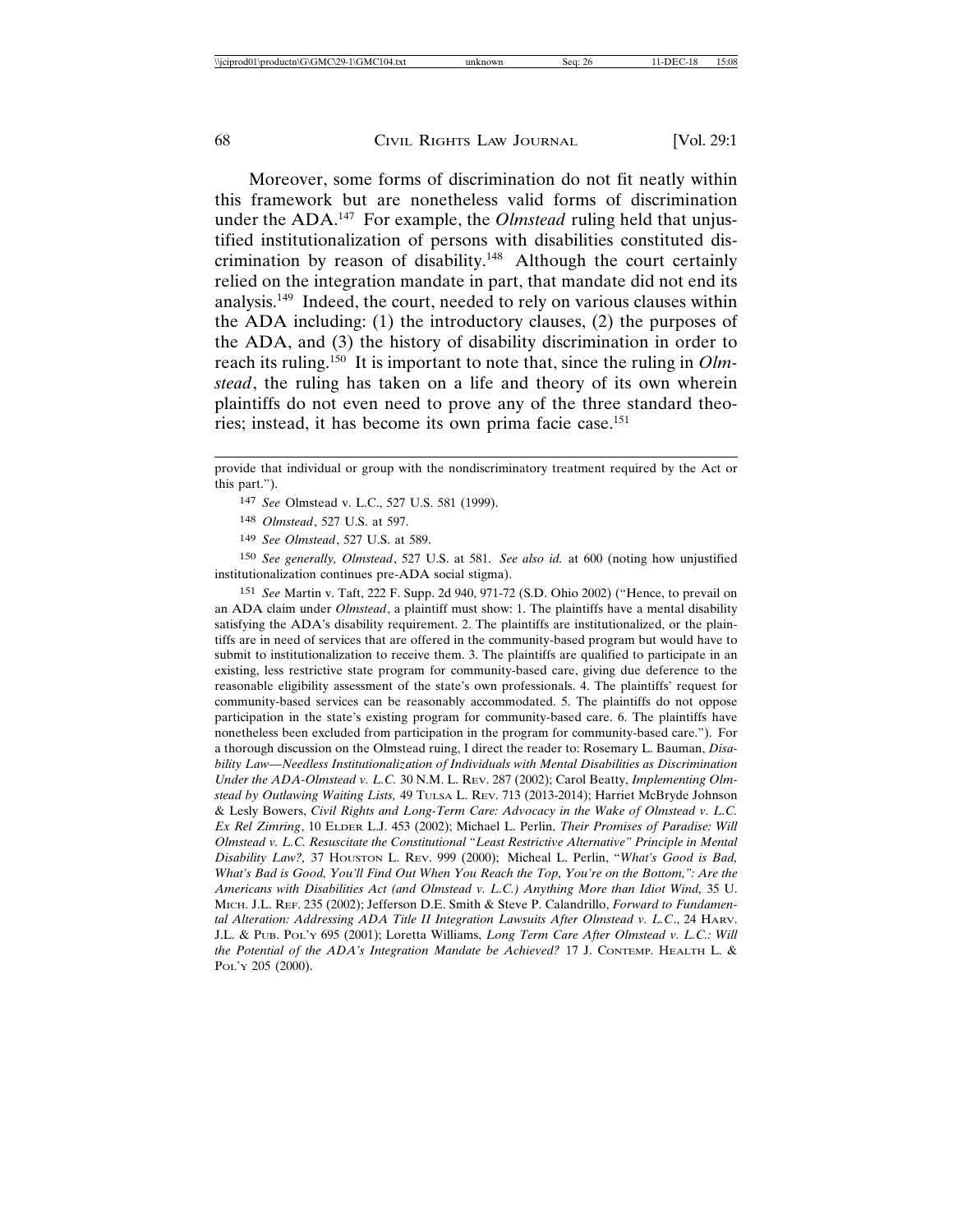Further still, the states and governmental entities have various other affirmative obligations found in the relevant regulations. Two that are often discussed are:

(1) The requirement that public entities have an ADA coordinator; and $152$ 

(2) The requirement that public entities have a transition plan.<sup>153</sup>

## III. THE ADA AND GOVERNMENTAL IMMUNITIES

## A. *Governmental Immunities in General*

The ADA provides that the States shall not be immune from suit under the Eleventh Amendment to the United States Constitution.154 During the early years of the ADA it was a generally excepted principle of constitutional law that the Federal Government could abrogate state sovereign immunity by resort to the Commerce Clause.<sup>155</sup> It was also generally understood that the federal government's enforcement powers under the Fourteenth Amendment, need not be mere recitations of the Supreme Court's Constitutional decisions.156 To be a valid enforcement, and thus allowing for abrogation, under the Fourteenth Amendment, a law needed only to meet the liberal one way ratchet

<sup>152</sup> *See* 28 C.F.R. § 35.107(a) (1991) ("A public entity that employs 50 or more persons shall designate at least one employee to coordinate its efforts to comply with and carry out its responsibilities under this part, including any investigation of any complaint communicated to it alleging its noncompliance with this part or alleging any actions that would be prohibited by this part. The public entity shall make available to all interested individuals the name, office address, and telephone number of the employee or employees designated pursuant to this paragraph.").

<sup>153</sup> *See* 28 C.F.R. § 35.150(d)(1) (2012) ("In the event that structural changes to facilities will be undertaken to achieve program accessibility, a public entity that employs 50 or more persons shall develop, within six months of January 26, 1992, a transition plan setting forth the steps necessary to complete such changes. A public entity shall provide an opportunity to interested persons, including individuals with disabilities or organizations representing individuals with disabilities, to participate in the development of the transition plan by submitting comments. A copy of the transition plan shall be made available for public inspection.").

<sup>154</sup> Americans with Disabilities Act of 1990, 42 U.S.C. § 12202 (1990). *See also* 28 C.F.R. § 35.178 (1991).

<sup>155</sup> *See* Seminole Tribe of Fla. v. Florida, 517 U.S. 44, 47 (1996) (holding that, contrary to prior understanding, the commerce clause does not grant Congress authority to abrogate state sovereign immunity under Article I powers.).

<sup>156</sup> *See* Katzenback v. Morgan, 384 U.S. 641, 650-51 (1966) (finding that enforcement provisions in § 4 of the Voting Rights Act of 1965 were a valid use of Congressional enforcement power under the Fourteenth Amendment).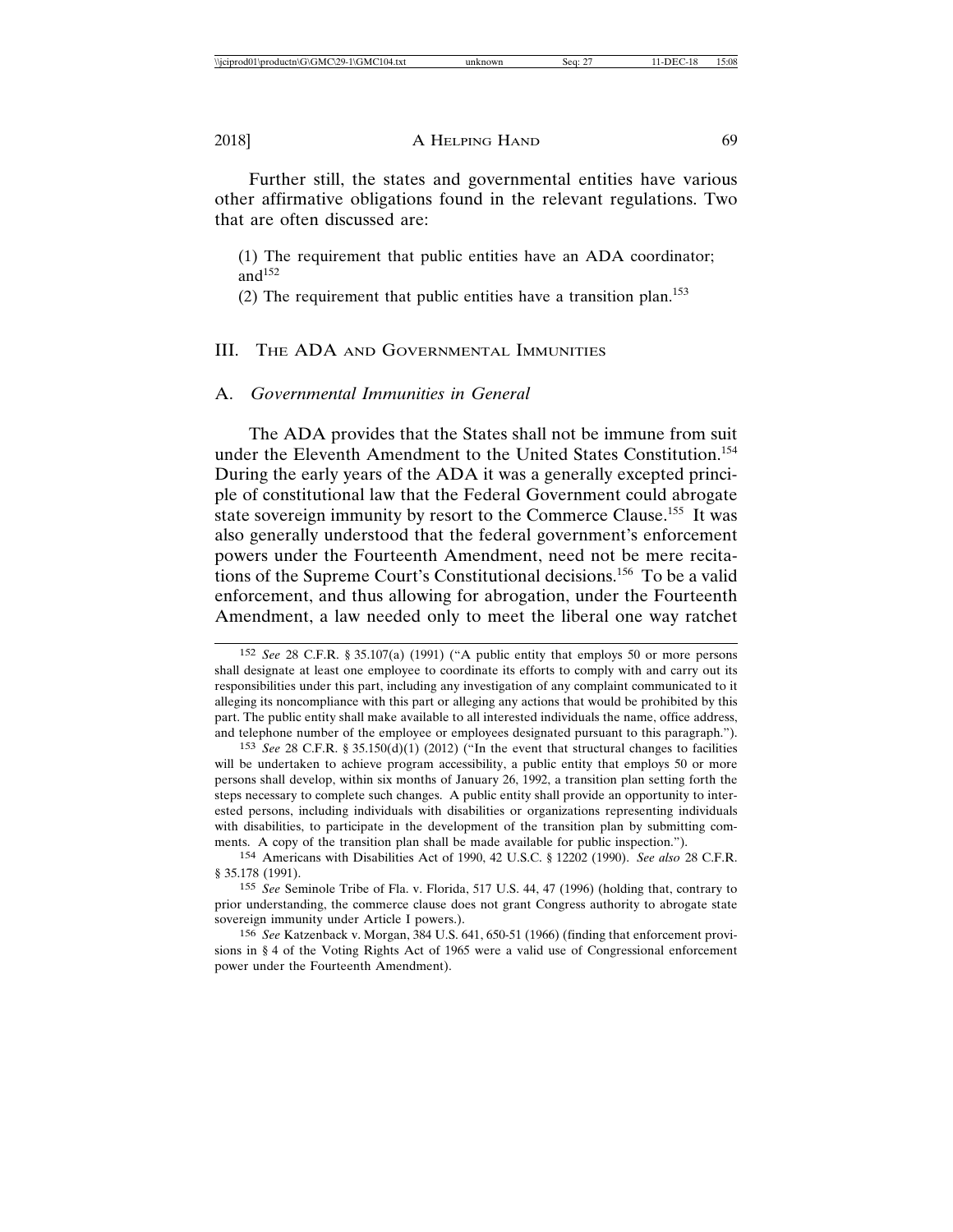test—meaning the Congress could increase the scope of rights protections beyond what the Supreme Court said but could not shrink them.157

All of this began to change with the Rehnquist revolution.<sup>158</sup> The Court slowly began deconstructing much of what had been understood.<sup>159</sup> For example, the Court overruled any notion that state sovereign immunity could be abrogated by means of the Commerce

159 *See Seminole Tribe*, 517 U.S. at 47; *Katzenback*, 384 U.S. at 650-51.

<sup>157</sup> Varner v. Ill. State Univ., 150 F.3d 706, 715 (7th Cir. 1998) ("This analysis clarified what had been an unsettled question in regard to Congress's authority to enforce the Fourteenth Amendment. The Court rejected the substantive, or "ratchet" theory, expressed most forcefully in *Katzenbach v. Morgan*, 384 U.S. 641, 653–56, 86 S. Ct. 1717, 16 L.Ed.2d 828 (1966), which maintained that Congress could expand the substantive rights contained in § 1 of the Fourteenth Amendment even when the courts had explicitly refused to recognize the existence of such rights. In rejecting this theory, the Court explained, "Congress does not enforce a constitutional right by changing what the right is. It has been given the power 'to enforce,' not the power to determine what constitutes a constitutional violation.") (quoting, City of Boerne v. Flores, 521 U.S. 507, 519 (1997)).

<sup>158</sup> For more discussion on the so-call "Rehnquist Revolution", *see* Erwin Chemerinsky, *The Rehnquist Revolution*, 2 PIERCE L. REV. 1, 1 (2004) ("When historians look back at the Rehnquist Court, without a doubt they will say that its greatest changes in constitutional law were in the area of federalism. Over the past decade, and particularly over the last five years, the Supreme Court has dramatically limited the scope of Congress' powers and has greatly expanded the protection of state Sovereign Immunity. Virtually every area of law, criminal and civil, is touched by these changes. Since I began teaching constitutional law in 1980, the most significant differences in constitutional law are a result of the Supreme Court's revival of federalism as a constraint on federal power."); Robert J. Lipkin, *Federalism as Balance*, 79 TUL. L. REV. 93, 94-96 (2004) ("A revolution now being waged in the Supreme Court promises to alter the relationship between the federal government and the states for the next generation. The birth date of this revolution can best be identified with President Ronald Reagan's elevation of Justice William H. Rehnquist to the Court's leadership as the sixteenth Chief Justice of the United States. The Chief Justice's federalism, like pre-New Deal federalism, insists on the categorical expression and judicial enforcement of the idea of dual sovereignty in American law. By appointing jurists who share the Chief Justice's constitutional commitments, the current President, George W. Bush, is now deftly poised to institutionalize this revolution in American government for decades.") (citations omitted); Andrew M. Siegel, *The Court Against the Courts: Hostility to Litigation as an Organizing Theme in the Rehnquist Court's Jurisprudence*, 84 TEX. L. REV. 1097, 1097 (2006) ("Previous commentators on the Rehnquist Court's history, seeking an overarching explanation for the Court's cases, have focused their attention primarily on a revitalized 'federalism,' an agenda-driven 'conservatism,' and a constitutionally fixated 'judicial supremacy.' While each of these themes is undoubtedly present in the Court's later jurisprudence, this Article argues that one cannot understand the Rehnquist Court's complicated intellectual matrix without taking account of its profound hostility toward the institution of litigation and its concomitant skepticism as to the ability of litigation to function as a mechanism for organizing social relations and collectively administering justice.").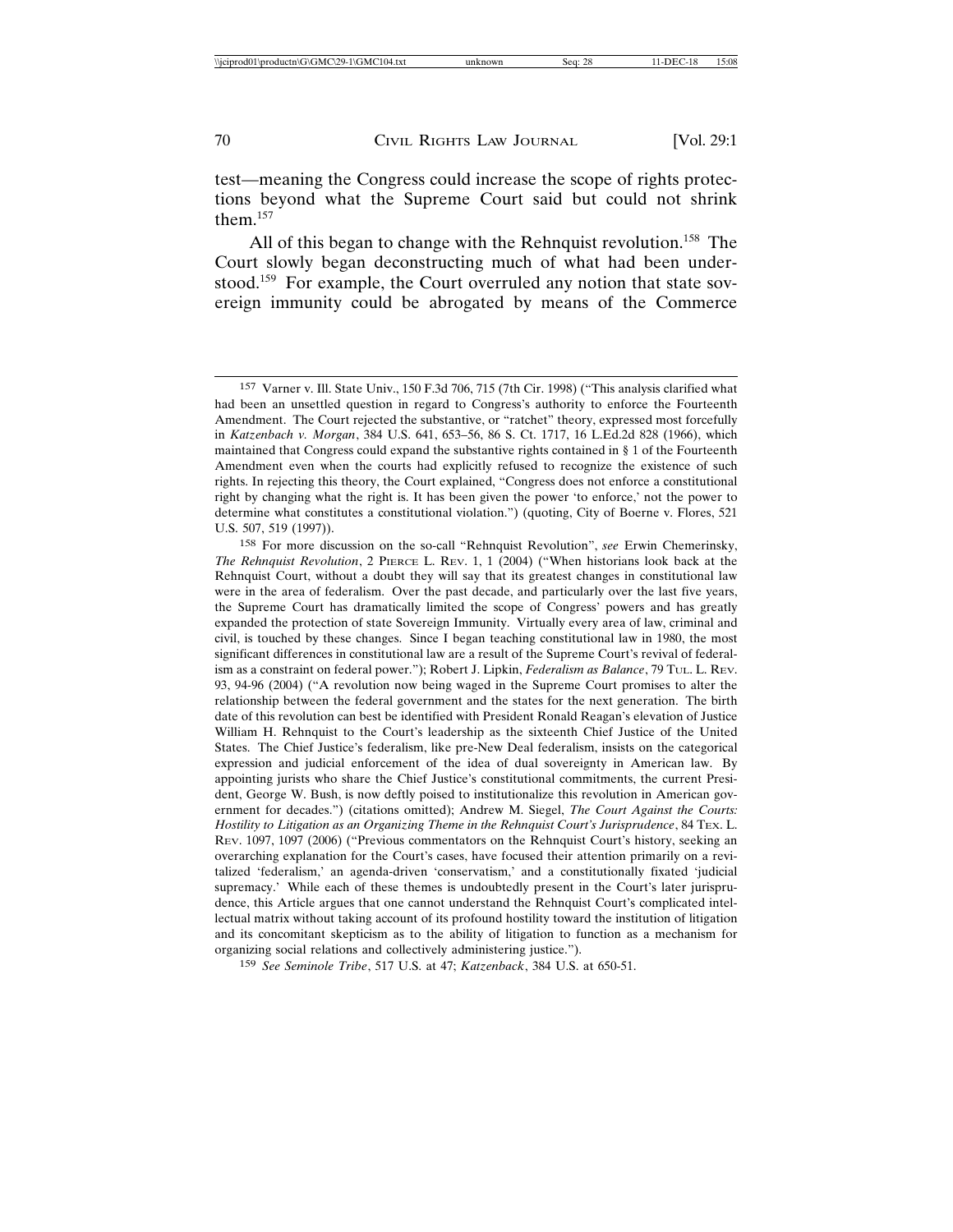Clause.160 The Commerce Clause legislation can still be enforced by resorting to the doctrine of *Ex Parte Young*. 161

Then, in *City of Boerne v. Flores*, the Supreme Court dramatically cut back on the one-way ratchet rule.<sup>162</sup> Fourteenth Amendment legislation can only be proper where it is "congruent and proportional"

161 *See* Coleman v. Court of Appeals, 566 U.S. 30, 64-65 (2012) (Ginsburg, J., dissenting) ("Finally, the plurality's opinion does not authorize state employers to violate the FMLA, although it does block injured employees from suing for monetary relief. The self-care provision remains valid Commerce Clause legislation, Maryland concedes, and consequently binds the states, as well as the private sector. An employee wrongly denied self-care leave, Maryland also acknowledges, may, pursuant to *Ex parte Young*, 209 U.S. 123, 28 S. Ct. 441, 52 L.Ed. 714 (1908), seek injunctive relief against the responsible state official. Moreover, the U.S. Department of Labor may bring an action against a State for violating the self-care provision and may recover monetary relief on an employee's behalf.") (citations omitted); Randolph v. Rodgers, 253 F.3d 342, 347-48 (8th Cir. 2001); V-1 Oil Co. v. Utah State Dep't of Pub. Safety, 131 F.3d 1415, 1421 (10th Cir. 1997) ("In *Ex parte Young*, the Supreme Court held that individuals may sue state officials in their official capacities for prospective injunctive relief, establishing an exception to the Eleventh Amendment immunity doctrine. Insofar as V–1 seeks prospective injunctive relief from Utah's alleged ongoing violation of the Commerce Clause, Utah state officials do not enjoy immunity under the Eleventh Amendment.") (citations omitted); Santiago v. Conn. Dep't of Transp., No. 3:12CV132 (JBA), 2012 WL 5398884, at \*3 (D. Conn. Nov. 5, 2012) ("The self-care provision remains valid Commerce Clause legislation, Maryland concedes, and consequently binds the states, as well as the private sector. An employee wrongly denied self-care leave, Maryland also acknowledges, may, pursuant to Ex parte Young, 209 U.S. 123 (1908), seek injunctive relief against the responsible state official. It is this distinction that Plaintiff relies on for his claims for injunctive relief against Rossi.") (citations omitted) (internal quotation marks omitted).

162 City of Boerne v. Flores, 521 U.S. 507 (1997). Technically, this case only dealt with whether the federal legislation was valid under the Fourteenth Amendment. *See id.* It did not answer the question as to whether the law was valid abrogation. *See id.* However, because the two analyses are essentially the same as described above, *Boerne's* test is properly discussed in the topic of abrogation.

<sup>160</sup> *See Seminole Tribe*, 517 U.S. at 47. *See also* Rodgers v. La. Bd. of Nursing, 665 Fed. App'x 326, 329 (5th Cir. 2016) ("Congress may not abrogate states' sovereign immunity through federal legislation under the Commerce Clause."); Burlington Northern & Santa Fe Ry. Co. v. Burton, 270 F.3d 942, 945 (10th Cir. 2001) (discussing both Circuit and Supreme Court precedent dealing with enforcement and abrogation of sovereign immunity). While *Seminole* did rule that Congress could not abrogate state sovereign immunity under any Article I powers, many academics took the view that Congress could still abrogate it under the bankruptcy clause. *See* Hon. Randolph J. Haines, *Getting to Abrogation*, 75 AM. BANKR. L.J. 447, 470-71 (2001). This view ultimately proved correct. *See* In re Soileau, 488 F.3d 302, 307 (5th Cir. 2007) ("Applying Hood and Katz to the instant case, we conclude that the State here has no claim to sovereign immunity. Whatever uncertainty there may be as to the outer limits of the holdings of *Katz* and *Hood*, at the very least they together establish beyond cavil that an in rem bankruptcy proceeding brought merely to obtain the discharge a debt or debts by determining the rights of various creditors in a debtor's estate—such as is brought here—in no way infringes the sovereignty of a state as a creditor.").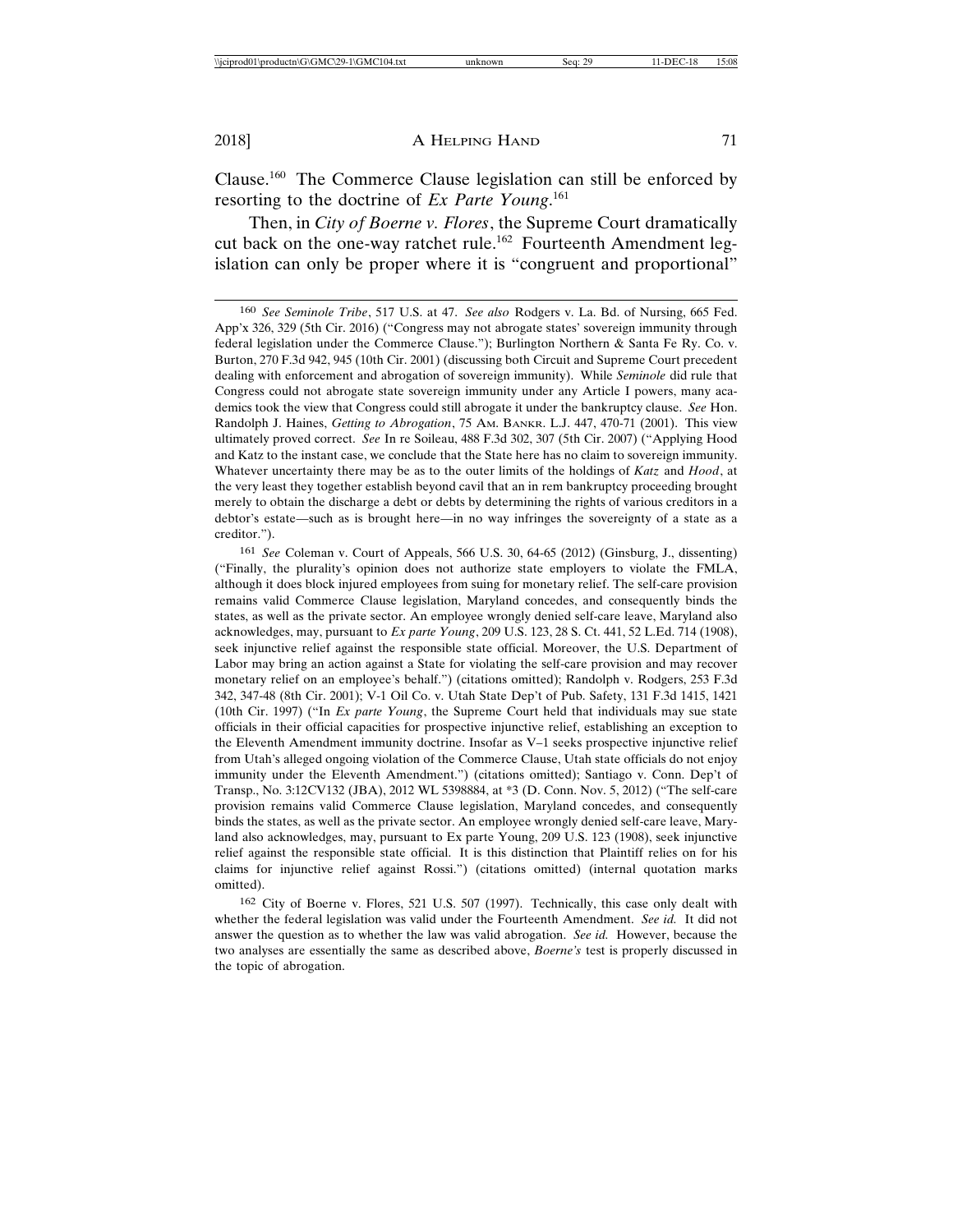to the enforcement of a Constitutional right.<sup>163</sup> This quickly led to a great deal of confusion.164 However, at present, courts have begun to get a better grasp on the doctrine, due in large part to two Supreme Court ADA Title II rulings—*Tennessee v. Lane* and *United States v. Georgia* discussed below.165

Qualified immunity as applied to the ADA is a much easier matter. The ADA, specifically Title II of the ADA, deals explicitly with government conduct, and specifically calls out the unlawful actions of "public entities."166 When Title II was in its formative years within the federal courts, some courts had difficulties dealing with the question of whether qualified immunity applied to the ADA.167 This was so because litigants, mistakenly, sued government entities for damages in their individual capacities.168

## B. *The Development of Title II and Sovereign Immunity Constitutional Holdings*

As noted above, for congressional enforcement legislation to be valid, it must *at least* bear a close relationship to the constitutional right that it seeks to enforce.169 To conduct this analysis courts look at

<sup>163</sup> *Id.* at 520.

<sup>164</sup> *See* Madison v. Ritter, 240 F. Supp. 2d 566, 569 (W.D. Va. 2003).

<sup>165</sup> *See* United States v. Georgia, 546 U.S. 151, 159 (2006); Tennessee v. Lane, 541 U.S. 509 (2004). *See also* Maliandi v. Montclair State Univ., 845 F.3d 77, 82 (3d Cir. 2016) ("Our Eleventh Amendment jurisprudence has wound its way through a number of variations—both subtle and significant—over the past decades."); Joseph M. Pellicciotti & Micheal J. Pellicciotti, *Sovereign Immunity & Congressionally Authorized Private Party Actions Against the States for Violation of Federal Law: A Consideration of the U.S. Supreme Court's Decade Long Decisional Trek*, 1996-200, 59 BAYLOR L. REV. 623, 665-66 (2007) (summarizing the Supreme Court's confusing jurisprudence on the issue of valid enforcement and abrogation and noting how it became "less predictable").

<sup>166</sup> *See* Americans with Disabilities Act of 1990, 42 U.S.C. § 12131 (1990).

<sup>167</sup> *See* Gorman v. Bartch, 152 F.3d 907, 915-16 (8th Cir. 1998).

<sup>168</sup> *See* 1 Americans with Disab.: Pract. & Compliance Manual § 2:187 (May 2018) (West) ("Whether qualified immunity is available at all in suits brought pursuant to ADA Title II is an open question since the defense is available only in individual capacity suits, but the recent trend is for courts to hold that individual capacity suits are not cognizable under Title II, which is directed at public entities. Despite this trend, an individual defendant may be held personally liable under the ADA's anti-retaliation provision where the underlying conduct opposed by a private plaintiff was made unlawful by ADA Title II.") (citations omitted).

<sup>&</sup>lt;sup>169</sup> I say "at least" because in those cases where the conduct complained of under the Statute actually does violate the constitution there is no need to look at how close of a relationship there is. *See generally*, United States v. Georgia, 546 U.S. 151 (2006).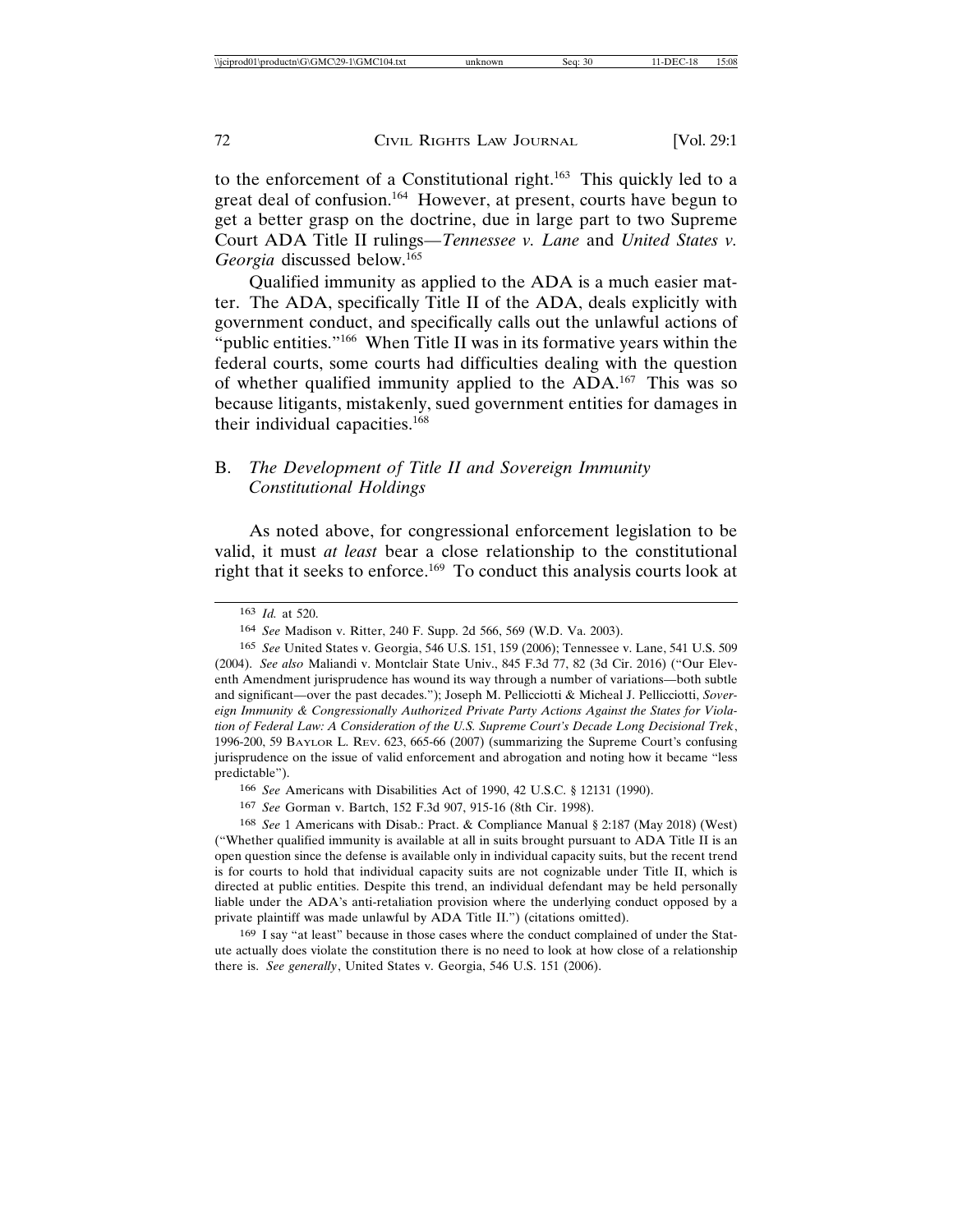each claim of abrogation on a case by cases basis.<sup>170</sup> This means, courts ask, (1) whether the state conduct violated the federal law at hand, and (2) whether the conduct also violated the constitution—if so there is valid enforcement and if the intent to abrogate was clearly stated, the abrogation is valid.<sup>171</sup> Otherwise, it will still be valid enforcement legislation, though no abrogation.<sup>172</sup> However, if the conduct did not also violate the Constitution, courts must then (3) look to whether the congressional action identified a history of discrimination or constitutional violation, and (4) if so, they must ask whether such action in the case before the court was a congruent and proportionate response to that history.173

The development around sovereign immunity abrogation can best be explained by reference to two Supreme Court decisions: *Tennessee v. Lane* and *U.S. v. Georgia*. 174 In *Lane*, the plaintiffs sought to gain access to a courthouse.<sup>175</sup> When they were unable to do so because the courthouse building was inaccessible, the plaintiffs filed suit for damages.<sup>176</sup> Additionally, the regulations enforcing Title II contain rather specific requirements as to buildings.<sup>177</sup> The dissent by Justice Rehnquist attempted to use, in part, the Court's prior decision in *Garrett v. Board of Trustees*178 to defeat the plaintiff's assertion that Title II and its regulations validly allowed for damages suits against

173 *Georgia*, 546 U.S. at 159.

174 *See* Tennessee v. Lane, 541 U.S. 509 (2004). *Lane* focused very heavily on the "fact finding" conducted by Congress in the area of public discrimination against persons with disabilities. *See id.* I am of the opinion that the fact of systemic disability discrimination is so well entrenched in public knowledge now that congressional findings should be unnecessary. Perhaps the best discussion of the court's inquiry into congressional fact finding in Fourteenth Amendment legislation was conducted in a law review article published at New York Law a few years ago. *See* William D. Araiza, *Deference to Congressional Fact-Finding in Rights-Enforcing and Rights-Limiting Legislation*, 88 N.Y.U. L. REV. 878 (2013). *See also Georgia*, 546 U.S. 151.

175 *See Lane*, 541 U.S. at 513-14. Indeed, not only were plaintiffs seeking to gain access to the courthouse to observe the process (one was a reporter) but the Lane himself was attempting to get to his own criminal court date. *See id.*

176 *Id.* at 514. Technically, they sought "damages and equitable relief" but equitable relief, as noted above, is generally available under *Ex parte Young*. *Id*.

177 *See Lane*, 541 U.S. at 538, 548-50, 553 (Rehnquist, C.J., dissenting).

178 To be fair, there was a great deal of confusion as to the validity of Title II abrogation after *Garret*. Bd. of Trs. of Univ. of Al. v. Garrett, 531 U.S. 356 (2001). *See also* Panzardi-Santiago v. Univ. of Puerto Rico, 200 F. Supp. 2d 1, 10-11 (D. Puerto Rico 2002) (discussing the chaotic nature of court decisions on the subject).

<sup>170</sup> *Georgia*, 546 U.S. at 159.

<sup>171</sup> *See id.*

<sup>172</sup> However, that rule is not very important to our analysis here, since this article focuses on abrogation.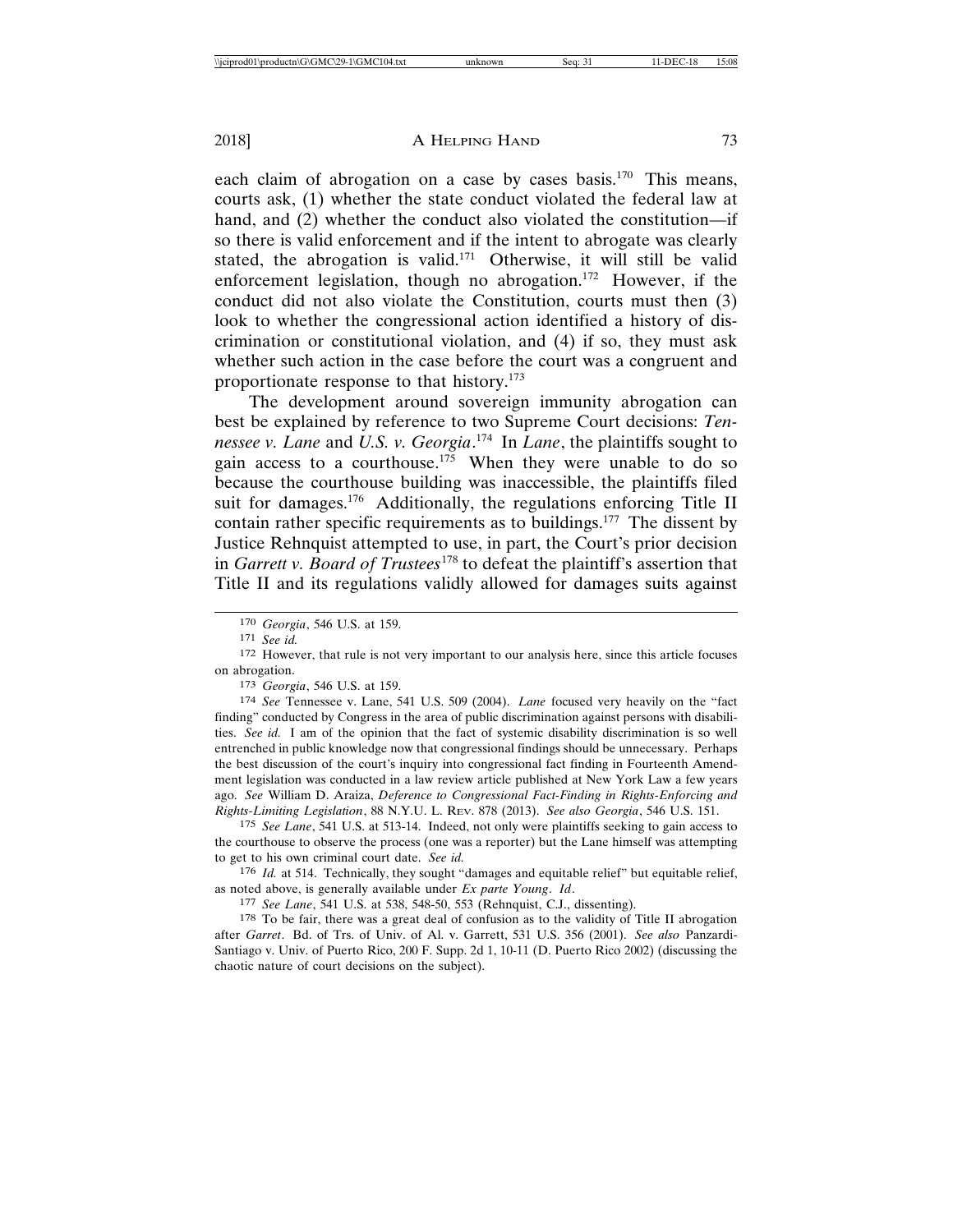the states.179 The majority, however, quickly distinguished Title I and Title II by stating:

Taken together, the historical record and the broad sweep of the statute suggest that Title I's true aim was not so much to enforce the Fourteenth Amendment's prohibition against disability discrimination in public employment as it was to "rewrite" this Court's Fourteenth Amendment jurisprudence. . . In view of the significant differences between Titles I and II, however, *Garrett* left open the question whether Title II is a valid exercise of Congress' § 5 enforcement power.<sup>180</sup>

In evaluating the situation, the majority noted that congressional findings discovered a long history of discrimination against people with disabilities.<sup>181</sup> It also found that Title II, at least under the facts in *Lane*, aimed at addressing the right of access to the courts—which is a fundamental right that had been traditionally denied to persons with disabilities.<sup>182</sup> Having identified the historical denial of such a fundamental right, the Court lastly considered whether Title II's enforcement in this circumstance was "congruent and proportional response" to that history of discrimination.183 The Court found that it was a "congruent and proportional response" because (1) other efforts to end such discrimination had failed<sup>184</sup>; (2) the remedy is narrow because even the architectural regulations set forth different

<sup>179</sup> *Lane*, 541 U.S. at 538 (Rehnquist, C.J., dissenting).

<sup>180</sup> *Id.* at 522.

<sup>181</sup> In total, the Supreme Court stated, "The ADA was passed by large majorities in both House of Congress after decades of deliberation and investigation into the need for comprehensive legislation to address discrimination against persons with disabilities. In the years immediately preceding the ADA's enactment, Congress held 13 hearings and created a special task force that gathered evidence from every State in the Union. The conclusions Congress drew from this evidence are set for in the task force and Committee Reports, described in lengthy legislative hearings, and summarized in the preamble to the statute. Central among these conclusion was Congress' finding that 'individuals with disabilities are a discrete and insular minority who have been faced with restrictions and limitations, subjected to a history of purposeful unequal treatment, and relegated to a position of political powerlessness in our society, based on characteristics that are beyond the control of such individuals and resulting from stereotypic assumptions not truly indicative of the individual ability of such individuals to participate in, and contribute to society.'" *Id*. at 516 (citing Americans with Disabilities Act of 1990, 42 U.S.C. § 12101 (a)(7) (2008)).

<sup>182</sup> *See id.* at 529.

<sup>183</sup> *Id.* at 531.

<sup>184</sup> *Id.* at 511.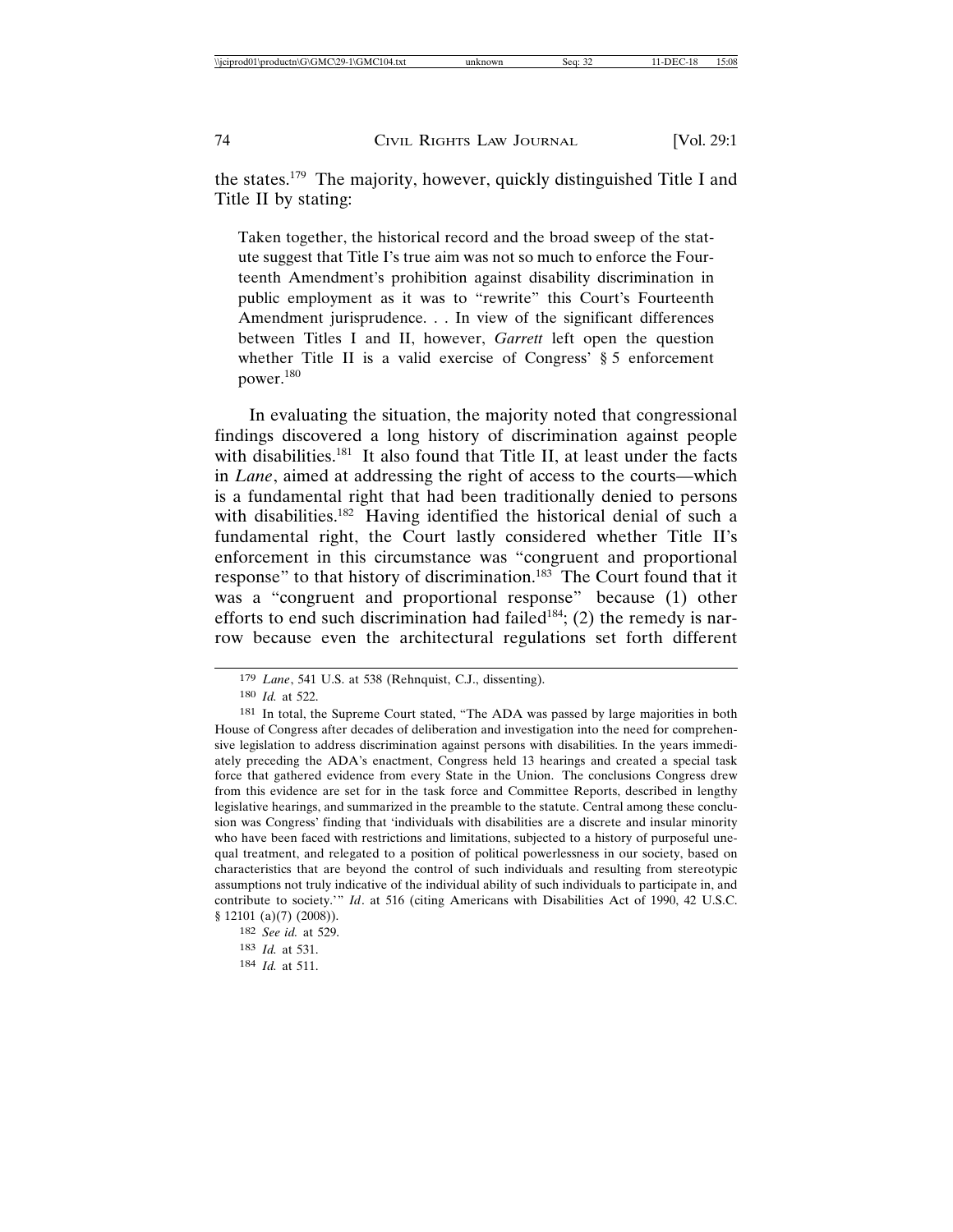methods of compliance for buildings that are older and harder to make totally complaint<sup>185</sup>; and (3) the duty accommodate by making buildings accessible is perfectly consistent with the well-established due process principle that, "within the limits of practicability, a State must afford to all individual a meaningful opportunity to be heard in courts."186 After *Lane*, some courts believed that only rights such as the right of access to the courts could validly abrogate state sovereign  $\text{immunity.}^{187}$  Fortunately, two years later, the Court began to undo that problem in *United States v. Georgia*. 188

In *United States v. Georgia,* an inmate at a Georgia prison sued for damages under § 1983 (against state actors in their individual capacities) and Title II of the ADA.189 The question was whether the prison's failure to accommodate him could lead to damages under Title II even though it did not affect the fundamental right of access to the courts.190 In this case, the Court finally expanded its analysis of abrogation outside the right of access to the courts.191 Finding that the complaint also stated causes of action for violations of the Eighth

188 *See* United States v. Georgia, 546 U.S. 151 (2006). The importance of Georgia in this context cannot be overstated. In all of the cases I listed above, the Supreme Court vacated the judgements and remanded the cases back to the circuit courts for consideration in light of Georgia. *See* United States v. Neb. Dep't of Health and Human Servs. Fin. & Support, 547 U.S. 1067 (2006); Cochran v. Pinchak, 412 F.3d 500 (3d Cir. 2005) ("It appearing that the Supreme Court has before it the consolidated cases of *United States v. Georgia*, and *Goodman v. Georgia*, cert granted May 16, 2005, that are appeals from the Court of Appeals for the Eleventh Circuit which discuss *Miller v. King*, a case relied on by the majority opinion in the within case, it is ORDERED that the Petitions for Panel Rehearing be and are hereby GRANTED, that the opinion and judgment in the within case be VACATED and that the matter be held C.A.V. until such time as the Supreme Court decides the consolidated cases of *United States v. Georgia*, and *Goodman v. Georgia*.") (citations omitted). *See also* Miller v. King, 449 F.3d 1149, 1150 (11th Cir. 2006) ("In light of the Supreme Court's decision in *United States v. Georgia*, we vacate in full our prior opinion in *Miller v. King*") (citations omitted).

189 *Georgia*, 546 U.S. at 154-55.

190 *See id.* at 151.

191 *See id.* at 158-59 (noting that the abrogation power extends to all constitutional rights under the Fourteenth Amendment).

<sup>185</sup> Tennessee v. Lane, 541 U.S 509, 531 (2004).

<sup>186</sup> *Id.* at 532.

<sup>187</sup> *See* Bill M. ex rel. William M. v. Neb. Dep't of Health and Human Servs. Fin. & Support, 408 F.3d 1096, 1100 (8th Cir. 2005) ("We conclude that *Alsbrook* has been modified by *Lane* to the extent that a discrete application of Title II abrogation—related to claims of denial of access to the courts—has been deemed by the Court to constitute a proper exercise of Congress' power. Other applications of Title II abrogation, like the one at issue here, continue to be governed by *Alsbrook*."); Cochran v. Pinchak, 401 F.3d 184, 193 (3d Cir. 2005) (refusing to extend Lane to the prison context); Miller v. King, 384 F.3d 1248, 1273 (3d Cir. 2004) (declining to extend *Lane* to non-fundamental rights cases).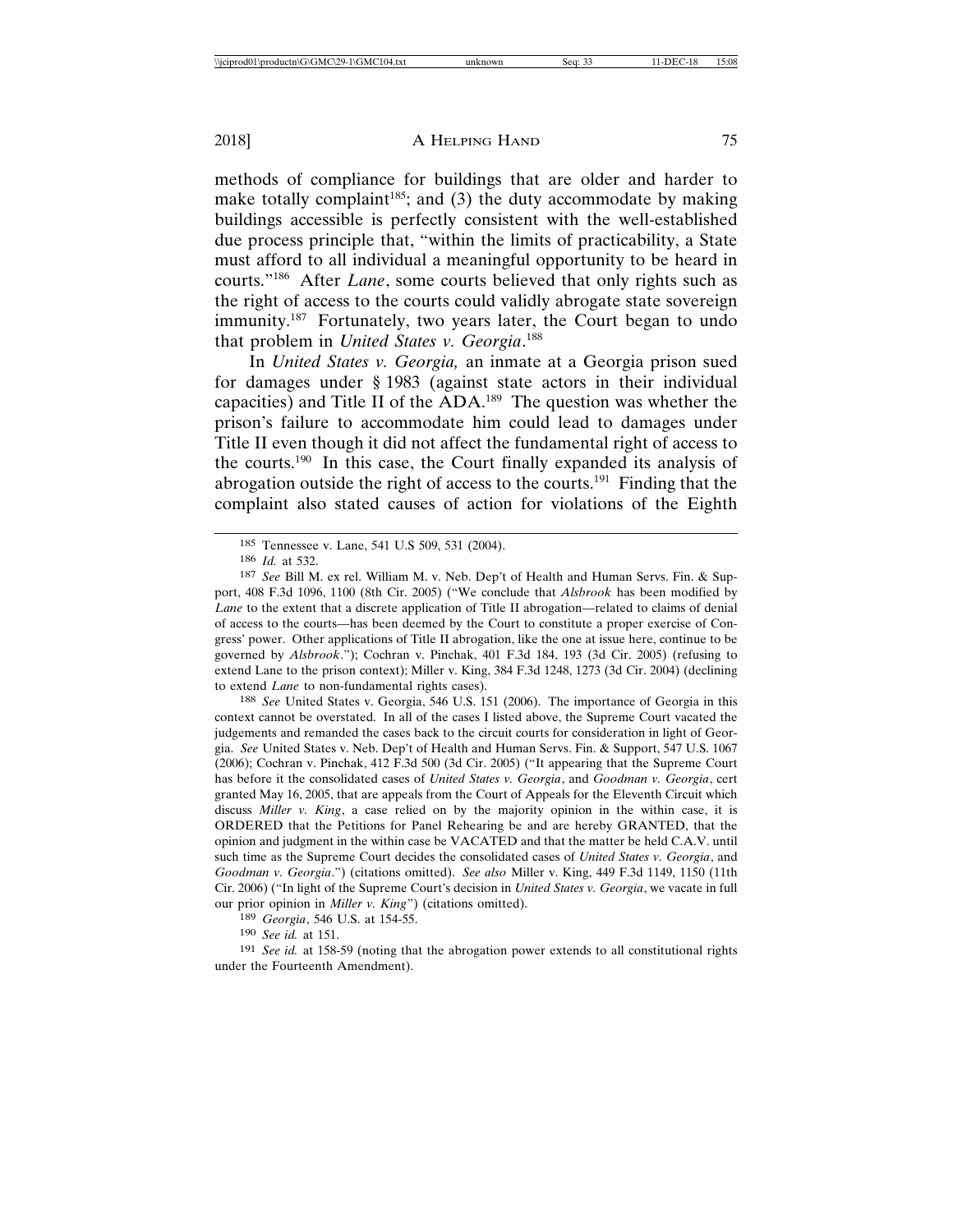Amendment, the Court held that there was proper abrogation of sovereign immunity.192 Some specific facts bare mentioning here. The plaintiff, Tony Goodman, had paraplegia and used a wheelchair to get around.193 However, because of his disability, the prison held him in his cell for 23 hours a day—again, ostensibly, this was due to his disability, not due to any infraction of prison rules.<sup>194</sup> Additionally, as a result of this treatment he was denied access to much needed medical attention<sup>195</sup> and even injured himself when trying to move from his chair to the toilet or to his shower because no one was there to offer him assistance—i.e., there was no accommodation for his disability.<sup>196</sup> Moreover, the prison was not in compliance with the ADA's building requirements.197 This in turn caused him even more turmoil because he was unable to access other programs within the prison, such as medical treatment, and more.<sup>198</sup>

194 *Id.* at 155.

196 *Id.* at 157 ("In fact, it is quite plausible that the alleged deliberate refusal of prison officials to accommodate Goodman's disability-related needs in such fundamentals as mobility, hygiene, medical care, and virtually all other prison programs constituted 'exclu[sion] from participation in or . . . deni[al of] the benefits of' the prison's 'services, programs, or activities.'") (quoting Americans with Disabilities Act of 1990, 42 U.S.C. § 12132 (1990)).

197 *See id.* at 155 ("He alleged that the lack of accessible facilities rendered him unable to use the toilet and shower without assistance, which was often denied.").

<sup>198</sup> *Id.* ("On multiple occasions, he asserted, he had injured himself in attempting to transfer from his wheelchair to the shower or toilet on his own, and, on several other occasions, he had been forced to sit in his own feces and urine while prison officials refused to assist him in cleaning up the waste. He also claimed that he had been denied physical therapy and medical treatment, and denied access to virtually all prison programs and services on account of his disability.").

<sup>192</sup> *See id.* at 157, 158 ("Therefore, Goodman's claims for money damages against the State under Title II were evidently based, at least in large part, on conduct that independently violated the provisions of § 1 of the Fourteenth Amendment . . . While the Members of this Court have disagreed regarding the scope of Congress's prophylactic enforcement powers under § 5 of the Fourteenth Amendment . . . no one doubts that § 5 grants Congress the power to enforce . . . the provisions of the Amendment by creating private remedies against the States for *actual* violations of those provisions. Section 5 authorizes Congress to create a cause of action through which the citizen may vindicate his Fourteenth Amendment rights . . . This enforcement power includes the power to abrogate state sovereign immunity by authorizing private suits for damages against the States . . . Thus, insofar as Title II creates a private cause of action for damages against the States for conduct that *actually* violates the Fourteenth Amendment, Title II validly abrogates state sovereign immunity.") (citations omitted) (internal quotation marks omitted).

<sup>193</sup> *See id.* at 154.

<sup>195</sup> United States v. Georgia, 546 U.S. 151, 155 (2006).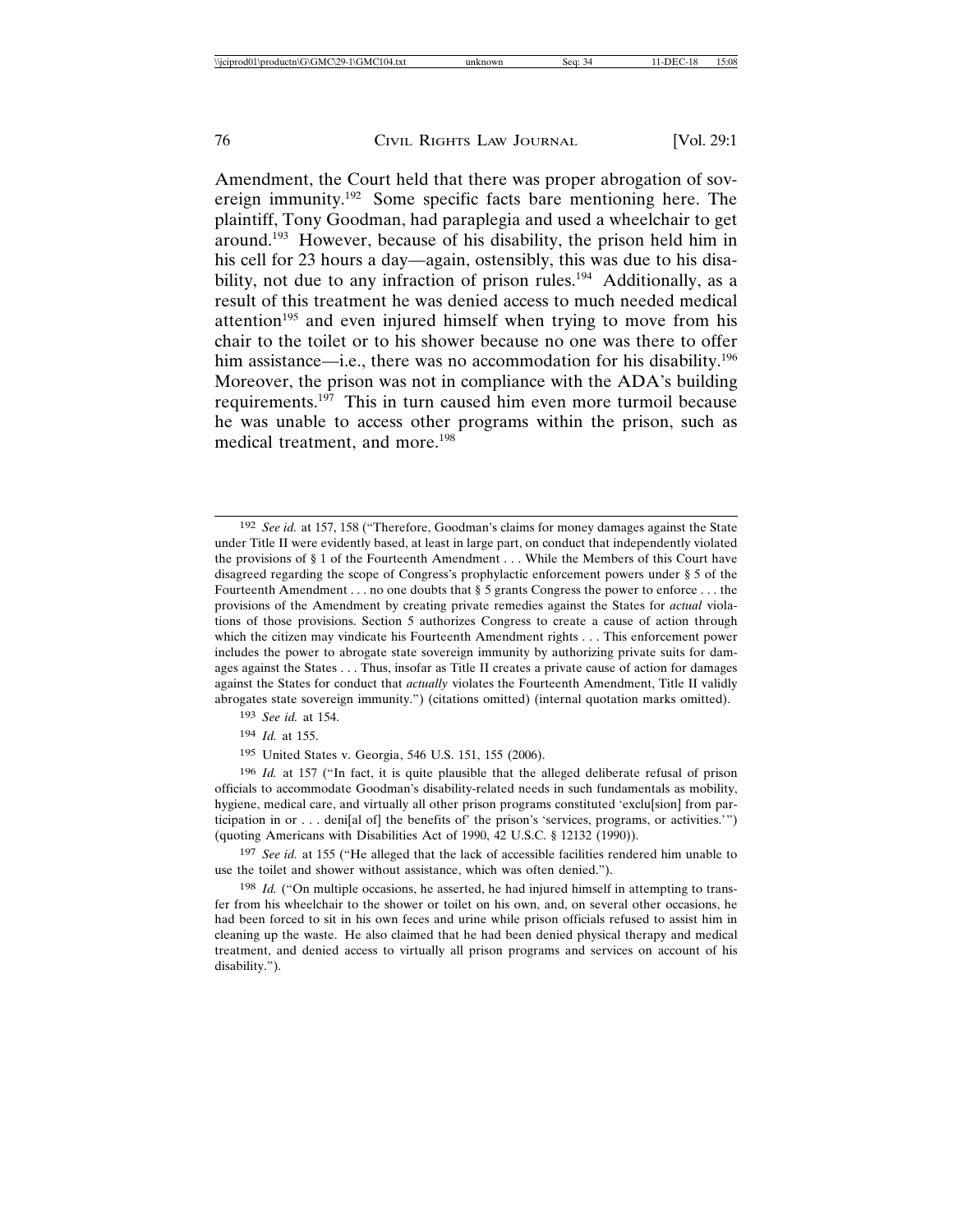Relying on the Supreme Court's prior decisions in cases such as Garrett v. Board of Trustees,<sup>199</sup> the State of Georgia argued that Congress had exceeded its authority under the enforcement clause of the Fourteenth Amendment.<sup>200</sup> Additionally, the State attempted to limit the application of the Court's decision in *Lane* to instances of rights as fundamental as the right of access to the courts.<sup>201</sup> Although these arguments were particularly intricate, it would have been nearly impossible for an untrained litigant to make them. Thus, it is relevant to note that the original petition was a *pro se* petition with little chance of success, that is, until the United States intervened to defend the constitutionality of a federal statute. $202$ 

The Supreme Court in *Georgia* did not actually state that all of these claims were violations of the Eighth Amendment.<sup>203</sup> However, it did assume that the lower court's assertions that there were Eighth Amendment violations was correct.<sup>204</sup> The Supreme Court went further and, without much discussion, concluded:

201 *See* Oral Argument at 30, United States v. Georgia, 546 U.S. 151 (2006) (No. 04-1203), https://www.oyez.org/cases/2005/04-1203 ("First of all, this case is not anything like Tennessee versus Lane. It doesn't involve the very important civil right of access to courts, access to voting booths, or anything like that.").

202 *See Georgia*, 546 U.S. at 155. *See also* 28 U.S.C. § 2403(a) (1976) ("In any action, suit or proceeding in a court of the United States to which the United States or any agency, officer or employee thereof is not a party, wherein the constitutionality of any Act of Congress affecting the public interest is drawn in question, the court shall certify such fact to the Attorney General, and shall permit the United States to intervene for presentation of evidence, if evidence is otherwise admissible in the case, and for argument on the question of constitutionality. The United States shall, subject to the applicable provisions of law, have all the rights of a party and be subject to all liabilities of a party as to court costs to the extent necessary for a proper presentation of the facts and law relating to the question of constitutionality.").

203 *See Georgia*, 546 U.S. at 159.

204 *Id.* ("From the many allegations in Goodman's *pro se* complaint and his subsequent filings in the District Court, it is not clear precisely what conduct he intended to allege in support of his Title II claims. Because the Eleventh Circuit did not address the issue, it is likewise unclear to what extent the conduct underlying Goodman's constitutional claims also violated Title II. Moreover, the Eleventh Circuit ordered that the suit be remanded to the District Court to per-

<sup>199</sup> As noted above, *Garrett* dealt with Title I of the ADA and expressly reserved the question of whether Title II had validly abrogated sovereign immunity. Therefore, even I admit, the defendants were justified in at least initially trying to justify their argument on the basis of Garrett.

<sup>200</sup> *See Georgia*, 546 U.S. at 157-58. While, I do appreciate and support the Court's ruling in *Lane*, I also admit that the Court could have easily avoid all of this by simply rationalizing the decision on grounds that Title II is valid as to all conduct that violates the Constitution and then some. Instead the court simply stated, "Because we find that Title II unquestionably is valid § 5 legislation as it applies to the class of cases implicating the accessibility of judicial services, we need go no further." Tennessee v. Lane, 541 U.S. 509, 531 (2004).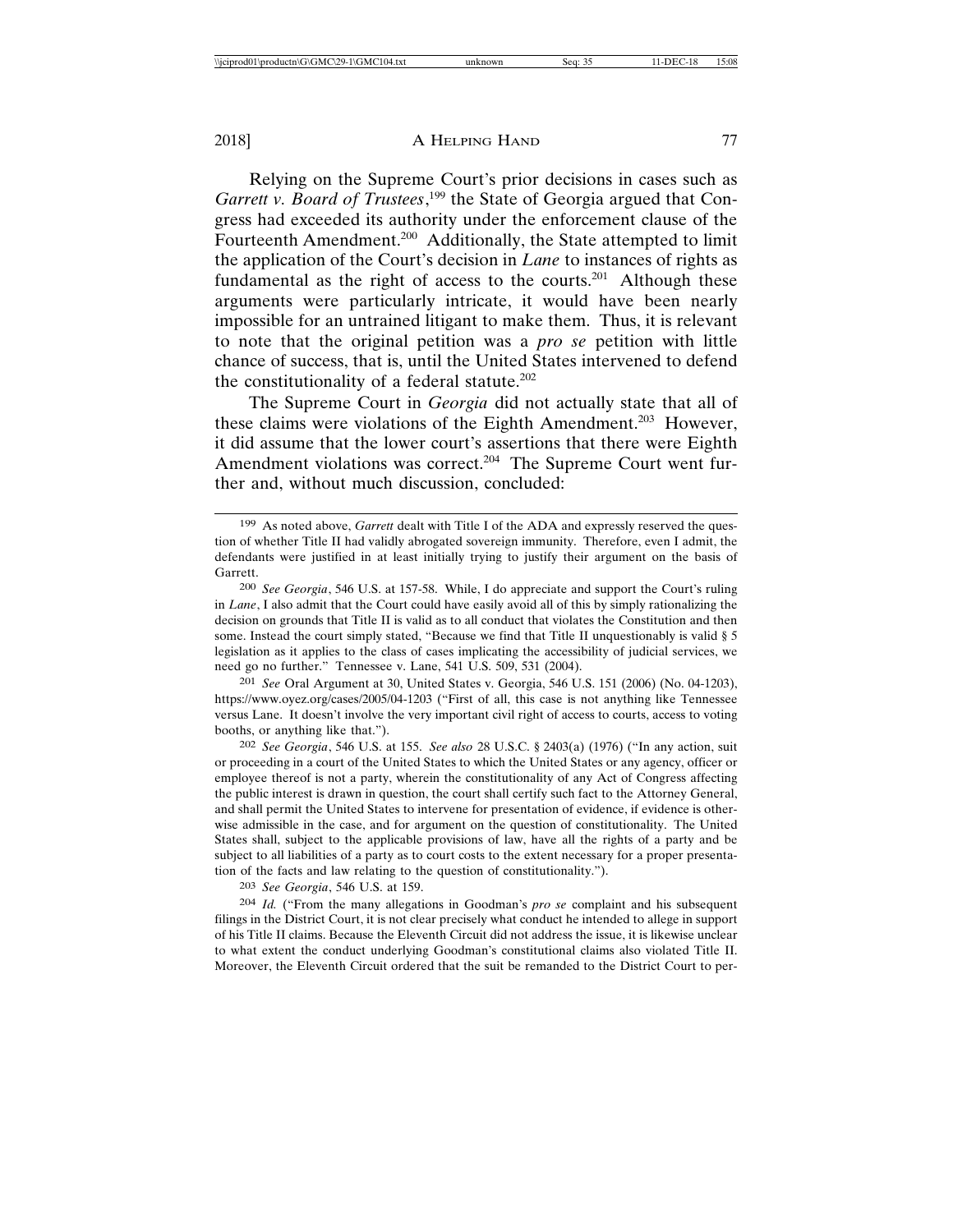While the Members of this Court have disagreed regarding the scope of Congress's "prophylactic" enforcement powers under § 5 of the Fourteenth Amendment, no one doubt that § 5 grants Congress the power to enforce the provision of the Amendment by creating private remedies against the States for *actual* violations of those provisions.<sup>205</sup>

Additionally, the Court went further and made explicitly clear that the power of abrogation was not simply limited to the right of access to the courts by stating, "This enforcement power includes the power to abrogate state sovereign immunity by authorizing private suits for damages against the States [for all actions that also violate the constitution]."206

Finally, the Court set forth three of the factors in the abrogation scenario to determine if abrogation had been proper, requiring that lower courts determine:

on a claim by claim basis, (1) which aspects of the State's alleged conduct violated Title II; (2) to what extent such misconduct also violated the Fourteenth Amendment; and (3) insofar as such misconduct violated Title II but did not violate the Fourteenth Amendment, whether Congress's purported abrogation of sovereign immunity as to that class of conduct is nevertheless valid.<sup>207</sup>

Ultimately, one may look at Georgia and ask the following question—"insofar as locking a person in a wheelchair without accommodations violated both the ADA and the Eighth Amendment can he not sue the individual guards who did so under § 1983?"208 To be sure, the claims that Goodman made did allege some aspects of § 1983, though they certainly did not allege that the failure to accommodate him were part of a constitutional right; neither did they allege that the

mit Goodman to amend his complaint, but instructed him to revise his factual allegations to exclude his "frivolous" claims—some of which are quite far afield from actual constitutional violations (under either the Eighth Amendment or some other constitutional provision), or even from Title II violations. It is therefore unclear whether Goodman's amended complaint will assert Title II claims premised on conduct that does not independently violate the Fourteenth Amendment.").

<sup>205</sup> *Id.* at 158.

<sup>206</sup> *Id.* at 158-59.

<sup>207</sup> *Id.* at 159.

<sup>208</sup> The Supreme Court noted that his complaint was not precisely clear as to which conduct he alleged violated statute and the constitution. *Id.* ("[I]t is not precisely clear what conduct he intended to allege in support of his Title II claims.").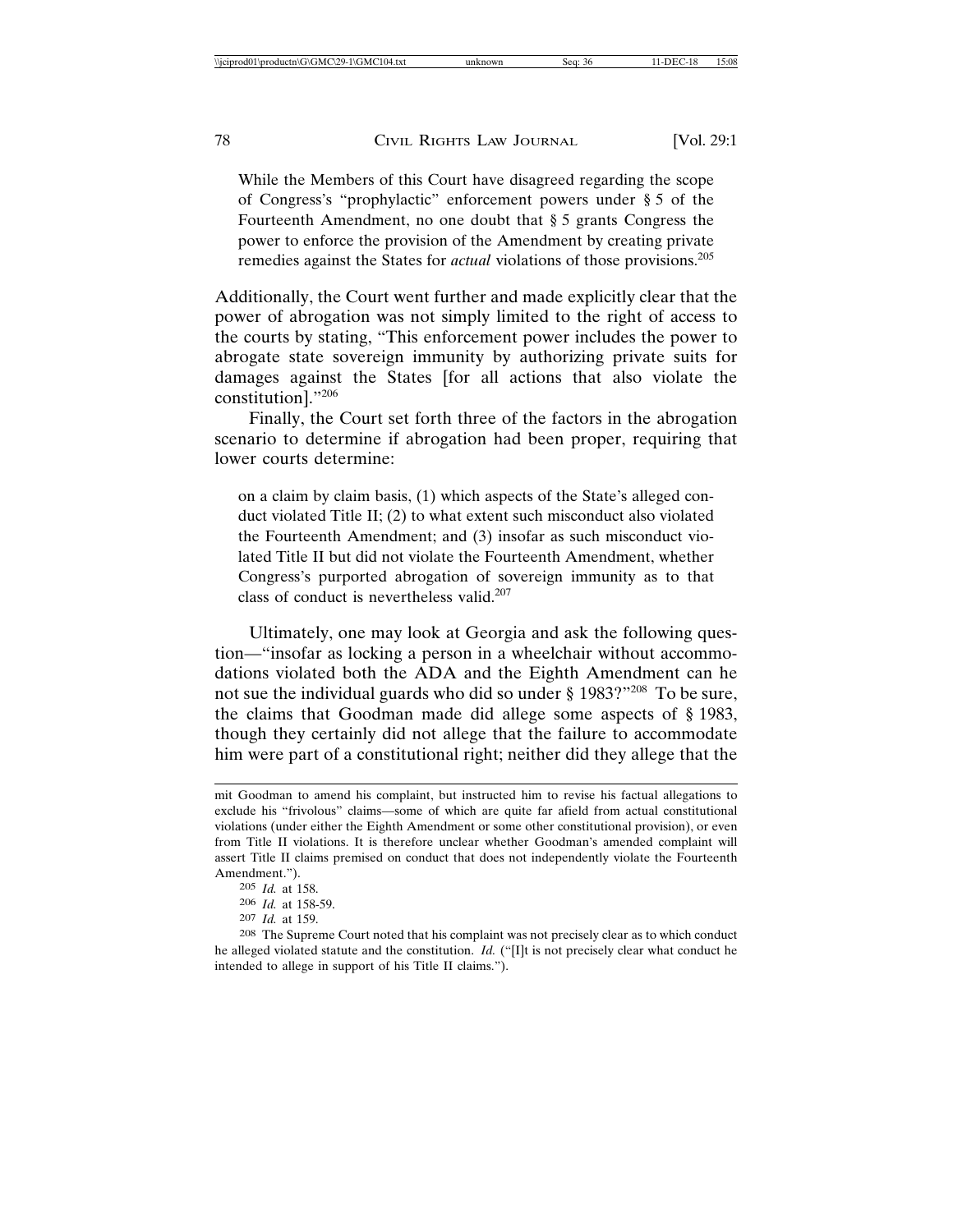building requirements under the ADA were.<sup>209</sup> But suppose that the failure of the prison to address these building requirements, and lack of accommodations in services, amounted to an actual Eighth Amendment violation. In this instance, it would seem perfectly reasonable to sue the entity for damages; $210$  and the individual prison guards who have otherwise failed to ease the cruel and unusual punishment imposed by the failure to maintain accessible facilities or accommodate the individual. $211$ 

Now many courts have recognized that even instances of rational basis constitutional equal protection may serve as a valid basis to abrogate sovereign immunity, it is simply more difficult to show "congruence and proportionality."212 The difficulty of finding congruence and proportionality can best be demonstrated in the handicap placard

211 Indeed, at that point it may be perfectly reasonable to sue the Warden of the prison for failure to maintain accessible facilities in his individual capacity insofar as that failure amounted to an Eighth Amendment violation.

212 For example, in *Toledo v. Sanchez*, the First Circuit Court of Appeals held that the rational basis test applied to the treatment of children with disabilities in public schools. *See* Toledo v. Sanchez, 454 F.3d 24 (1st Cir. 2006). It further held that the plaintiff failed to properly allege a violation of the rational basis test. *See id.* at 34. However, the court nonetheless found that the abrogation in that case was a "congruent and proportional response" to the history of equal protection violations that persons with disabilities encountered. *See id. See also*, Ass'n for Disabled Americans, Inc. v. Fla. Int'l Univ., 405 F.3d 954, 957, 958 (11th Cir. 2005); Constantine v. Rectors and Visitors of George Mason Univ., 411 F.3d 474, 490 (4th Cir. 2005); Tri-Cities Holdings LLC v. Tenn. Health Servs. & Dev. Agency, No. 2:13-CV-305, 2014 WL 12705227 at \*5 (E.D. Tenn. April 10, 2014) (noting that prior to *United States v. Georgia*, several courts had held that Title II was valid abrogation for due process claims, but not for rational basis equal protection claims but where a plaintiff also alleges that the conduct actually violated the equal protection clause' rational basis-disability analysis, then abrogation was proper) ("In a 2010 published opinion, a panel of the Sixth Circuit distinguished between cases where plaintiffs allege unequal treatment and misconduct which allegedly violates both the Fourteenth Amendment and Title II independently by looking to the level of scrutiny to be applied. In *Mingus*, a state prisoner alleged that he was being discriminated against as a result of his disability by being denied a single occupancy room while other able-bodied prisoners and other prisoners with different disabilities were provided with single occupancy rooms. He further alleged that there is no rational basis for the classification. Noting that Mingus did not claim to deserve heightened scrutiny and that he made a traditional equal protection claim and not an "equal protection-type claim of discrimination," the Sixth Circuit found that Mingus had alleged conduct that independently violated both Title II and the Fourteenth Amendment.") (citing Mingus v. Butler, 591 F.3d 474, 483 (6th Cir. 2010)).

<sup>209</sup> *See* United States v. Georgia, 546 U.S. 151, 154-55 (2006). Indeed, several of his claims were not constitutional in nature at all.

<sup>210</sup> Of course, suing the entity for damages under § 1983 could only be done against a local entity. Kentucky v. Graham, 473 U.S. 159, 167 n.14 (1985). The individual could sue state actors in their individual capacities under § 1983 in the appropriate circumstance. *Id.*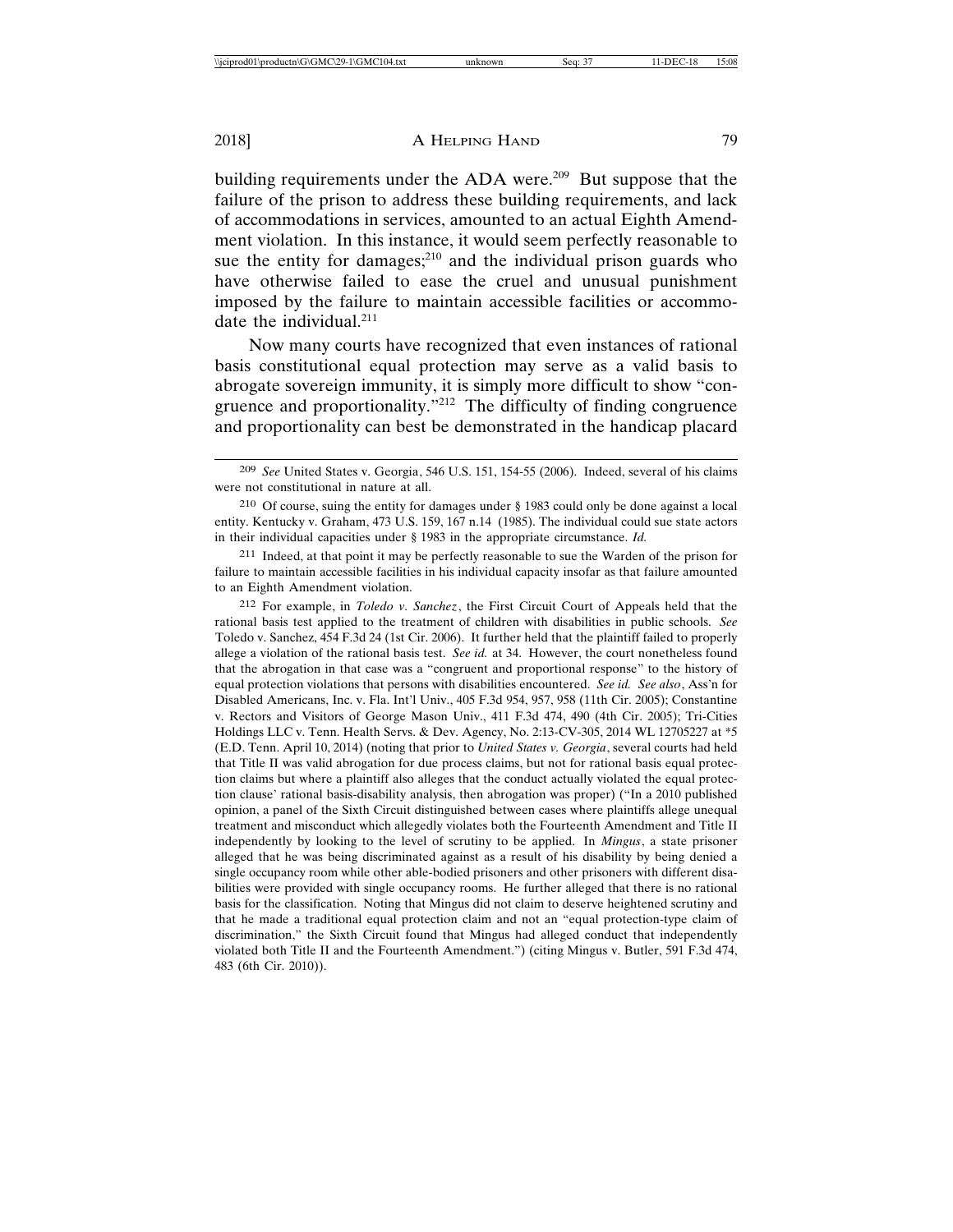cases.213 Over the past two decades several circuits have addressed the problem of whether enforcement of the so-called "surcharge provision" can validly abrogate state sovereign immunity.<sup>214</sup> The Ninth Circuit addressed this problem in 1999,215 the Fifth Circuit addressed it in 2000,<sup>216</sup> and the Eighth Circuit addressed it in 2006.<sup>217</sup>

The Ninth Circuit discussed this issue in *Dare v. California*. 218 In that case the Court of Appeals held that (1) a fee charged for a handicap parking permit constituted a "surcharge" for purposes of Title II of the ADA and its implementing regulations<sup>219</sup> and  $(2)$  that because this facial discrimination was a form of irrational discrimination against people with disabilities the regulation constituted a congruent and proportional response to the history of disability discrimination.220 At least two other circuits have decided differently; but only on the ground that the surcharge regulation was not congruent and proportional to enforcing the equal protection clause.<sup>221</sup> Nevertheless, in the Ninth Circuit, one would be justified in asserting that charging individuals with disabilities a surcharge constitutes an irrational discriminatory government act, which in turn constitutes a violation of the equal protection clause.222 Therefore, it would seem perfectly reasonable that an individual with a disability may wish to sue the actual state official for damages that forced him or her to pay this fee. $223$ 

221 *See Klinger*, 433 F.3d at 1082; *Neinast*, 217 F.3d at 275.

222 This is so because the Ninth Circuit held the surcharge provision to validly abrogate state sovereign immunity on an equal protection basis. *See* Dare v. Cal., Dep't of Motor Vehicle, 191 F.3d 1167, 1174-75 (9th Cir. 1999).

223 While the Ninth Circuit did not use the *Georgia* method, as *Georgia* had not yet been decided, the Ninth Circuit appears to have simply assumed that such conduct did constitute irrational discrimination against persons with disabilities. *Id.*

<sup>213</sup> *See* Klinger v. Director, Dep't of Revenue, State of Mo., 433 F.3d 1078, 1082 (8th Cir. 2006), *supplemented on other grounds by* Klinger v. Director, Dep't of Revenue, State of Mo., 455 F.3d 888 (8th Cir. 2006); Neinast v. Texas, 217 F.3d 275 (5th Cir. 2000); Dare v. Cal., Dep't of Motor Vehicle, 191 F.3d 1167 (9th Cir. 1999); Duprey v. Conn., Dep't of Motor Vehicles, 28 F. Supp. 2d 702 (D. Conn. 1998); Thrope v. Ohio, 19 F. Supp. 2d 816 (S.D. Ohio 1998).

<sup>214</sup> *See, e.g.*, *Klinger*, 433 F.3d at 1082; *Neinast*, 217 F.3d at 275; *Dare*, 191 F.3d at 1167. I leave a full discussion of the surcharge provision and its applicability in the sovereign immunity context for another article.

<sup>215</sup> *Dare*, 191 F.3d at 1170.

<sup>216</sup> *Neinast*, 217 F.3d at 277.

<sup>217</sup> *Klinger*, 433 F.3d at 1082.

<sup>218</sup> *See Dare*, 191 F.3d at 1170.

<sup>219</sup> *See id.* at 1172-73 (noting that this is a charge used to help fund a program required by the ADA—because the state uses these placards to meet its parking requirements—constitutes a surcharge).

<sup>220</sup> *See id.* at 1174-75.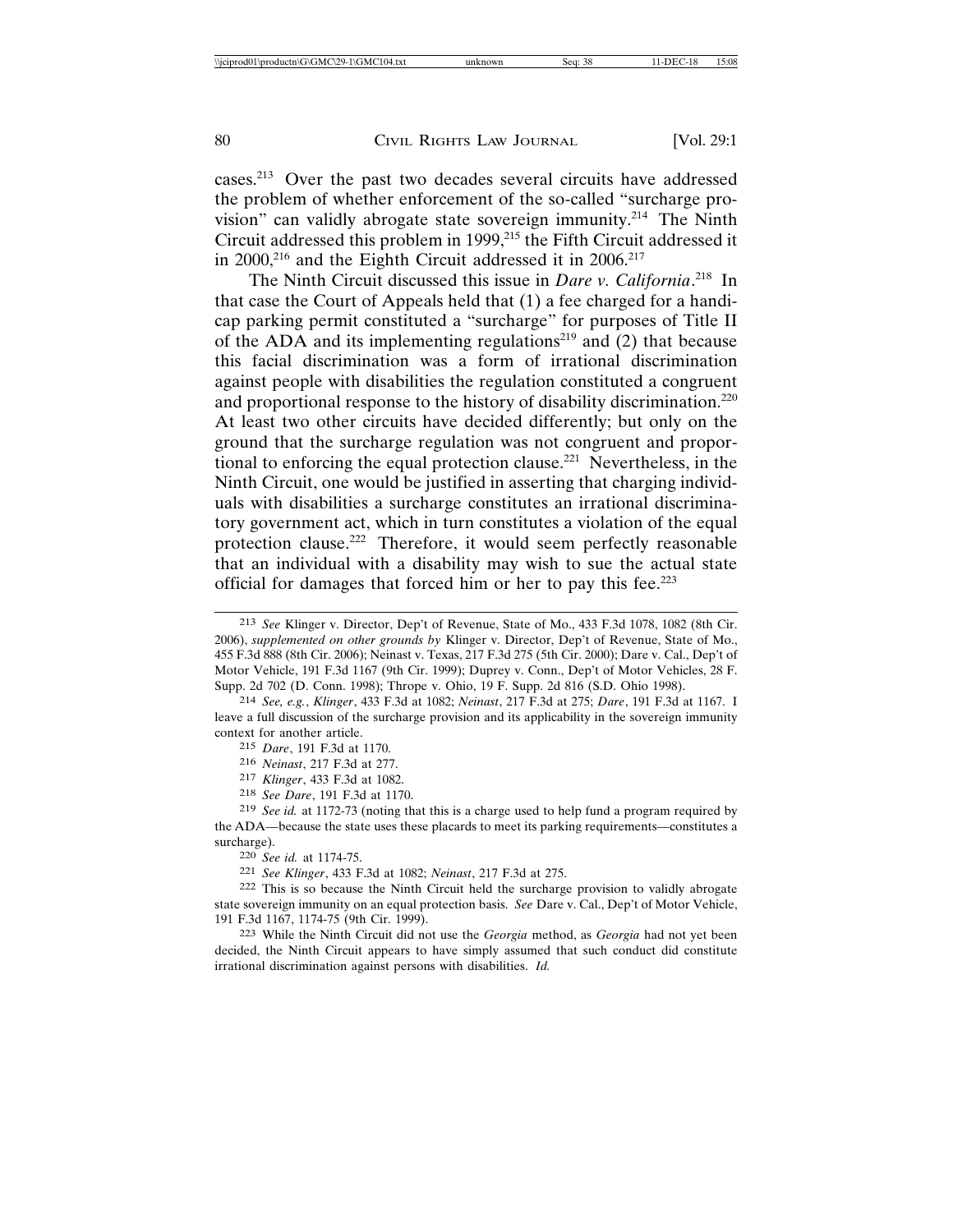# C. *Application of These Holdings to § 1983 Cases and Consequences*

Now comes the large question—could these constitutional holdings be used to defeat assertions of qualified immunity by state actors sued in their individual capacities? Note that in all of the above cases, the ADA was used to sue state entities; thus, qualified immunity was not at issue.224 Recall also that in order to defeat qualified immunity a litigant must show that the right violated was clearly established such that a reasonable officer would be aware of it. $225$ 

To begin to answer this question, however, it must be shown that the question of qualified immunity can be answered by resorting to other types of lawsuits other than § 1983 cases. This can be done from two equal lines of argument. First, a similar action is already done for multiple areas of the law.<sup>226</sup> Second, the nature of constitutional law requires it.<sup>227</sup>

As to the first line of argument, noted above, there is an interrelationship between the *Bivens* doctrine and § 1983 litigation.<sup>228</sup> Many courts have asserted legal rules along the lines of "[f]or purposes of immunity, we have not distinguished actions brought under 42 U.S.C. § 1983 against state officials from *Bivens* actions brought against federal officials."229 Therefore, since Title II of the ADA seeks to enforce substantially the same rights as § 1983, and because courts have long applied the same immunity defenses to § 1983 and *Bivens*, it would seem that courts should be willing to accept matters from other types

225 Anderson v. Creighton, 483 U.S. 635, 641 (1987).

226 *See* Antoine v. Byers, 508 U.S. 429 (1993).

<sup>224</sup> *See* Carter v. Maryland, No. JFK-12-1789, 2012 WL 6021370, at \*5 (D. Md. Dec. 3, 2012) ("By definition, then, individuals sued in their individual capacities are not public entities [for purpose of Title II]. [This suit] will proceed only against the State of Maryland and the other State Defendants in their official capacities—the latter because an official-capacity suit is effectively a suit against the entity for which the official-capacity defendant serves as an agent. The State defendants have asserted qualified immunity . . . but because they may only be sued in their official capacities, they are not entitled to claim it. Qualified immunity does not apply to suits against individuals sued in their official capacities."). *See also* Gard v. Dooley, No. 4:14- CV-04023-LLP, 2015 WL 632097 at \*3 (D. S.D. Feb. 13, 2015) ("[Plaintiff] has also pleaded a claim under the ADA, to which the defense of qualified immunity does not apply.").

<sup>227</sup> *See, e.g*., Boddie v. Connecticut, 401 U.S. 371 (1971); Gideon v. Wainwright, 372 U.S. 335 (1963).

<sup>228</sup> *See supra* Part I, Section A.

<sup>229</sup> *Antoine*, 508 U.S. at 433 n.5 (citing Butz v. Economou, 438 U.S. 478, 503-04 (1978)).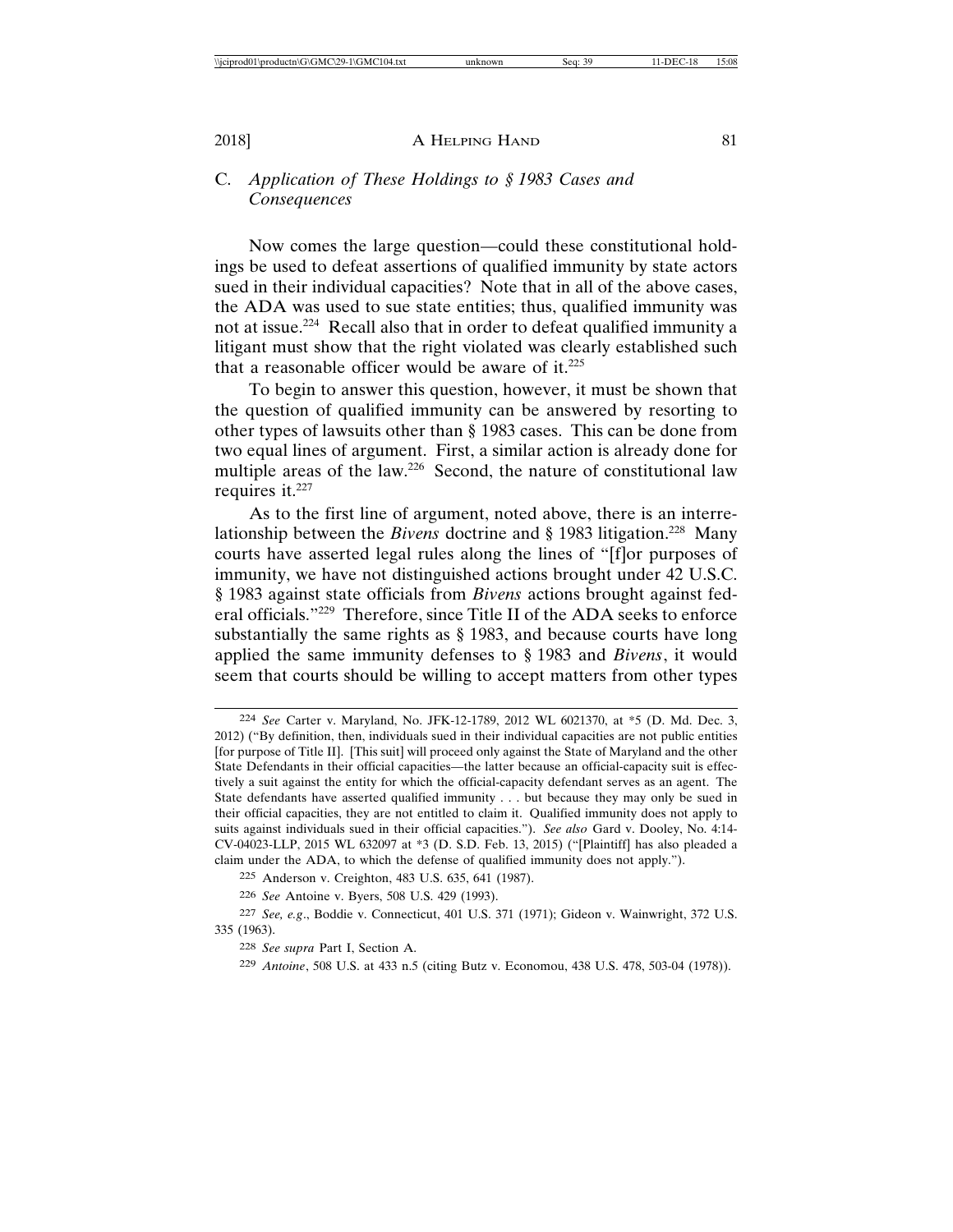of cases—dealing with establishing constitutional rights—to address immunity issues in  $\S$  1983 contexts.<sup>230</sup>

As to the second line of argument, one would recall that the Constitution is an affirmative restraint on government power and often forces the government to provide something.231 These rules apply to all government conduct that falls under each provision of the Constitution where and when appropriate.232 Thus, every time an officer of the law arrests someone he must do so without excessive force lest he violate the Fourth Amendment.<sup>233</sup> Consider now a situation where Congress has actually enacted two versions of § 1983.234 The traditional version does not abrogate sovereign immunity.<sup>235</sup> The new version does and only does so for actual constitutional violations.<sup>236</sup> Now assume that a state officer arrests someone by using excessive force under a new fact scenario never before seen, and the litigant in that case uses the "New § 1983" against the state directly. In that situation

234 This is, of course, merely a hypothetical used to illustrate a point.

235 There are no serious objections to the notion that Congress could have abrogated state sovereign immunity. *See* Will v. Mich. Dep't of State Police, 491 U.S. 58, 65 (1999) ("That Congress, in passing § 1983, had no intention to disturb the States' Eleventh Amendment immunity and so to alter the federal–state balance in that respect was made clear in our [prior] decision  $\dots$ "); Quern v. Jordan, 440 U.S. 332, 341 (1979) (noting that congress did not clearly intend § 1983 to abrogate immunity; thus if it had, then § 1983 would have been valid abrogation).

236 Of course an argument can be made on these lines: the ADA cases where the conduct does not actually violate the constitution but is nevertheless congruent and proportional to a constitutional right may still help defeat qualified immunity because such cases could be "close enough" to both the constitutional right and facts asserted in § 1983 cases to have put the government on notice—i.e., those cases are so close that they qualify as having made a constitutional right "clearly established" for purposes of qualified immunity. Such an argument would comport with the idea that absent prior circuit decision directly on point, the courts should look to all relevant precedents, including those from the Supreme court, all other circuits, the district courts, and state courts; and also look to whether the Supreme Court or the relevant circuit would decide the issue in favor of the person asserting the right. *See* Hope v. Pelzer, 536 U.S. 730, 739-40 (2002); Elder v. Holloway, 510 U.S. 510, 512, 516 (1994); Dunn v. Castro, 621 F.3d 1196, 1203 (9th Cir. 2010) (noting that courts may look to precedents from other circuits); Osolinski v. Kane, 92 F.3d 934, 936, 938 n.2 (9th Cir. 1996).

<sup>230</sup> In other words, they already look to rights that have been established in Bivens cases to evaluate § 1983 cases. Thus, it would seem absurd not to also look at Title II cases establishing constitutional rights to help evaluate claims of constitutional rights in § 1983 or Bivens cases.

<sup>231</sup> *See* Boddie v. Connecticut, 401 U.S. 371 (1971) (requiring to obtain a transcript for free); Gideon v. Wainwright, 372 U.S. 335 (1963) (requiring of a lawyer).

<sup>232</sup> Of course, there is one provision of the Constitution that applies to individuals as well. *See* U.S. CONST. amend. XIII.

<sup>233</sup> *See* U.S. CONST. amend. IV. ("The right of the people to be secure in their persons, houses, papers, and effects, against unreasonable searches and seizures, shall not be violated, and no Warrants shall issue, but upon probable cause, supported by Oath or affirmation, and particularly describing the place to be searched, and the persons or things to be seized.").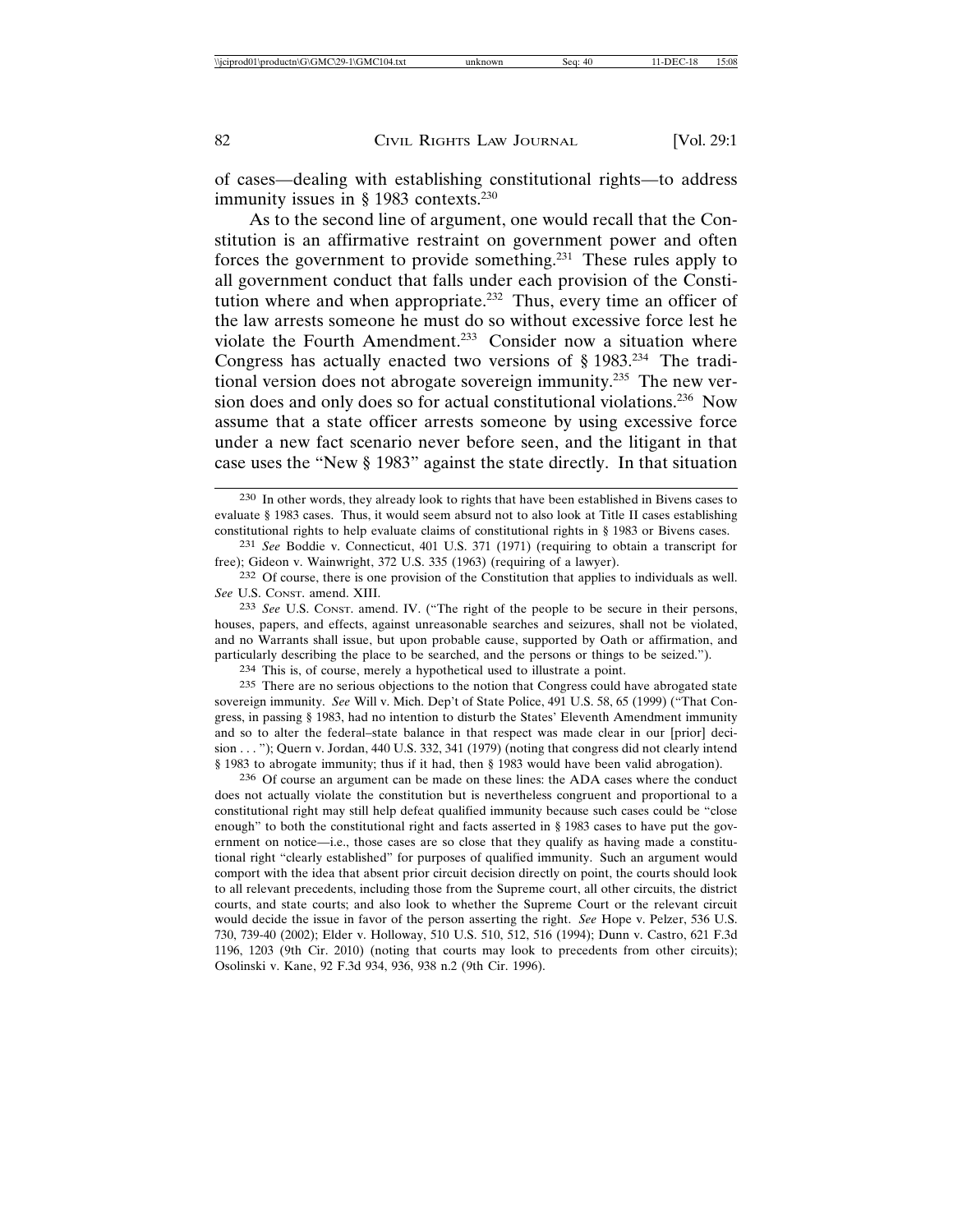the court (say court of appeals) would not even consider qualified immunity, as it would not apply to the State as an entity. Thus, the court would determine in that instance that the alleged facts scenario did violate the constitution. Now, suppose that a year after this precedent came down a person was arrested with excessive force under the same facts, but was suing a local police officer (who say is actually extremely wealthy and is just a police officer for the thrill) and did not want to sue the parish or county. In that instance could the litigant use the constitutional rule established in the New § 1983 case to defeat qualified immunity in the standard § 1983 case? The answer is yes. This is so for two reasons. First, the constitutional rule is the constitutional rule regardless of the statue seeking to enforce it. $237$ Second, neither *Bivens* nor § 1983 qualified immunity require resorting to prior decisions under those doctrines to defeat assertions of qualified immunity.238

Therefore, much like the "New § 1983," the ADA also seeks to enforce constitutional rights. As such, it would appear that litigants in § 1983 or *Bivens* cases could look to Title II abrogation cases to defeat assertions of qualified immunity. The arguments in those cases would go as follows: in that prior circuit ADA precedent the court ruled that X was a constitutional violation for purpose of abrogation of sovereign immunity; the facts in this non-ADA case are similar enough to that ADA case to meet the requirement that a litigant show a constitutional right was clearly established such that a reasonable officer would be aware of it.

Recognizing the usefulness of Title II abrogation cases to qualified immunity contexts would have tremendous consequences. First, and foremost, it would dramatically broaden the field of facts to which litigants can resort to show that a constitutional right was clearly

<sup>237</sup> To say that a constitutional right were to change based on the statute used to enforce it, would be tantamount to saying that congress can change a constitutional rule by legislation. Such an assertion is anathema to our constitutional system. *See* Marbury v. Madison, 5 U.S. 137 (1803) (holding that the courts are to determine what is or is not constitutional).

<sup>238</sup> *See* Bivens v. Six Unknown Named Agents of Fed. Bureau of Narcotics, 403 U.S. 388 (1971). In no opinion has it been asserted that a plaintiff in a § 1983 cases must assert only prior § 1983 cases. Indeed, the very notion that courts construe *Bivens* and § 1983 together whenever possible teaches that § 1983 cases need not cite only § 1983 cases. *See* Harlow v. Fitzgerald, 457 U.S. 800, 809 (1982) (internal quotation marks omitted).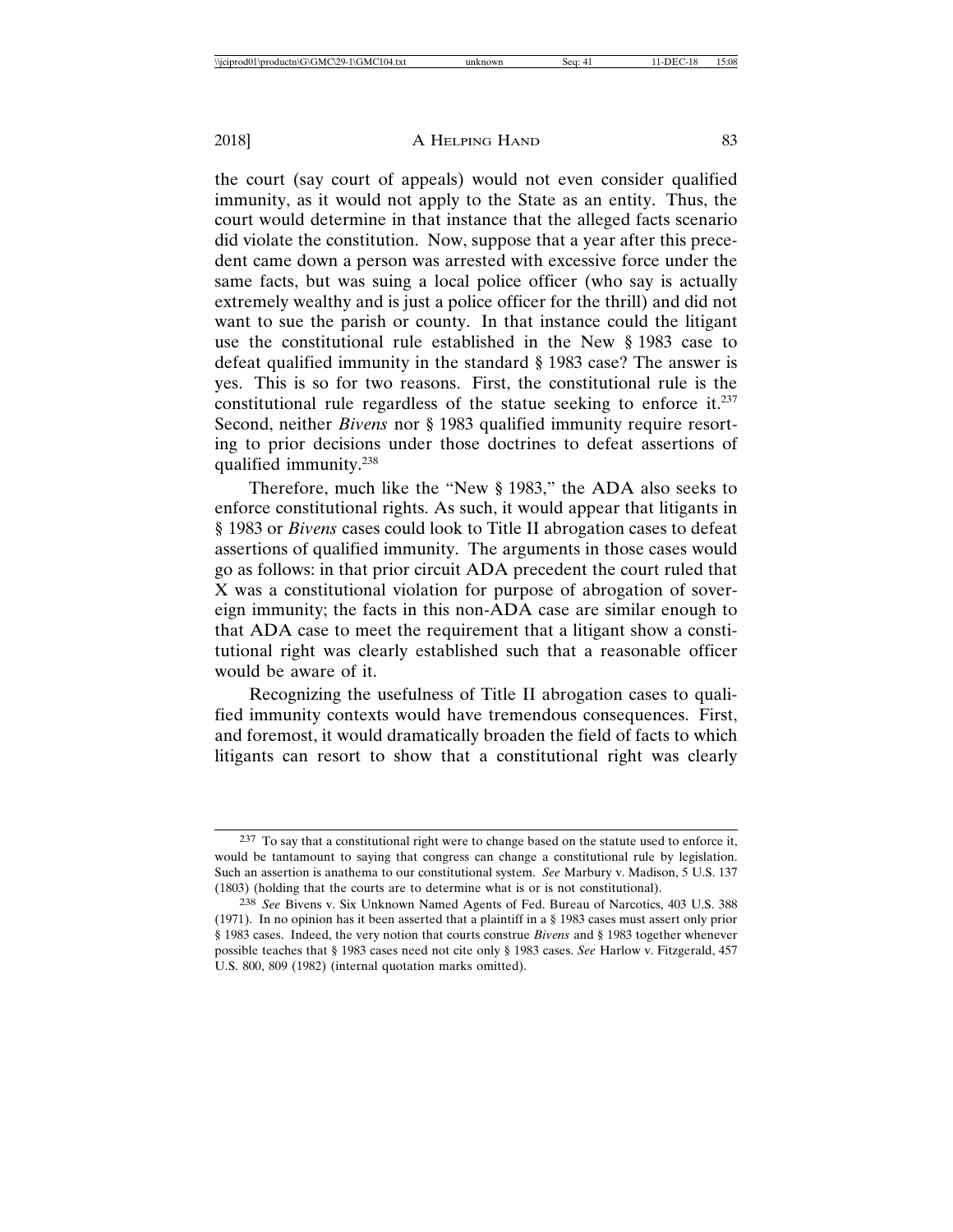established.239 Not only would such litigants have the standard § 1983 cases to establish the right and clarity; but they would also have a massive pool of Title II cases. Second, it would allow the principles of the ADA to protect individuals even where they are not protected under the ADA. For example, some people have serious temporary conditions; though for one reason or another their condition is too temporary to amount to a disability under the ADA.240 Take for example *United States v. Georgia*.<sup>241</sup> Suppose the plaintiff's legs were just broken, though he was suffering from the same type of conduct. The ruling that the ADA validly enforced the Eighth Amendment did not depend on whether the individual had a disability—it depended on whether the facts alleged amounted to cruel and unusual punishment. An individual could still face the factual scenario that the plaintiff in *United States v. Georgia* felt if he or she had broken legs.

Therefore, and interestingly enough, not only would the ADA be a helping hand to litigants in the § 1983 context fighting claims of qualified immunity, but § 1983 would be a helping hand to the ADA by helping to cover individuals that barely miss coverage under Title II.

#### **CONCLUSION**

The Americans with Disabilities Act is a paradigm shifting statute with sweeping implications. It sought to help fill the gap in protections for people with disabilities that had been left open by previous civil rights laws. Furthermore, Title II of the ADA has helped fill the gap left by § 1983. Although § 1983 is the most prevalent civil rights statute, it often runs up against the problem of qualified immunity. To defeat assertions of qualified immunity a plaintiff must show that a constitutional right was violated and that such right had been clearly established. However, qualified immunity does not apply in ADA Title II cases, which deal with suits against the States. In those cases, litigants do face the issue of "sovereign immunity." To defeat claims of sovereign immunity, ADA litigants must show that either a constitutional right was violated or that abrogation of such immunity in the

<sup>239</sup> A full listing of ADA and abrogation cases is far outside the scope of this article. However, with every passing year, and with every new case filed on those grounds, the number of scenarios only continues to increase.

<sup>240</sup> *See* Americans with Disabilities Act of 1990, 42 U.S.C. § 12102(1)(A) (2009).

<sup>241</sup> *See* United States v. Georgia, 546 U.S. 151, 159 (2006).